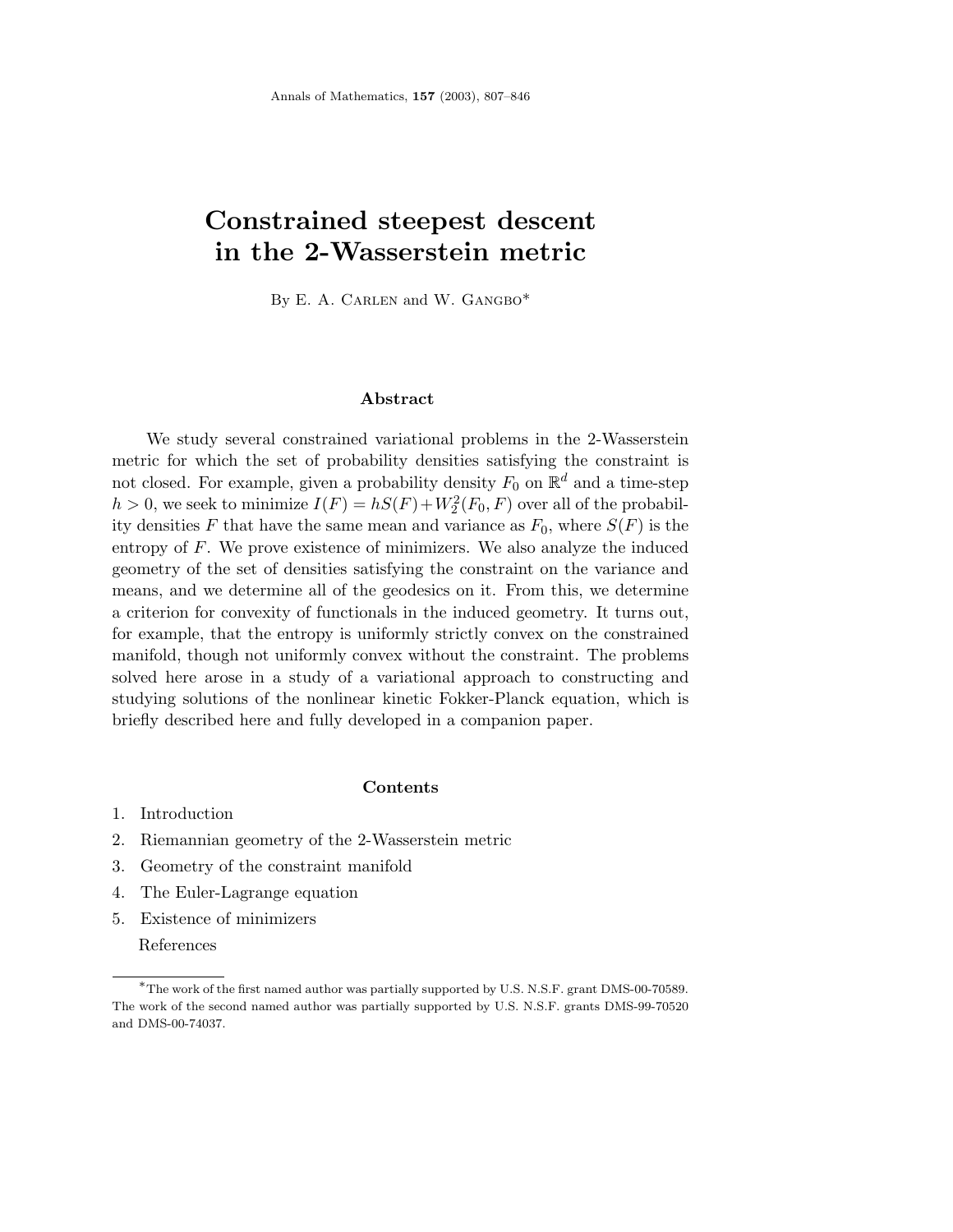### **1. Introduction**

Recently there has been considerable progress in understanding a wide range of dissipative evolution equations in terms of variational problems involving the Wasserstein metric. In particular, Jordan, Kinderlehrer and Otto, have shown in [12] that the heat equation is gradient flow for the entropy functional in the 2-Wasserstein metric. We can arrive most rapidly to the point of departure for our own problem, which concerns constrained gradient flow, by reviewing this result.

Let  $P$  denote the set of probability densities on  $\mathbb{R}^d$  with finite second moments; i.e., the set of all nonnegative measurable functions  $F$  on  $\mathbb{R}^d$  such that  $\int_{\mathbb{R}^d} F(v) dv = 1$  and  $\int_{\mathbb{R}^d} |v|^2 F(v) dv < \infty$ . We use *v* and *w* to denote points in  $\mathbb{R}^d$  since in the problem to be described below they represent velocities. Equip  $P$  with the 2-Wasserstein metric,  $W_2(F_0, F_1)$ , where

(1.1) 
$$
W_2^2(F_0, F_1) = \inf_{\gamma \in \mathcal{C}(F_0, F_1)} \int_{\mathbb{R}^d \times \mathbb{R}^d} \frac{1}{2} |v - w|^2 \gamma(\mathrm{d} v, \mathrm{d} w) .
$$

Here,  $C(F_0, F_1)$  consists of all *couplings* of  $F_0$  and  $F_1$ ; i.e., all probability measures  $\gamma$  on  $\mathbb{R}^d \times \mathbb{R}^d$  such that for all test functions  $\eta$  on  $\mathbb{R}^d$ 

$$
\int_{\mathbb{R}^d \times \mathbb{R}^d} \eta(v) \gamma(\mathrm{d}v, \mathrm{d}w) = \int_{\mathbb{R}^d} \eta(v) F_0(v) \mathrm{d}v
$$

$$
\int_{\mathbb{R}^d \times \mathbb{R}^d} \eta(w) \gamma(\mathrm{d}v, \mathrm{d}w) = \int_{\mathbb{R}^d} \eta(w) F_1(w) \mathrm{d}v.
$$

and  $\overline{\phantom{a}}$ 

The infimum in (1.1) is actually a minimum, and it is attained at a unique  
point 
$$
\gamma_{F_0,F_1}
$$
 in  $\mathcal{C}(F_0, F_1)$ . Brenier [3] was able to characterize this unique  
minimize, and then further results of Caffarelli [4], Gangbo [10] and McCann  
[16] shed considerable light on the nature of this minimizer.

Next, let the entropy  $S(F)$  be defined by

(1.2) 
$$
S(F) = \int_{\mathbb{R}^d} F(v) \ln F(v) \mathrm{d}v.
$$

This is well defined, with  $\infty$  as a possible value, since  $\int_{\mathbb{R}^d} |v|^2 F(v) dv < \infty$ .

The following scheme for solving the linear heat equation was introduced in [12]: Fix an initial density  $F_0$  with  $\int_{\mathbb{R}^d} |v|^2 F_0(v) dv$  finite, and also fix a time step *h* > 0. Then inductively define  $F_k$  in terms of  $F_{k-1}$  by choosing  $F_k$  to minimize the functional

(1.3) 
$$
F \rightarrow \left[W_2^2(F_{k-1}, F) + hS(F)\right]
$$

on P. It is shown in [12] that there is a unique minimizer  $F_k \in \mathcal{P}$ , so that each  $F_k$  is well defined. Then the time-dependent probability density  $F^{(h)}(v,t)$  is defined by putting  $F^{(h)}(v, kh) = F_k$  and interpolating when *t* is not an integral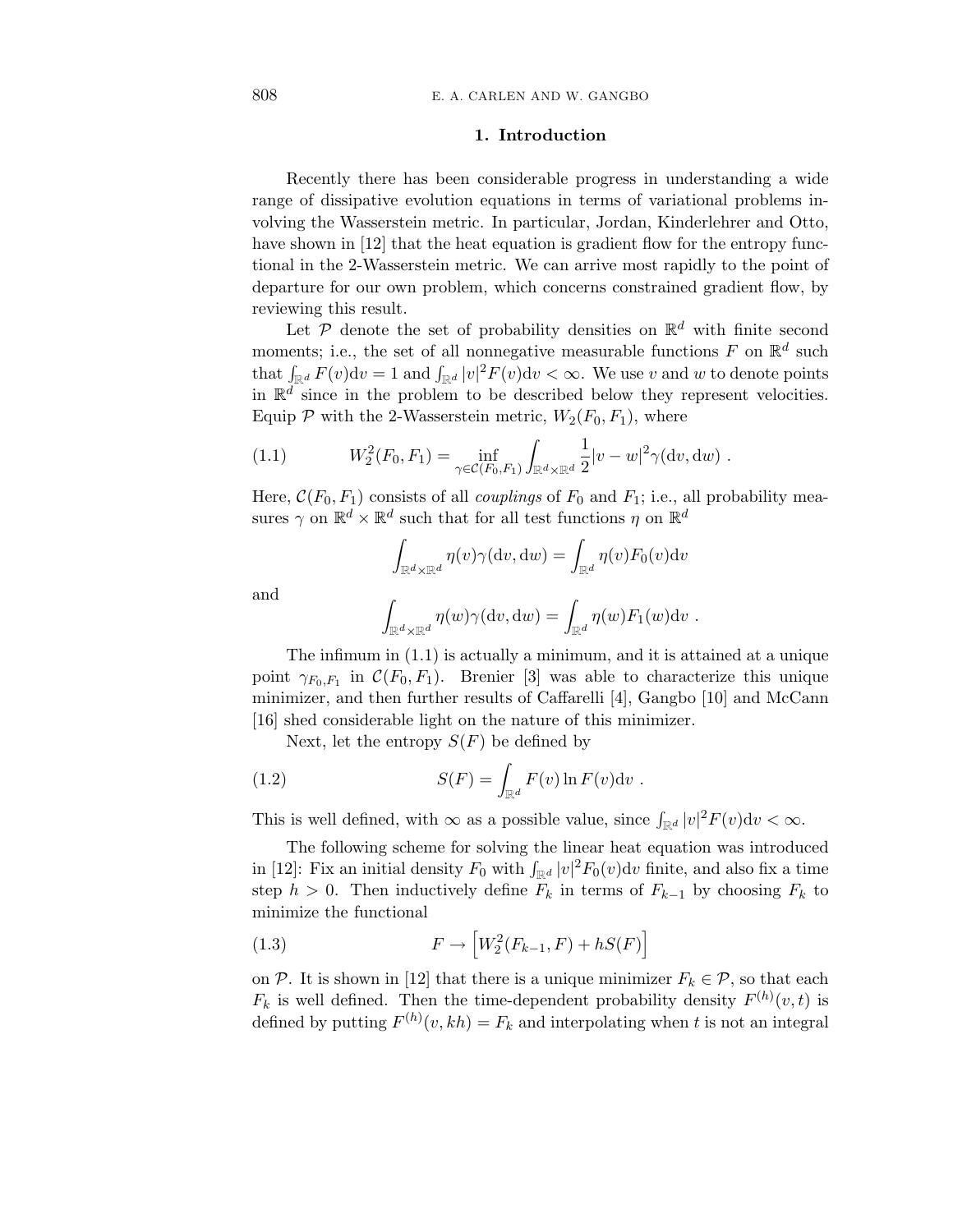multiple of *h*. Finally, it is shown that for each  $t F(\cdot, t) = \lim_{h \to 0} F^{(h)}(\cdot, t)$ exists weakly in  $L^1$ , and that the resulting time-dependent probability density solves the heat equation  $\partial/\partial t F(v, t) = \Delta F(v, t)$  with  $\lim_{t\to 0} F(\cdot, t) = F_0$ .

This variational approach is particularly useful when the functional being minimized with each time step is convex in the geometry associated to the 2-Wasserstein metric. It makes sense to speak of convexity in this context since, as McCann showed [16], when  $P$  is equipped with the 2-Wasserstein metric, every pair of elements  $F_0$  and  $F_1$  is connected by a unique continuous path  $t \mapsto F_t$ ,  $0 \le t \le 1$ , such that  $W_2(F_0, F_t) + W_2(F_t, F_1) = W_2(F_0, F_1)$  for all such *t*. It is natural to refer to this path as the geodesic connecting  $F_0$  and  $F_1$ , and we shall do so. A functional  $\Phi$  on  $\mathcal P$  is *displacement convex* in McCann's sense if  $t \mapsto \Phi(F_t)$  is convex on [0, 1] for every  $F_0$  and  $F_1$  in  $\mathcal{P}$ . It turns out that the entropy  $S(F)$  is a convex function of F in this sense.

Gradient flows of convex functions in Euclidean space are well known to have strong contractive properties, and Otto [18] showed that the same is true in  $P$ , and applied this to obtain strong new results on rate of relaxation of certain solutions of the porous medium equation.

Our aim is to extend this line of analysis to a range of problems that are not purely dissipative, but which also satisfy certain conservation laws. An important example of such an evolution is given by the Boltzmann equation

$$
\frac{\partial}{\partial t} f(x, v, t) + \nabla_x \cdot (vf(x, v, t)) = \mathcal{Q}(f)(x, v, t)
$$

where for each *t*,  $f(\cdot, \cdot, t)$  is a probability density on the phase space  $\Lambda \times \mathbb{R}^d$ of a molecule in a region  $\Lambda \subset \mathbb{R}^d$ , and  $\mathcal Q$  is a nonlinear operator representing the effects of collisions to the evolution of molecular velocities. This evolution is dissipative and decreases the entropy while formally conserving the energy  $\int_{\Lambda\times\mathbb{R}^d} |v|^2 f(x, v, t) \mathrm{d}x \mathrm{d}v$  and the momentum  $\int_{\Lambda\times\mathbb{R}^d} v f(x, v, t) \mathrm{d}x \mathrm{d}v$ . A good deal is known about this equation [7], but there is not yet an existence theorem for solutions that conserve the energy, nor is there any general uniqueness result.

The investigation in this paper arose in the study of a related equation, the nonlinear kinetic Fokker-Planck equation to which we have applied an analog of the scheme in [12] to the evolution of the conditional probability densities  $F(v; x)$  for the velocities of the molecules at *x*; i.e., for the contributions of the collisions to the evolution of the distribution of velocities of particles in a gas. These collisions are supposed to conserve both the "bulk velocity" *u* and "temperature"  $\theta$ , of the distribution where

(1.4) 
$$
u(F) = \int_{\mathbb{R}^d} v F(v) \mathrm{d}v \quad \text{and} \quad \theta(F) = \frac{1}{d} \int_{\mathbb{R}^d} |v|^2 F(v) \mathrm{d}v.
$$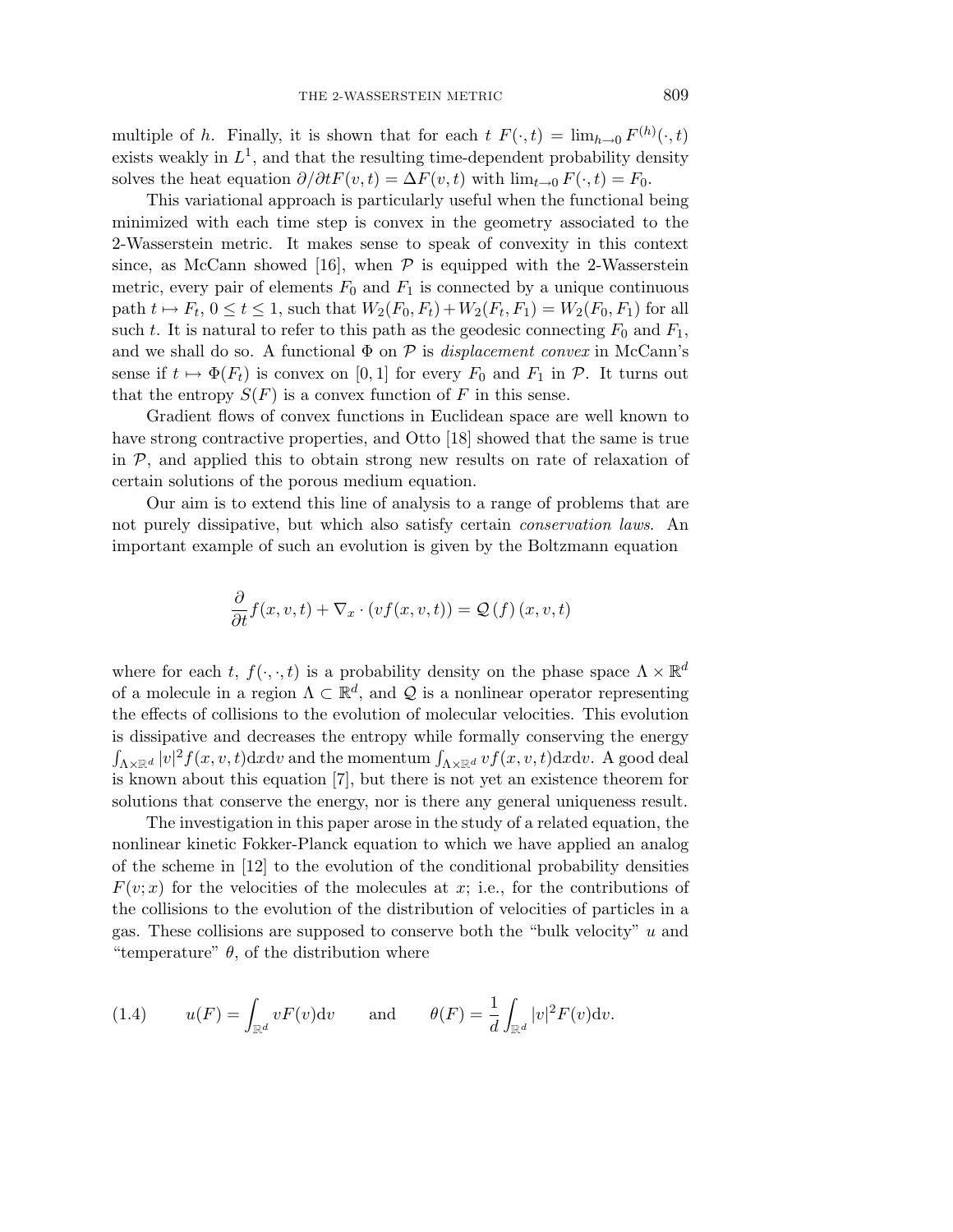For this reason we add a constraint to the variational problem in [12]. Let  $u \in \mathbb{R}^d$  and  $\theta > 0$  be given. Define the subset  $\mathcal{E}_{u,\theta}$  of P specified by (1.5)

$$
\mathcal{E}_{u,\theta} = \left\{ F \in \mathcal{P} \mid \frac{1}{d} \int_{\mathbb{R}^d} |v - u|^2 F(v) \mathrm{d}v = \theta \quad \text{and} \quad \int_{\mathbb{R}^d} v F(v) \mathrm{d}v = u \right\} .
$$

This is the set of all probability densities with a mean  $u$  and a variance  $d\theta$ , and we use  $\mathcal E$  to denote it because the constraint on the variance is interpreted as an internal energy constraint in the context discussed above.

Then given  $F_0 \in \mathcal{E}_{u,\theta}$ , define the functional  $I(F)$  on  $\mathcal{E}_{u,\theta}$  by

(1.6) 
$$
I(F) = \left[ \frac{W_2^2(F_0, F)}{\theta} + hS(F) \right] .
$$

Our main goal is to study the minimization problem associated with determining

(1.7) 
$$
\inf \{ I(F) \mid F \in \mathcal{E}_{u,\theta} \} .
$$

Note that this problem is scale invariant in that if  $F_0$  is rescaled, the minimizer *F* will be rescaled in the same way, and in any case, this normalization, with *θ* in the denominator, is dimensionally natural.

Since the constraint is not weakly closed, existence of minimizers does not follow as easily as in the unconstrained case. The same difficulty arises in the determination of the geodesics in  $\mathcal{E}_{u,\theta}$ .

We build on previous work on the geometry of  $P$  in the 2-Wasserstein metric, and Section 2 contains a brief exposition of the relevant results. While this section is largely review, several of the simple proofs given here do not seem to be in the literature, and are more readily adapted to the constrained setting.

In Section 3, we analyze the geometry of  $\mathcal{E}$ , and determine its geodesics. As mentioned above, since  $\mathcal E$  is not weakly closed, direct methods do not yield the geodesics. The characterization of the geodesics is quite explicit, and from it we deduce a criterion for convexity in  $\mathcal{E}$ , and show that the entropy is uniformly strictly convex, in contrast with the unconstrained case.

In Section 4, we turn to the variational problem (1.7), and determine the Euler-Lagrange equation associated with it, and several consequences of the Euler-Lagrange equation.

In Section 5 we introduce a variational problem that is dual to (1.7), and by analyzing it, we produce a minimizer for  $I(F)$ . We conclude the paper in Section 6 by discussing some open problems and possible applications.

We would like to thank Robert McCann and Cedric Villani for many enlightening discussions on the subject of mass transport. We would also like to thank the referee, whose questions and suggestions have lead us to clarify the exposition significantly.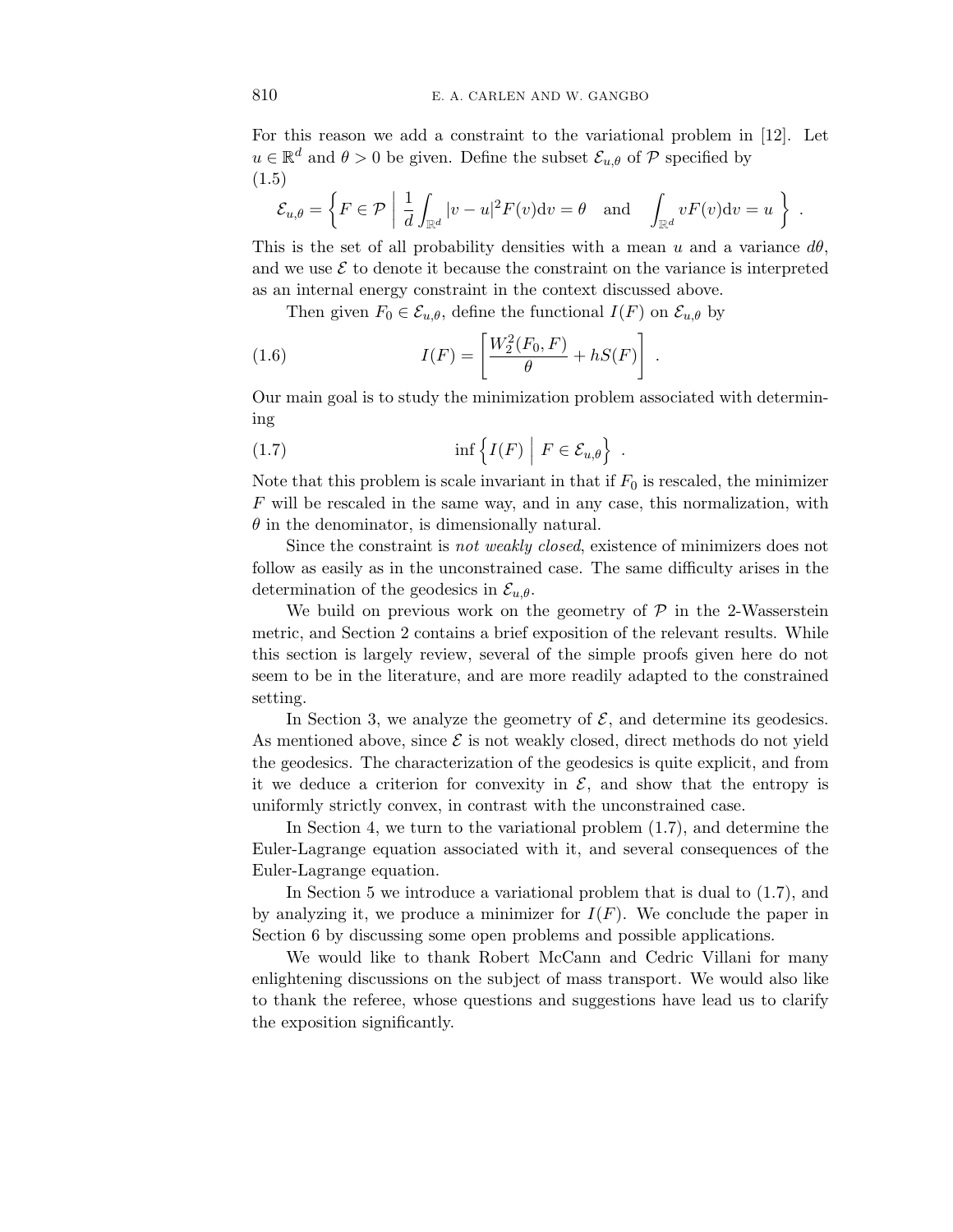## **2. Riemannian geometry of the** 2**-Wasserstein metric**

The purpose of this section is to collect a number of facts concerning the 2-Wasserstein metric and its associated Riemannian geometry. The Riemannian point of view has been developed by several authors, prominently including McCann, Otto, and Villani. Though for the most part the facts presented in this section are known, there is no single convenient reference for all of them. Moreover, it seems that some of the proofs and formulae that we use do not appear elsewhere in the literature.

We begin by recalling the identification of the geodesics in  $P$  equipped with the 2-Wasserstein metric. The fundamental facts from which we start are these: The infimum in (1.1) is actually a minimum, and it is attained at a unique point  $\gamma_{F_0,F_1}$  in  $\mathcal{C}(F_0,F_1)$ , and this measure is such that there exists a pair of dual convex functions  $\phi$  and  $\psi$  such that for all bounded measurable functions  $\eta$  on  $\mathbb{R}^d \times \mathbb{R}^d$ ,

(2.1) 
$$
\int_{\mathbb{R}^d \times \mathbb{R}^d} \eta(v, w) \gamma_{F_0, F_1}(\mathrm{d}v, \mathrm{d}w) = \int_{\mathbb{R}^d} \eta(v, \nabla \phi(v)) F_0 \mathrm{d}v = \int_{\mathbb{R}^d} \eta(\nabla \psi(w), w) F_1 \mathrm{d}w.
$$

In particular, for all bounded measurable functions  $\eta$  on  $\mathbb{R}^d$ ,

(2.2) 
$$
\int_{\mathbb{R}^d} \eta(\nabla \phi(v)) F_0 \mathrm{d}v = \int_{\mathbb{R}^d} \eta(w) F_1 \mathrm{d}w ,
$$

and  $\nabla \phi$  is the *unique* gradient of a convex function defined on the convex hull of the support of  $F_0$  so that (2.2) holds for all such  $\eta$ .

Recall that for any convex function  $\psi$  on  $\mathbb{R}^d$ ,  $\psi^*$  denotes its Legendre transform; i.e., the dual convex function, which is defined through

(2.3) 
$$
\psi^*(w) = \sup_{v \in \mathbb{R}^d} \{ w \cdot v - \psi(v) \} .
$$

The convex functions  $\psi$  arising as optimizers in (2.1) have the further property that  $(\psi^*)^* = \psi$ . Being convex, both  $\psi$  and  $\psi^*$  are locally Lipschitz and differentiable on the complement of a set of Hausdorff dimension *d* − 1. (It is for this reason that we work with densities instead of measures;  $\nabla \psi \neq \mu$  might not be well defined if  $\mu$  charged sets Hausdorff dimension  $d-1$ .) In our quotation of Brenier's result concerning in (2.1), the statement that the convex functions *ψ* and *φ* in (2.1) are a dual pair simply means that  $\phi = \psi^*$  and  $\psi = \phi^*$ . It follows from (2.3) that  $\nabla \psi$  and  $\nabla \psi^*$  are inverse transformations in that

(2.4) 
$$
\nabla \psi(\nabla \psi^*(w)) = w \quad \text{and} \quad \nabla \psi^*(\nabla \psi(v)) = v
$$

for  $F_1(w)dw$  almost every *w* and  $F_0(v)dv$  almost every *v* respectively.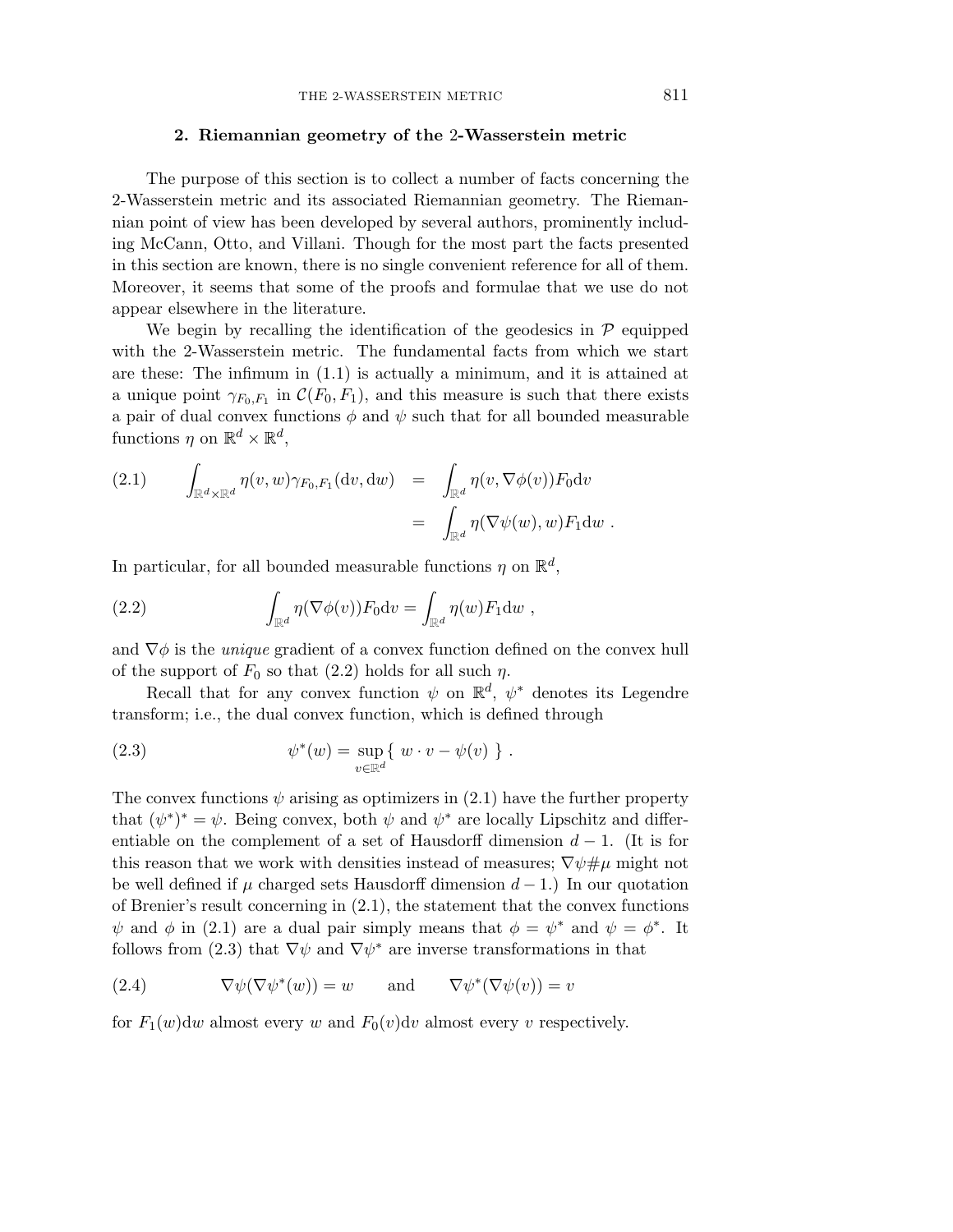Given a map  $T : \mathbb{R}^d \to \mathbb{R}^d$  and  $F \in \mathcal{P}$ , define  $T \# F \in \mathcal{P}$  by -  $\int_{\mathbb{R}^d} \eta(v) \left( T \# F(v) \right) \mathrm{d} v = \int$  $\int_{\mathbb{R}^d} \eta(T(v)) F(v) \text{d}v$ 

for all test functions  $\eta$  on  $\mathbb{R}^d$ . Then we can express (2.2) more briefly by writing  $\nabla \phi \# F_0 = F_1$ . The uniqueness of the gradient of the convex potential  $\phi$  is very useful for computing  $W_2^2(F_0, F_1)$  since if one can find *some* convex function  $\tilde{\phi}$ such that  $\nabla \phi \# F_0 = F_1$ , then  $\phi$  is the potential for the minimizing map and

(2.5) 
$$
W_2^2(F_0, F_1) = \int_{\mathbb{R}^d} \frac{1}{2} |v - \nabla \tilde{\phi}(v)|^2 F_0(v) \mathrm{d}v.
$$

Now it is easy to determine the geodesics. These are given in terms of a natural interpolation between two densities  $F_0$  and  $F_1$  that was introduced and applied by McCann in his thesis [15] and in [16].

Fix two densities  $F_0$  and  $F_1$  in  $\mathcal{P}$ . Let  $\psi$  be the convex function on  $\mathbb{R}^d$ such that  $(\nabla \psi) \# F_0 = F_1$ . Then for any *t* with  $0 < t < 1$ , define the convex function  $\psi_t$  by

(2.6) 
$$
\psi_t(v) = (1-t)\frac{|v|^2}{2} + t\psi(v)
$$

and define the density  $F_t$  by

$$
(2.7) \t\t\t F_t = \nabla \psi_t \# F_0.
$$

At  $t = 0$ ,  $\nabla \psi_t$  is the identity, while at  $t = 1$ , it is  $\nabla \psi$ .

Clearly for each  $0 \le t \le 1$ ,  $\psi_t$  is convex, and so the map  $\nabla \psi_t$  gives the optimal transport from  $F_0$  to  $F_t$ . What map gives the optimal transport from  $F_t$  onto  $F_1$ ?

By definition  $\nabla \psi_t \# F_0 = F_t$ . It follows from (2.4) that  $\nabla (\psi_t)^* \# F_t = F_0$ , and therefore that  $\nabla \psi \circ \nabla (\psi_t)^* \# F_t = F_1$ . It turns out that  $\nabla \psi \circ \nabla (\psi_t)^*$  is the *optimal* transport from  $F_t$  onto  $F_1$ . This composition property of the optimal transport maps along a McCann interpolation path provides the key to several of the theorems in the next section, and is the basis of short proofs of other known results. It is the essential observation made in this section.

To see that  $\nabla \psi \circ \nabla (\psi_t)^*$  is the optimal transport map from  $F_t$  onto  $F_1$ , it suffices to show that it is a convex function. From  $(2.6)$ ,  $\nabla \psi_t(v) = (1-t)v$  $+ t\nabla \psi(v)$ , which is the same as  $t\nabla \psi(v) = (\nabla \psi_t(v) - (1-t)v)$ . Then by (2.4),

(2.8) 
$$
\nabla \psi \circ \nabla (\psi_t)^*(w) = \frac{1}{t} (w - (1-t) \nabla (\psi_t)^*(w)) .
$$

Thus,  $\nabla \psi \circ \nabla (\psi_t)^*(w)$  is a gradient. There are at least two ways to proceed from here. Assuming sufficient regularity of  $\psi$  and  $\psi^*$ , one can differentiate (2.4) and see that Hess  $\psi(\nabla \psi^*(w))$ Hess  $\psi^*(w) = I$ . That is, the Hessians of  $\psi$ and  $\psi^*$  are inverse to one another. Since Hess  $\psi_t(v) \geq (1-t)I$ , this provides an upper bound on the Hessian of  $(\psi_t)^*$  which can be used to show that the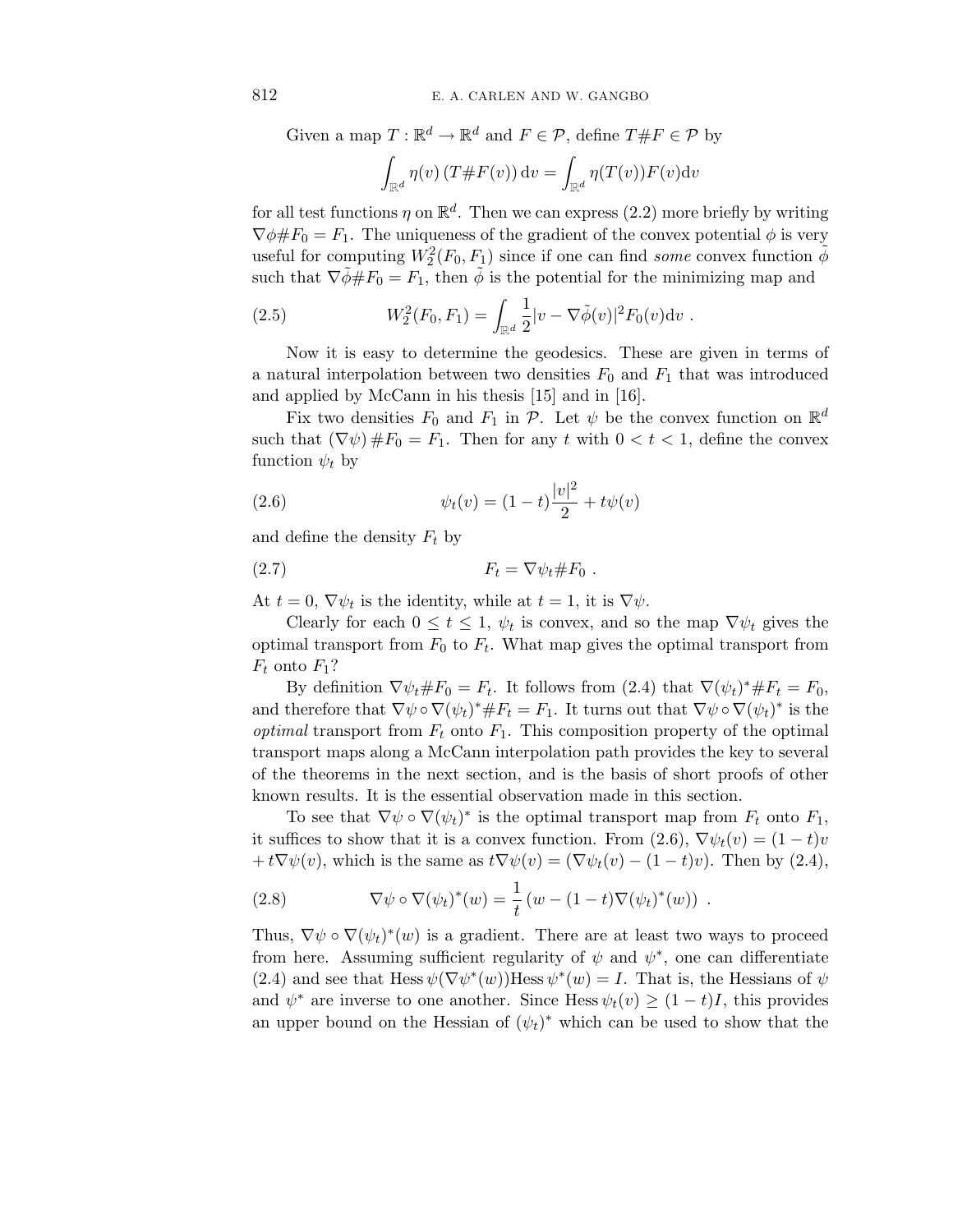right side of (2.8) is the gradient of a convex function. This can be made rigorous in our setting, but the argument is somewhat technical, and involves the definition of the Hessian in the sense of Alexandroff.

There is a much simpler way to proceed. As McCann showed [15], if  $F_t$ is the path one gets interpolating between  $F_0$  and  $F_1$  but starting at  $F_1$ , then  $F_t = \tilde{F}_{1-t}$ . So  $\nabla ((\psi^*)_{1-t})^*$  is the optimal transport map from  $F_t$  onto  $F_1$ . This tells us which convex function should have  $\nabla \psi \circ \nabla (\psi_t)^*(w)$  as its gradient, and this is easily checked using the mini-max theorem.

LEMMA 2.1 (Interpolation and Legendre transforms). Let  $\psi$  be a convex function such that  $\psi = \psi^{**}$ . Then by the interpolation in (2.6),

(2.9) 
$$
((\psi^*)_{1-t})^*(w) = \frac{1}{t} \left( \frac{|w|^2}{2} - (1-t)(\psi_t)^*(w) \right)
$$

Proof. Calculating, with use of the the mini-max theorem, one has

$$
((\psi^*)_{1-t})^*(w) = \sup_z \left\{ z \cdot w - \left( t \frac{|z|^2}{2} + (1-t)\psi^*(z) \right) \right\}
$$
  
\n
$$
= \sup_z \left\{ z \cdot w - t \frac{|z|^2}{2} - (1-t) \sup_v \{ v \cdot z - \psi(v) \} \right\}
$$
  
\n
$$
= \sup_z \inf_v \left\{ z \cdot (w - (1-t)v) - t \frac{|z|^2}{2} + (1-t)\psi(v) \right\}
$$
  
\n
$$
= \inf_v \sup_z \left\{ z \cdot (w - (1-t)v) - t \frac{|z|^2}{2} + (1-t)\psi(v) \right\}
$$
  
\n
$$
= \frac{1}{t} \left( \frac{|w|^2}{2} - (1-t)(\psi_t)^*(w) \right) . \square
$$

As an immediate consequence,

(2.10) 
$$
\nabla ((\psi^*)_{1-t})^* = \nabla \psi \circ \nabla (\psi_t)^*
$$

is the optimal transport from  $F_t$  to  $F_1$ . This also implies that  $\nabla \psi_t \# F_0 =$  $\nabla(\psi^*)_{1-t}$ # $F_1$ , as shown by McCann in [15] using a "cyclic monotonicity" argument. Lemma 2.1 leads to a simple proof of another result of McCann, again from  $[15]$ :

THEOREM 2.2 (Geodesics for the 2-Wasserstein metric). Fix two densities *F*<sub>0</sub> and *F*<sub>1</sub> in  $\mathcal{P}$ . Let  $\psi$  be the convex function on  $\mathbb{R}^d$  such that  $(\nabla \psi) \# F_0 = F_1$ . Then for any *t* with  $0 < t < 1$ , define the convex function  $\psi_t$  by (2.6) and define the density  $F_t$  by (2.7). Then for all  $0 < t < 1$ ,

$$
(2.11) \t W2(F0, Ft) = tW2(F0, F1) \t and \t W2(Ft, F1) = (1 - t)W2(F0, F1)
$$

*.*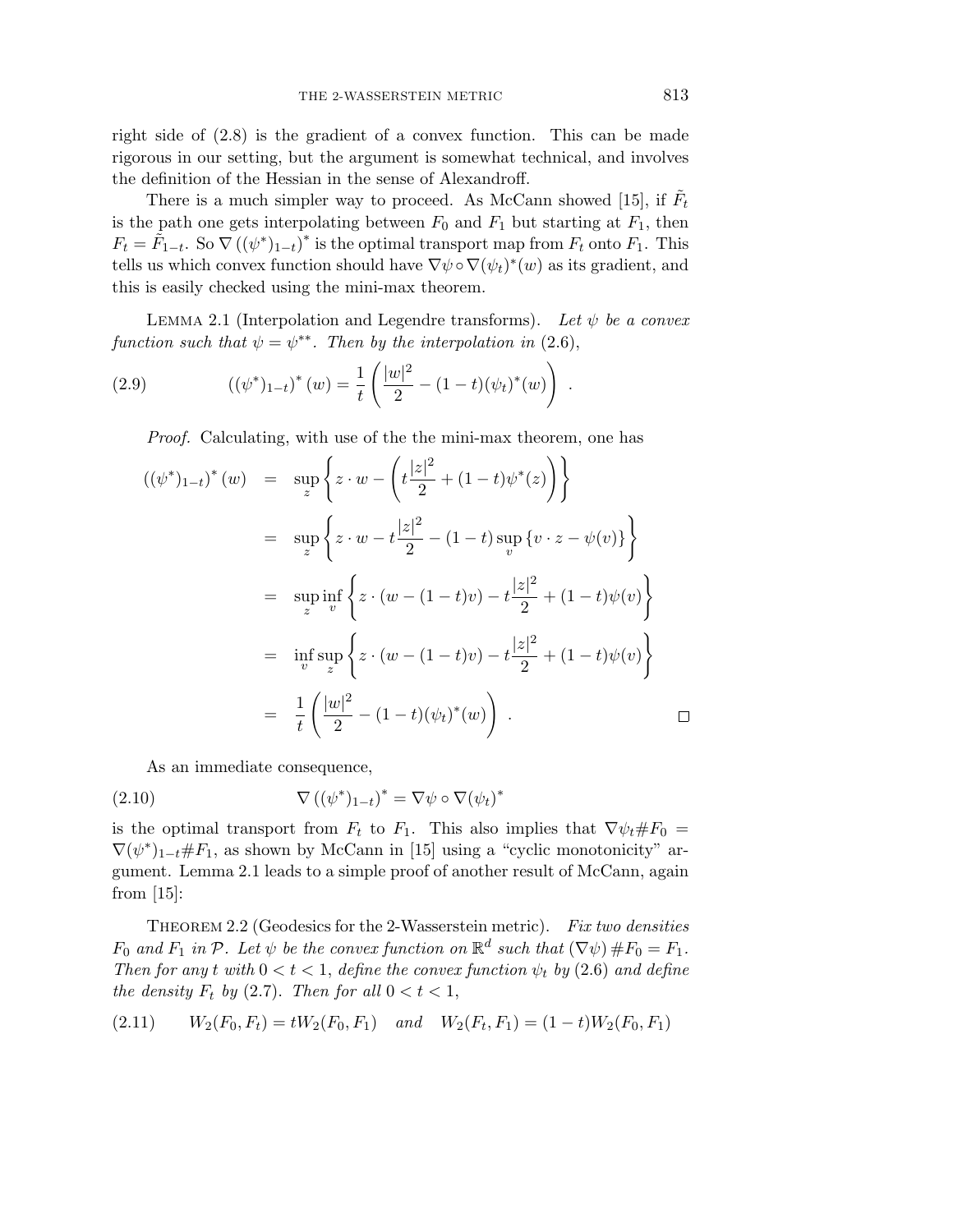and  $t \mapsto F_t$  is the unique path from  $F_0$  to  $F_1$  for the 2-Wasserstein metric that has this property. In particular, there is exactly one geodesic for the 2-Wasserstein metric connecting any two densities in P.

Proof. It follows from (2.5) that

$$
W_2^2(F_0, F_t) = \frac{1}{2} \int_{\mathbb{R}^d} |v - ((1 - t)v + t \nabla \psi(v))|^2 F_0(v) dv
$$
  
= 
$$
t^2 \frac{1}{2} \int_{\mathbb{R}^d} |v - \nabla \psi(v)|^2 F_0(v) dv = t^2 W_2^2(F_0, F_1).
$$

Next, since  $\nabla ((\psi^*)_{1-t})^*$  is the optimal transport from  $F_t$  to  $F_1$ , by (2.9),

$$
W_2^2(F_t, F_1) = \frac{1}{2} \int_{\mathbb{R}^d} \left| w - \frac{1}{t} (w - (1 - t) \nabla (\psi_t)^*(w)) \right|^2 F_t(v) dv
$$
  
= 
$$
\left( \frac{1 - t}{t} \right)^2 \frac{1}{2} \int_{\mathbb{R}^d} |v - \nabla \psi_t(v)|^2 F_0(v) dv = (1 - t)^2 W_2^2(F_0, F_1).
$$

Together, the last two computations give us (2.11).

The uniqueness follows from a strict convexity property of the distance: For any probability density  $G_0$ , the function  $G \mapsto W_2^2(G_0, G)$  is strictly convex on  $P$  in that for any pair  $G_1$ ,  $G_2$  in  $P$  and any  $t$  with  $0 < t < 1$ ,

$$
(2.12) \qquad W_2^2(G_0, (1-t)G_1 + tG_2) \le (1-t)W_2^2(G_0, G_1) + tW_2^2(G_0, G_2)
$$

and there is equality if and only if  $G_1 = G_2$ . This follows easily from the uniqueness of the optimal coupling specified in (2.1); nontrivial convex combinations of such couplings are not of the form (2.1), and therefore cannot be optimal.

Now suppose that there are two geodesics  $t \mapsto F_t$  and  $t \mapsto \tilde{F}_t$ . Pick some  $t_0$ with  $F_{t_0} \neq \tilde{F}_{t_0}$ . Then the path consisting of a geodesic from  $F_0$  to  $(F_{t_0} + \tilde{F}_{t_0})/2$ , and from there onto  $F_1$  would have a strictly shorter length than the geodesic from  $F_0$  to  $F_1$ , which cannot be.  $\Box$ 

To obtain an Eulerian description of these geodesics, let *f* be any smooth function on  $\mathbb{R}^d$ , and compute:

(2.13)  
\n
$$
\frac{d}{dt} \int_{R^d} f(v) F_t(v) dv = \frac{d}{dt} \int_{R^d} f(\nabla \psi_t(v)) F_0(v) dv
$$
\n
$$
= \int_{R^d} \nabla f(\nabla \psi_t(v)) [v - \nabla \psi(v)] F_0(v) dv
$$
\n
$$
= \int_{R^d} \nabla f(w) [\nabla (\psi_t)^*(w) - \nabla \psi(\nabla (\psi_t)^*(w))] F_t(w) dw
$$
\n
$$
= \int_{R^d} \nabla f(w) \left[ \frac{w - \nabla (\psi_t)^*(w)}{t} \right] F_t(w) dw.
$$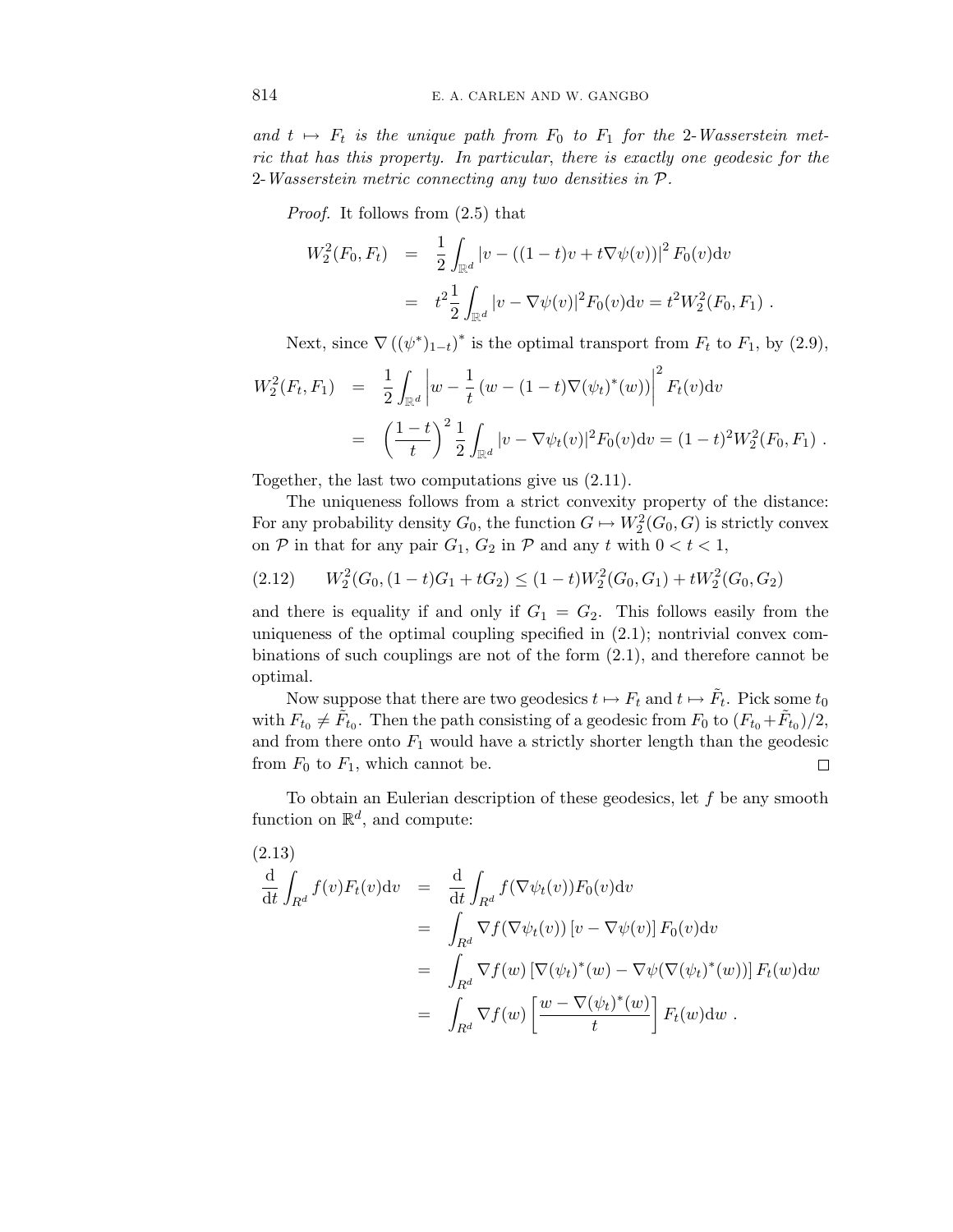In other words, when  $F_t$  is defined in terms of  $F_0$  and  $\psi$  as in (2.6) and (2.7), *F*<sup>t</sup> is a weak solution to

(2.14) 
$$
\frac{\partial}{\partial t}F_t(w) + \nabla \cdot (W(w, t)F_t(w)) = 0
$$

where, according to Lemma 2.1,

(2.15) 
$$
W(w,t) = \frac{w - \nabla(\psi_t)^*(w)}{t} = \nabla\left(\frac{|w|^2}{2t} - \frac{1}{t}(\psi_t)^*(w)\right).
$$

In light of the first two equalities in (2.13),

(2.16) 
$$
W(w, 0) = \nabla \left( \frac{|w|^2}{2} - \psi(w) \right) = w - \nabla \psi(w) .
$$

This gradient vector field can be viewed as giving the "tangent direction" to the geodesic  $t \mapsto F_t$  at  $t = 0$ .

We would like to identify some subspace of the space of gradient vector fields as the tangent space  $T_{F_0}$  to  $P$  at  $F_0$ . Towards this end we ask: Given a smooth, rapidly decaying function  $\eta$  on  $\mathbb{R}^d$ , is there a geodesic  $t \mapsto F_t$  passing through  $F_0$  at  $t = 0$  so that, in the weak sense,

(2.17) 
$$
\left(\frac{\partial}{\partial t}F_t + \nabla \cdot (\nabla \eta F_t)\right)\Big|_{t=0} = 0.
$$

The next theorem says that this is the case, and provides us with a geodesic that (2.17) holds with  $\eta$  sufficiently small. But then by changing the time parametrization, we obtain a geodesic, possibly quite short, that has any multiple of  $\nabla \eta$  as its initial "tangent vector".

THEOREM 2.3 (Tangents to geodesics). Let  $\eta$  be any smooth, rapidly decaying function  $\eta$  on  $\mathbb{R}^d$  such that for all *v*,

(2.18) 
$$
\psi(v) = \frac{|v|^2}{2} + \eta(v)
$$

is strictly convex. For any density  $F_0$  in  $P$ , and  $t$  with  $0 \le t \le 1$ , define

(2.19) 
$$
\nabla \psi_t(v) = (1-t)v + t\nabla \psi(v) = v + t\nabla \eta(v) .
$$

Then for all *t* with  $0 \le t \le 1$ ,  $F_t = \nabla \psi_t \# F_0$  is absolutely continuous, and is a weak solution of

(2.20) 
$$
\frac{\partial}{\partial t} F_t(v) + \nabla \cdot (\nabla \eta_t(v) F_t(v)) = 0,
$$

where

(2.21) 
$$
\eta_t(v) = \frac{1}{t} \left( \frac{|v|^2}{2} - (\psi_t)^*(v) \right).
$$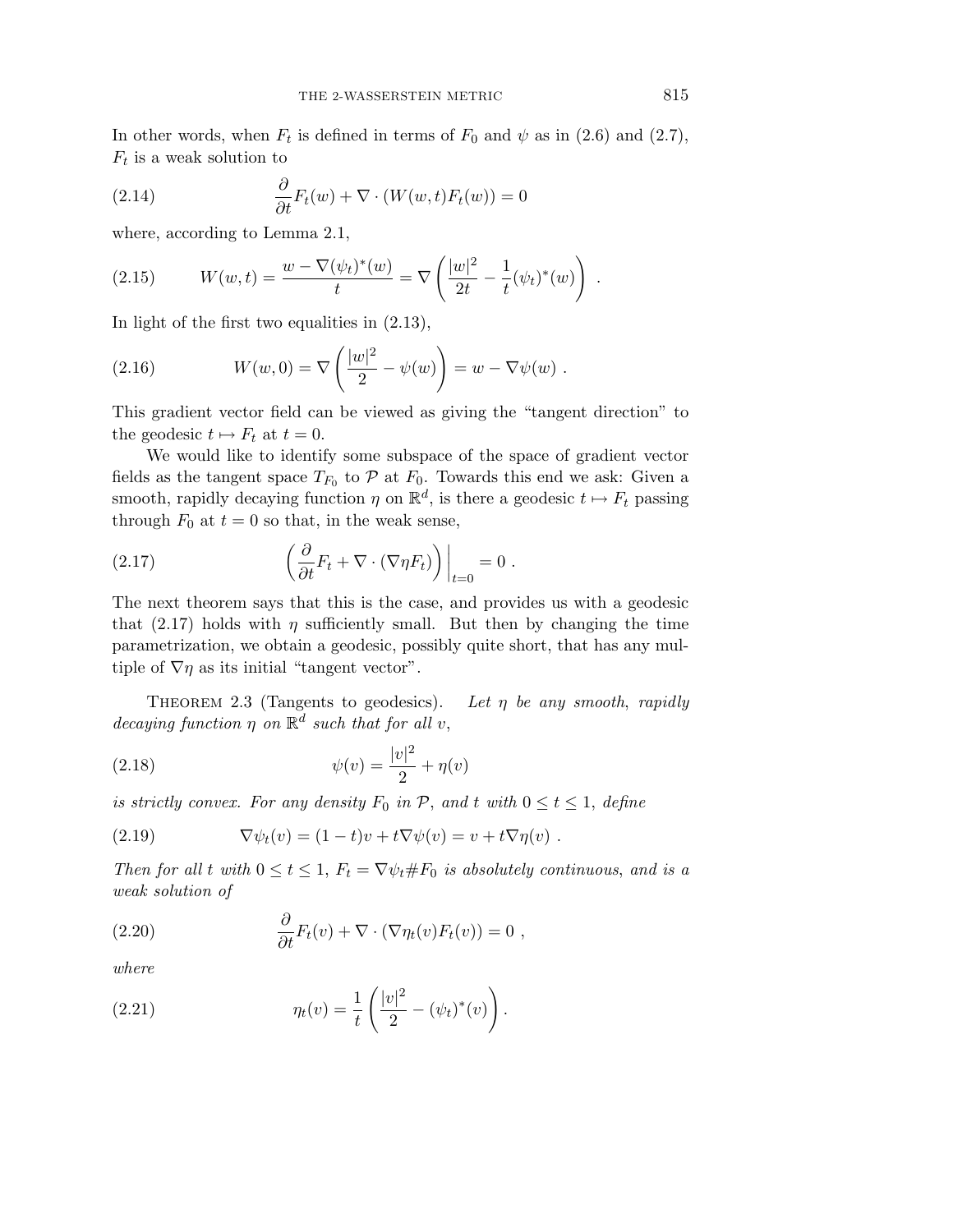Moreover,

(2.22) 
$$
\nabla \eta_t(v) = \nabla \eta(v) - \frac{t}{2} \nabla |\nabla \eta(v)|^2 + t^2 \nabla R_t(v) ,
$$

where the remainder term  $\nabla R_t(v)$  satisfies  $\|\nabla R_t\|_{\infty} \leq \|\text{Hess}(\eta)\|_{\infty}^2$  uniformly in *t*.

*Proof.* First, the fact that  $\nabla \psi_t \# F_0$  is absolutely continuous follows from the fact that  $\nabla(\psi_t)^*$  is Lipschitz. Formulas (2.20) and (2.21) follow directly from  $(2.14)$  and  $(2.15)$ .

To obtain (2.22), use (2.4) to see that  $\nabla(\psi_t)^*(v) = \Phi(\nabla(\psi_t)^*(v))$  where  $\Phi(w) = v - t \nabla \eta(w)$ . Iterating this fixed point equation three times yields  $(2.22)$ .  $\Box$ 

In light of Theorems 2.2 and 2.3, we now know that every geodesic  $t \mapsto F_t$ through  $F_0$  at  $t = 0$  satisfies (2.17), and conversely, for every smooth rapidly decaying gradient vector field, there is a geodesic  $t \mapsto F_t$  through  $F_0$  at  $t=0$ satisfying  $(2.17)$  for that function  $\eta$ . Moreover, along this geodesic

$$
(2.23) \quad W_2^2(F_0, F_t) = \int_0^t \left( \int_{\mathbb{R}^d} |\nabla \eta_s(v)|^2 F_s(v) \mathrm{d}v \right) \mathrm{d}s = t \int_{\mathbb{R}^d} |\nabla \eta(v)|^2 F_0(v) \mathrm{d}v ,
$$

where  $\eta_s$  is related to  $\eta$  as in Theorem 2.3.

Furthermore if  $t \mapsto F_t$  is a path in  $\mathcal P$  satisfying (2.17) for some gradient vector field  $\nabla \eta$ , then this vector field is unique. For suppose that  $t \mapsto F_t$  also satisfies

(2.24) 
$$
\left. \left( \frac{\partial}{\partial t} F_t + \nabla \cdot (\nabla \xi F_t) \right) \right|_{t=0} = 0.
$$

Then,  $\nabla \cdot (\nabla (\eta - \xi) F_0) = 0$ . Integrating against  $\eta - \xi$ , we obtain that

$$
\int_{\mathbb{R}^d} |\nabla \eta - \nabla \xi|^2 F_0(v) \mathrm{d} v = 0.
$$

Careful consideration of this well-known argument, inserting a cut-off function before integrating by parts, reveals that all it requires is that both  $\nabla \eta$  and  $\nabla \xi$ are square integrable with respect to  $F_0$ . This justifies the identification of the tangent vector  $\partial F/\partial t$  with  $\nabla \eta$  when (2.17) holds and  $\nabla \eta$  is square integrable with respect to  $F_0$ .

This identifies the "tangent vector"  $\partial F_t/\partial t$  with  $\nabla \eta$ , and gives us the Riemannian metric, first introduced by Otto [18],

(2.25) 
$$
g\left(\frac{\partial F}{\partial t}, \frac{\partial F}{\partial t}\right) = \frac{1}{2} \int |\nabla \eta(v)|^2 F_0(v) \mathrm{d}v.
$$

By  $(2.23)$ , the distance on  $P$  induced by this metric is the 2-Wasserstein distance.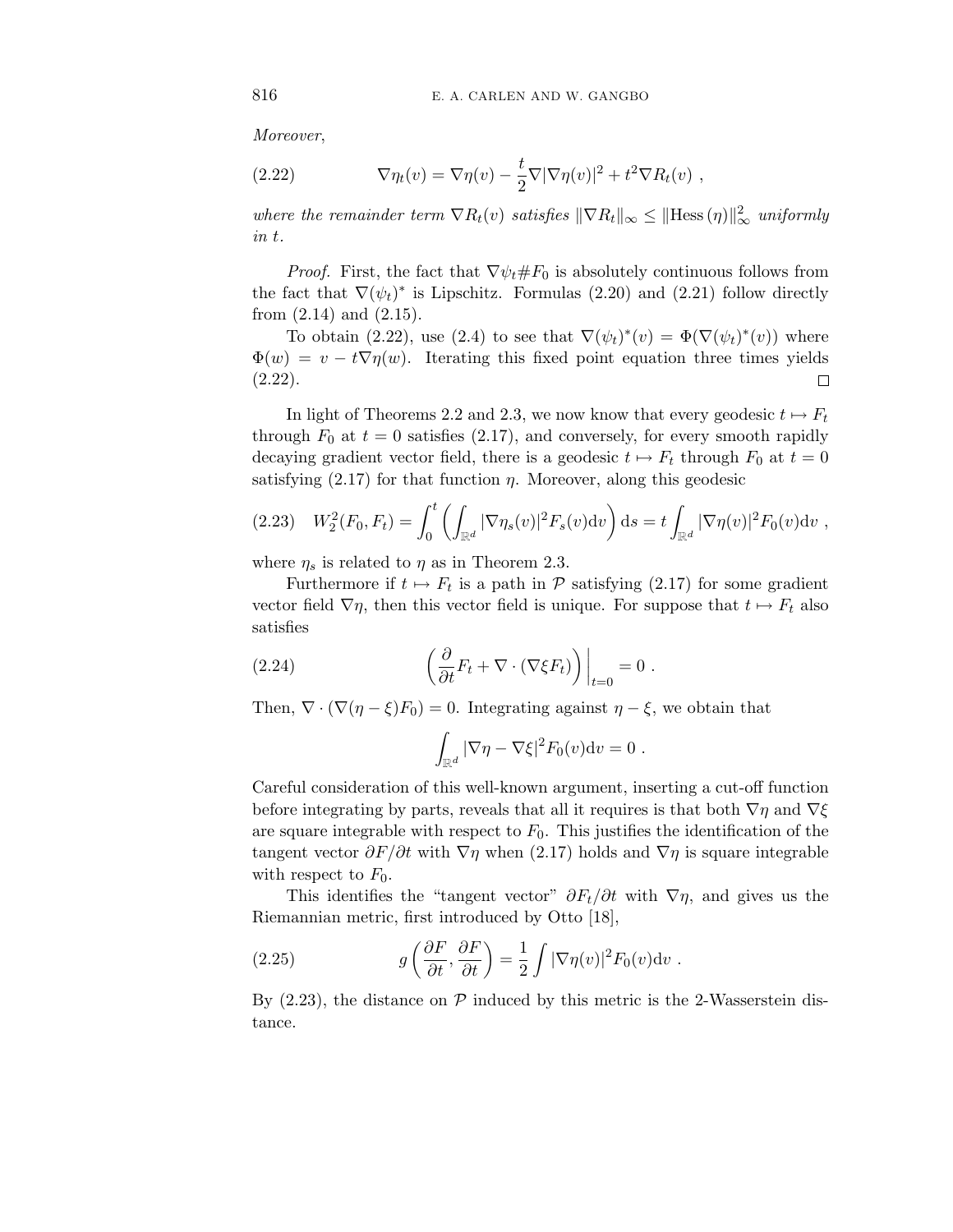Interestingly, Theorem 2.2 provides a global description of the geodesics without having to first determine and study the Riemannian metric. Theorem 2.3 gives an Eulerian characterization of the geodesics which provides a complement to McCann's original Lagrangian characterization. Another Eulerian analysis of the geodesics in terms of the Hamilton-Jacobi equation seems to be folklore in the subject. A clear account can be found in recent lecture notes of Villani [22].

We now turn to the notion of convexity on  $\mathcal P$  with respect to the 2-Wasserstein metric. A functional  $\Phi$  on  $\mathcal P$  is said to be *displacement con*vex at  $F_0$  in case  $t \mapsto \Phi(F_t)$  is convex on some neighborhood of 0 for all geodesics  $t \mapsto F_t$  passing through  $F_0$  at  $t = 0$ . A functional  $\Phi$  on  $\mathcal P$  is said to be *displacement convex* if it is displacement convex at all points  $F_0$  of  $\mathcal{P}$ .

If moreover  $t \mapsto \Phi(F_t)$  is twice differentiable, we can check for displacement convexity by computing the Hessian:

(2.26) 
$$
\qquad \qquad \text{Hess }\Phi(F_0)\langle \nabla \eta, \nabla \eta \rangle = \frac{\mathrm{d}^2}{\mathrm{d}t^2} \Phi(F_t)\Big|_{t=0} ,
$$

where  $\nabla \eta$  is the tangent to the geodesic at  $t = 0$ .

THEOREM 2.4 (Displacement convexity). If the functional  $\Phi$  on  $\mathcal P$  is given by

(2.27) 
$$
\Phi(F) = \int_{\mathbb{R}^d} g(F(v)) \mathrm{d}v
$$

where *g* is a twice differentiable convex function on  $\mathbb{R}_+$ , then  $\Phi$  is displacement convex if

(2.28) 
$$
tg'(t) - g(t) \ge 0 \quad and \quad t^2g''(t) - tg'(t) + g(t) \ge 0
$$

for all  $t > 0$ , where the primes denote derivatives.

*Proof.* We check for convexity at a density  $F_0$  in the domain of  $\Phi$ . By a standard mollification, we can find a sequence of smooth densities  $F_0^{(n)}$  with  $\lim_{n\to\infty} F_0^{(n)} = F_0$  and  $\lim_{n\to\infty} \Phi(F_0^{(n)}) = \Phi(F_0)$ . Fix any smooth rapidly decaying function *η*, such that (taking a small multiple if need be)  $|v|^2 + \eta(v)$ is strictly convex. Then with  $\nabla \psi_t$  defined as in (2.19),

$$
t \mapsto \nabla \psi_t \# F_0^{(n)} = F_t^{(n)}
$$

gives a geodesic passing through  $F_0^{(n)}$  at  $t = 0$  with the tangent direction  $\nabla \eta$ , and defined for  $0 \le t \le 1$  uniformly in *n*. Also,  $\lim_{n\to\infty} \Phi(F_t^{(n)}) = \Phi(F_t)$ for all such *t*. Therefore, it suffices to show that for each  $n, t \mapsto \Phi(F_t^{(n)})$  is convex. In other words, we may assume that  $F_0$  is smooth. Then so is each  $F_t$ , since  $F_t(w) = F_0(\nabla(\psi_t)^*(w))\det(\text{Hess}(\psi_t)^*)(w))$  is a composition of smooth functions. We may now check convexity by differentiating.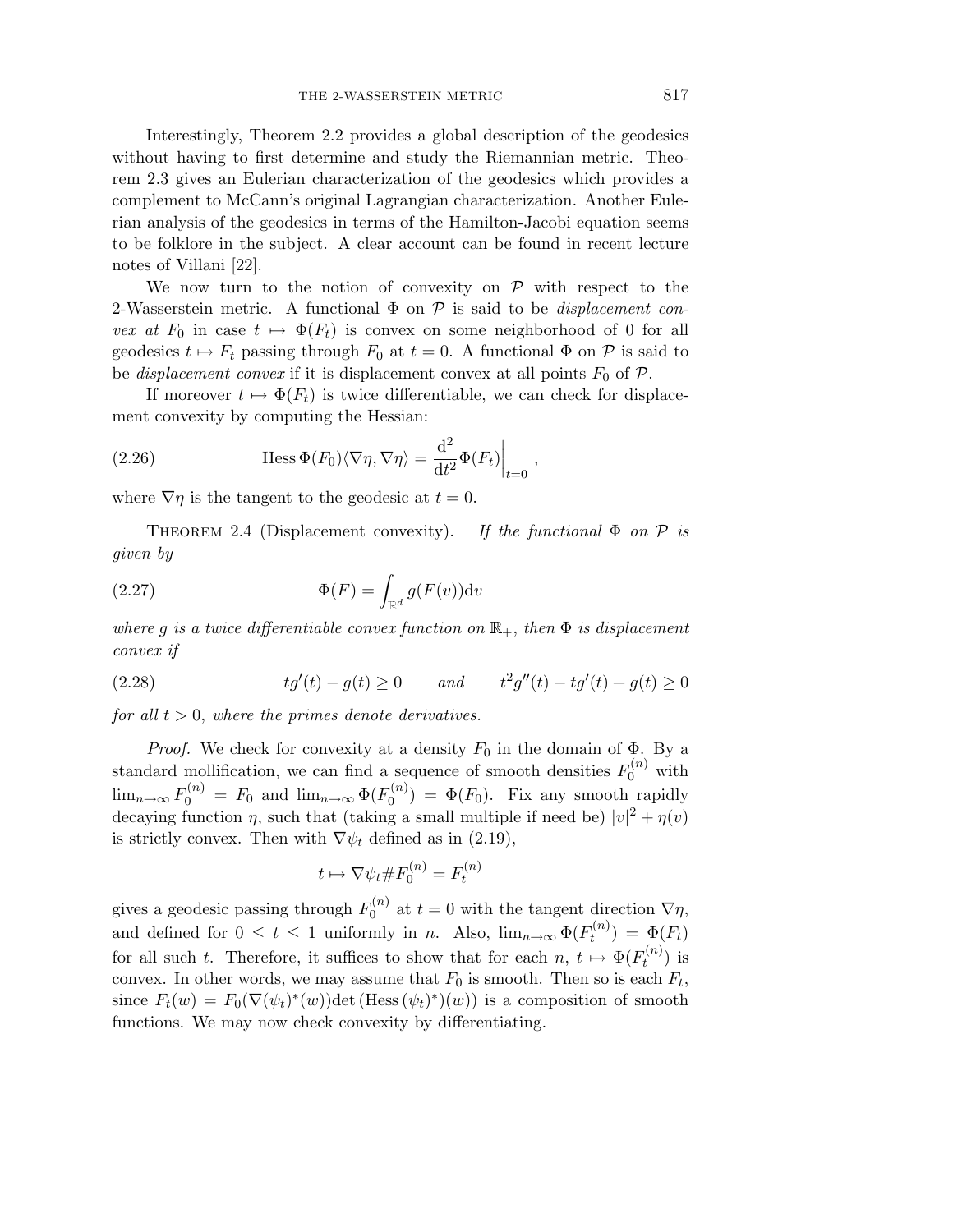By (2.20),

$$
\frac{\mathrm{d}}{\mathrm{d}t} \int_{\mathbb{R}^d} g(F_t(v)) \mathrm{d}v = - \int_{\mathbb{R}^d} g'(F_t(v)) \nabla \cdot (\nabla \eta_t(v) F_t(v)) \, \mathrm{d}v \n= \int_{\mathbb{R}^d} (g''(F_t(v)) \nabla F_t(v)) \cdot (\nabla \eta_t(v) F_t(v)) \, \mathrm{d}v.
$$

Defining  $h(t) = tg'(t) - g(t)$  so that  $h'(t) = tg''(t)$ , one has from (2.20) that

(2.29) 
$$
\frac{\mathrm{d}}{\mathrm{d}t} \Phi(F_t) = \int_{\mathbb{R}^d} \nabla h(F_t(v)) \cdot \nabla \eta_t(v) \mathrm{d}v.
$$

To differentiate a second time, use (2.22) to obtain

$$
\frac{\mathrm{d}^2}{\mathrm{d}t^2} \Phi(F_t) \Big|_{t=0} = \int_{\mathbb{R}^d} \nabla h(F_0) \cdot \nabla \left( -\frac{1}{2} |\nabla \eta|^2 \right) \mathrm{d}v - \int_{\mathbb{R}^d} \frac{\partial}{\partial t} h(F_t) \Big|_{t=0} (\Delta \eta) \, \mathrm{d}v.
$$
\nat

 $Bu$ 

$$
\left. \frac{\partial}{\partial t} h(F_t) \right|_{t=0} = -F_0^2 g''(F_0) \left( \Delta \eta \right) - \nabla h(F_0) \cdot \nabla \eta
$$

and hence

(2.30)  
\n
$$
\frac{d^2}{dt^2} \Phi(F_t) \Big|_{t=0}
$$
\n
$$
= \int_{\mathbb{R}^d} \nabla h(F_0) \cdot \left( -\frac{1}{2} \nabla |\nabla \eta|^2 + (\Delta \eta) \nabla \eta \right) dv + \int_{\mathbb{R}^d} F_0^2 g''(F_0) (\Delta \eta)^2 dv
$$
\n
$$
= \int_{\mathbb{R}^d} h(F_0) ||\text{Hess}\,\eta||^2 dv + \int_{\mathbb{R}^d} \left( F_0^2 g''(F_0) - h(F_0) \right) (\Delta \eta)^2 dv.
$$

Here,  $\|\text{Hess}\,\eta\|^2$  denotes the square of the Hilbert-Schmidt norm of the Hessian of *η*. This quantity is positive whenever  $h(F) = Fg'(F) - g(F)$  and  $F^2g''(F) - g(F)$ *h*(*F*) =  $F^2g''(F) - Fg'(F) + g(F)$  are positive.  $\Box$ 

The case of greatest interest here is the entropy functional  $S(F)$ , defined in (1.2). In this case,  $g(t) = t \ln t$ , so that  $tg'(t) - g(t) = t$  and  $tg''(t) - tg'(t) +$  $q(t) = 0$ . Hence from  $(2.30)$ ,

(2.31) 
$$
\frac{d^2}{dt^2} S(F_t)\Big|_{t=0} = \int_{\mathbb{R}^d} ||H \text{ess } \eta||^2 F_0(v) dv.
$$

This shows that the entropy is convex, as proved in [18], though not strictly convex. Consider the following example<sup>1</sup> in one dimension: Let

$$
\psi(v) = \frac{|v|^2}{2} + |v|.
$$

<sup>1</sup>We thank the referee for this example, which has clarified the formulation of Corollary 2.5 below.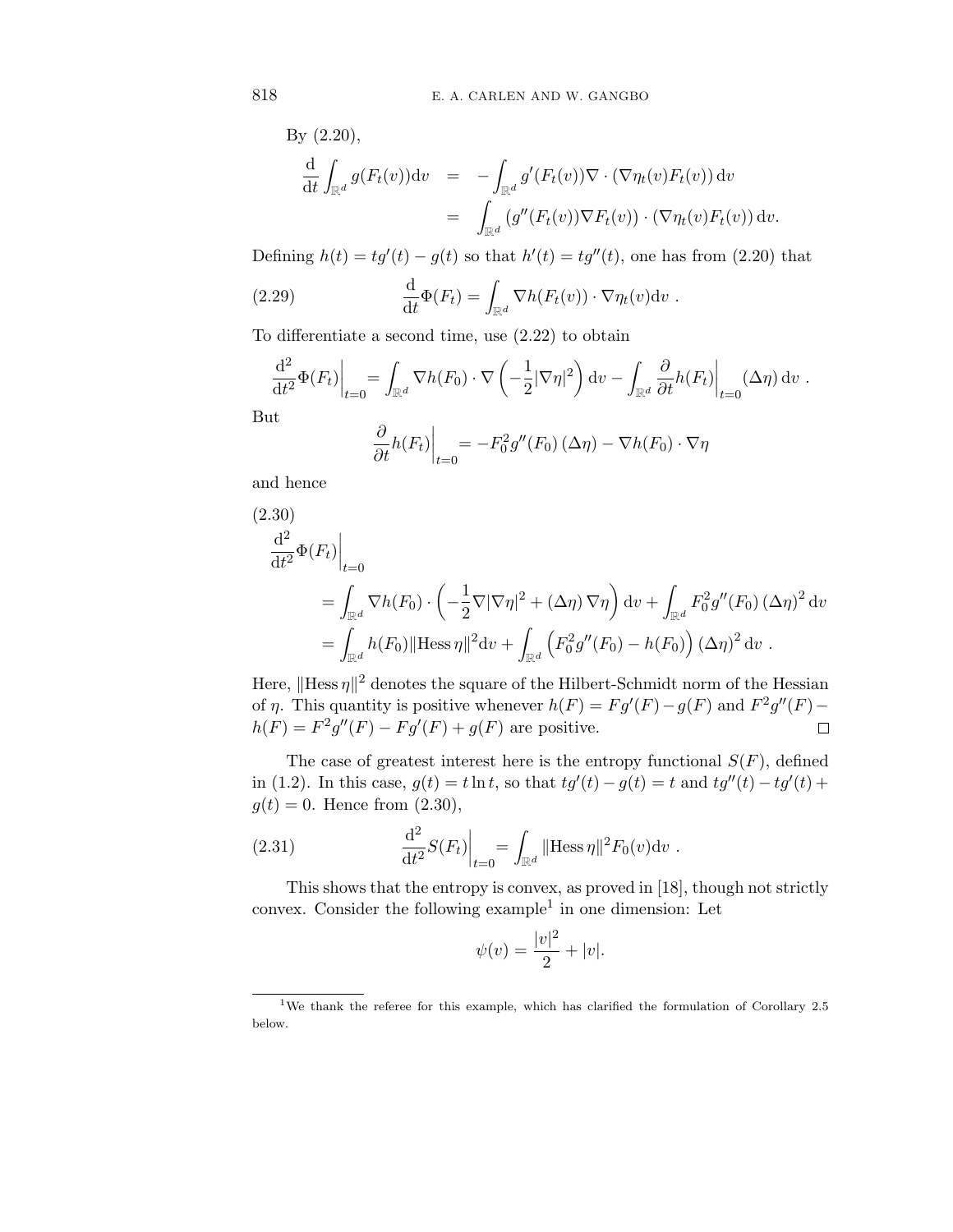For any  $F_0$ , define  $F_t = \nabla \psi_t$  and then it is easy to see that

(2.32) 
$$
F_t(v) = 1_{\{v < -t\}} F_0(v+t) + 1_{\{v > t\}} F_0(v-t) \; .
$$

The geodesic  $t \mapsto F_t$  can be continued indefinitely for positive *t*, but unless  $F_0$ vanishes in some strip  $-\varepsilon < v < \varepsilon$ , it cannot be continued at all for negative *t*. With  $F_t$  defined as in (2.32),  $S(F_t) = S(F_0)$  for all *t*.

There are however interesting cases in which the entropy is strictly convex along a geodesic, and even uniformly so: Suppose that the "center of mass"  $\int_{\mathbb{R}^d} v F_t(v) \, dv$  is constant along the geodesic  $t \mapsto F_t$ , which means that

(2.33) 
$$
\int_{\mathbb{R}^d} \nabla \eta(v) F_0(v) \mathrm{d}v = 0
$$

where as above,  $\nabla \eta$  is the tangent vector generating the geodesic.

The Poincaré constant  $\alpha(F)$  of a density *F* in  $\mathcal P$  is defined by

(2.34) 
$$
\alpha(F) = \inf_{\varphi \in C_0^{\infty}} \frac{\int |\nabla \varphi(v)|^2 F(v) dv}{\int |\varphi(v) - \int \varphi(v) F(v) dv|^2 F(v) dv}.
$$

Thus, when (2.33) holds, with  $\varphi = \partial \eta / \partial v_i$  for  $i = 1...d$  we take the sum, yielding

(2.35) 
$$
\int_{\mathbb{R}^d} ||\text{Hess}\,\eta||^2 F_0(v) \, dv \ge \alpha(F_0) \int_{\mathbb{R}^d} |\nabla \eta(v)|^2 F_0(v) \, dv,
$$

which provides a lower bound to the right side of (2.31) in terms of the Riemannian metric.

Now consider a "smooth" geodesic through a smooth density  $F_0$ , as in the previous proof, and such that (2.33) is satisfied. Then by (2.31) and (2.35), for any *t* and  $h > 0$  such that  $F_{t-h}$  and  $F_{t+h}$  are both on the geodesic,

$$
\frac{1}{h^2} \left( S(F_{t+h}) + S(F_{t-h}) - 2S(F_t) \right) \ge \alpha(F_t) \int_{\mathbb{R}^d} |\nabla \eta(v)|^2 F_0(v) \, dv.
$$

If the geodesic is parametrized by arclength, then the last factor on the right is one.

Summarizing the last paragraphs, we have the following corollary:

COROLLARY 2.5 (Strict convexity of entropy). Consider a geodesic  $s \mapsto$  $F_s$  parametrized by arc length *s*, and defined for some interval  $a < s < b$ such that  $s \mapsto \int vF_s(v)dv$  is constant, and such that each  $F_s$  is bounded and continuously differentiable. Then for all *s* and *h* so that  $a < s - h$ ,  $s + h < b$ ,

(2.36) 
$$
S(F_{s+h}) + S(F_{s-h}) - 2S(F_s) \ge h^2 \alpha(F_s) ,
$$

where  $\alpha(F_s)$  is the Poincaré constant of the density  $F_s$ .

(Notice that for the geodesic  $(2.32)$ ,  $\alpha(F_t) = 0$  for all  $t > 0$ , as long as  $F_0$ has positive mass on both sides of the origin, in addition to the fact that *F*<sup>t</sup> will not in general be smooth.)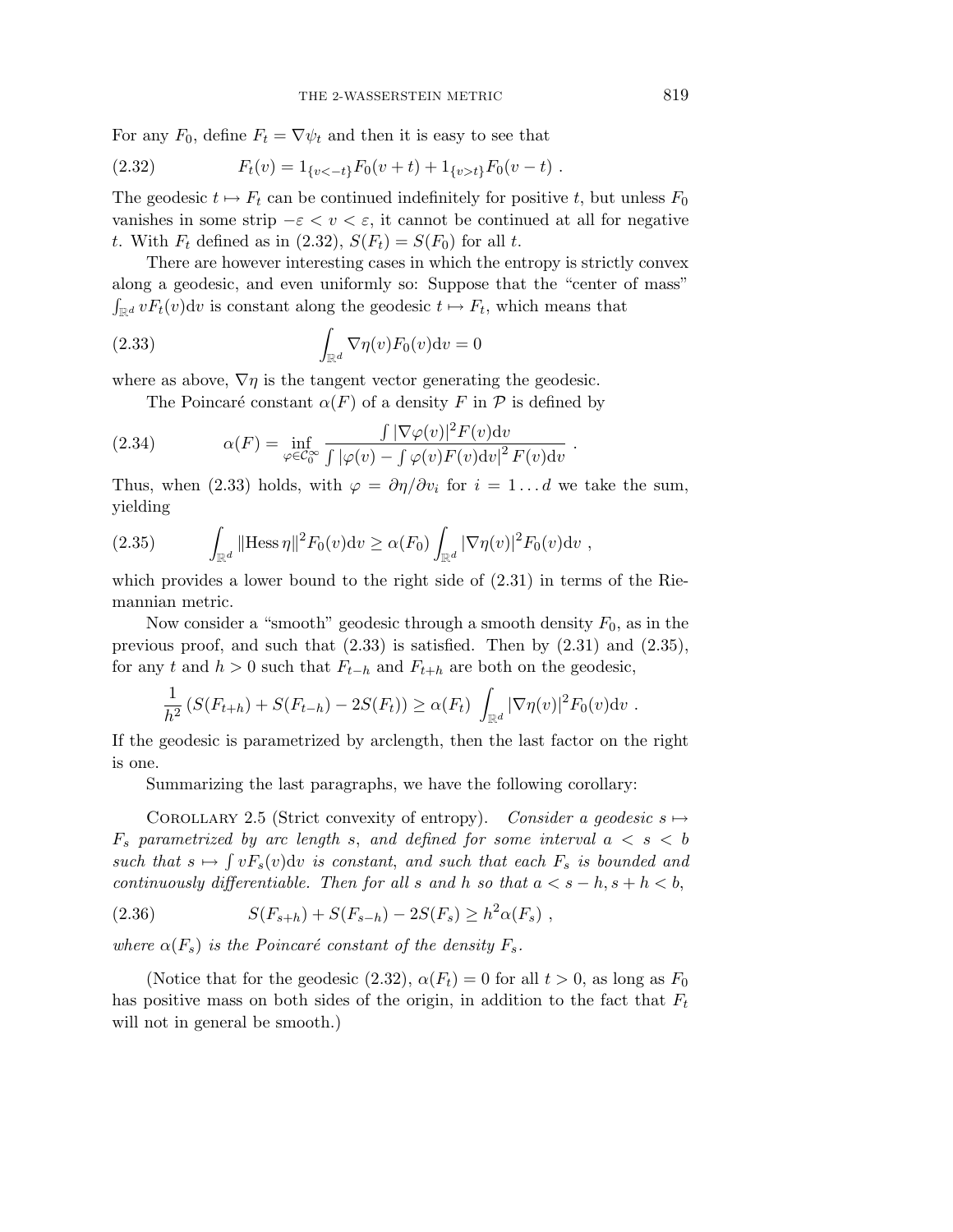We remark that Caffarelli has recently shown  $[6]$  that if  $F_0$  is a Gaussian density, and  $F_1 = e^{-V} F_0$  where *V* is convex, then there is an *upper* bound on the Hessian of the potential  $\psi$  for which  $\nabla \psi \# F_0 = F_1$ . This upper bound is inherited by  $\psi_t$  for all t. Since as Caffarelli shows, an upper bound on the Hessian of  $\psi$  and a lower bound on the Poincaré constant for  $F_0$  imply a lower bound on the Poincaré constant of  $F_t$ , one obtains a *uniform* lower bound on the Poincaré constant for  $F_t$ ,  $0 < t < 1$ . Hence  $S(F_t)$  is uniformly strictly convex along such a geodesic.

# **3. Geometry of the constraint manifold**

Let  $u \in \mathbb{R}^d$  and  $\theta > 0$  be given. Consider the subset  $\mathcal{E}_{u,\theta}$  of P specified by (3.1)

$$
\mathcal{E}_{u,\theta} = \left\{ F \in \mathcal{P} \mid \frac{1}{d} \int_{\mathbb{R}^d} |v - u|^2 F(v) \mathrm{d}v = \theta \quad \text{and} \quad \int_{\mathbb{R}^d} v F(v) \mathrm{d}v = u \right\}.
$$

This is the set of all probability densities with a mean *u* and a variance *dθ*. We will often write  $\mathcal E$  in place of  $\mathcal E_{u,\theta}$  when *u* and  $\theta$  are clear from the context or simply irrelevant.

We give a fairly complete description of the geometry of  $\mathcal{E}$ , both locally and globally. In particular, we obtain a closed form expression for the distance between any two points on  $\mathcal E$  in the metric induced by the 2-Wasserstein metric, and a global description of the geodesics in  $\mathcal{E}$ .

Notice that

(3.2) 
$$
\mathcal{E}_{u,\theta} \subset \left\{ F \mid W_2^2(F,\delta_u) = \frac{d\theta}{2} \right\}
$$

where  $\delta_u$  is the unit mass at *u*. This is quite clear from the transport point of view: If our target distribution is a point mass, there are no choices to make; everything is simply transported to the point *u*. Hence  $\mathcal{E}_{u,\theta}$  is a part of a sphere in the 2-Wasserstein metric, centered on  $\delta_u$ , and with a radius of  $\sqrt{d\theta/2}$ .

Our first theorem shows that for any  $F_0$  in  $P$ , there is a unique closest  $F$ in  $\mathcal{E}$ , and this is obtained by dilatation and translation. This is the first of two related variational problems solved in this section.

THEOREM 3.1 (Projection onto  $\mathcal{E}$ ). Let  $F_0$  be any probability density on  $\mathbb{R}^d$  such that

$$
\int_{\mathbb{R}^d} v F_0(v) \mathrm{d}v = u_0 \qquad and \qquad \int_{\mathbb{R}^d} |v - u_0|^2 F_0(v) \mathrm{d}v = d\theta_0.
$$

Let  $\theta > 0$  and *u* be given, and set  $a = \sqrt{\theta_0/\theta}$ . Then

$$
\inf \left\{ W_2^2(G, F_0) \mid G \in \mathcal{E}_{\theta, u} \right\}
$$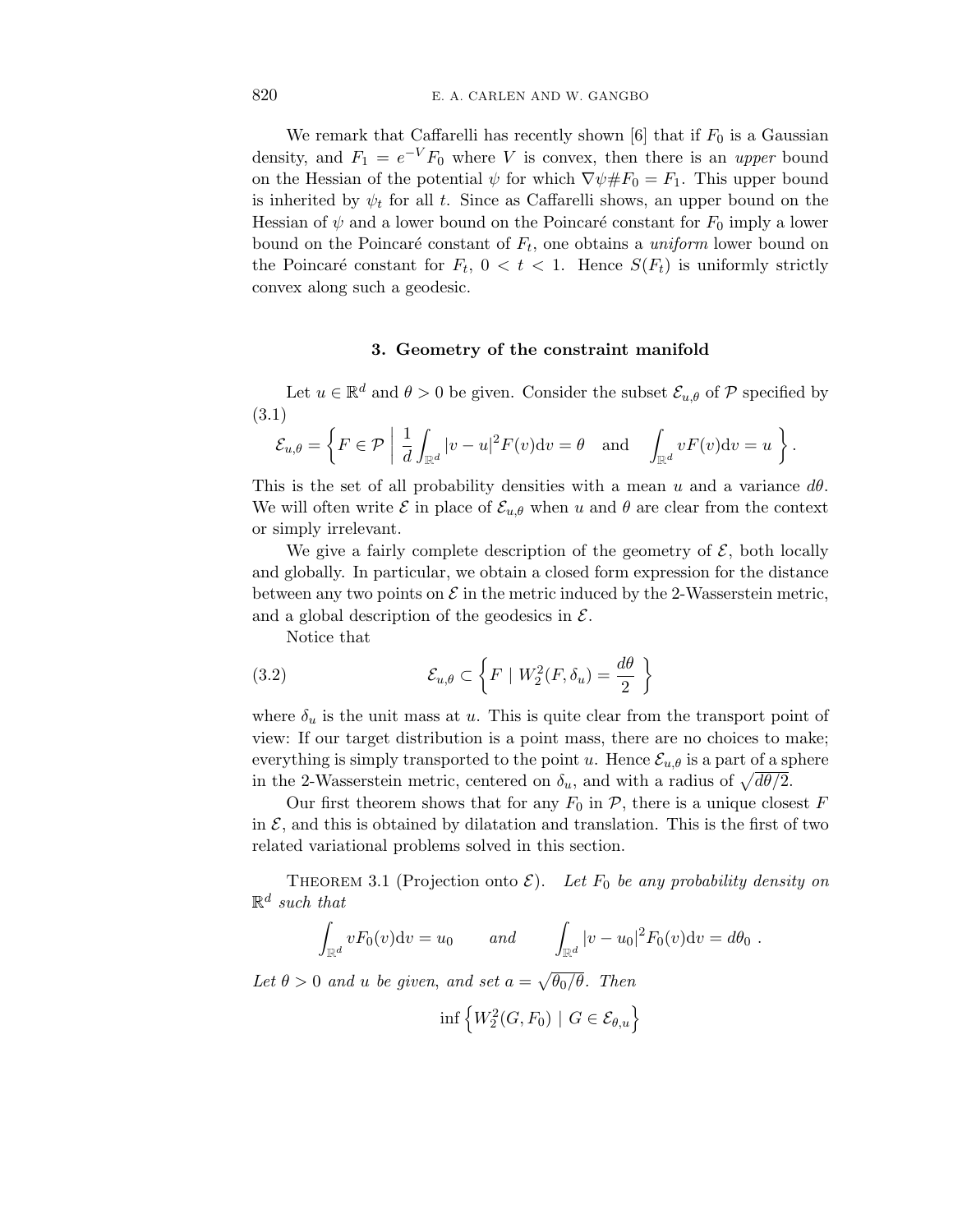is attained at

$$
\tilde{F}(v) = a^d F_0 (a(v - u) + u_0) ,
$$

and the minimum value is

(3.3) 
$$
W_2^2(F_0, \tilde{F}) = \frac{(\sqrt{\theta} - \sqrt{\theta_0})^2}{2} + \frac{|u - u_0|^2}{2}.
$$

*Proof.* There is no loss of generality in fixing  $u = 0$  in the proof since if  $u_0$  is arbitrary, a translation of both  $\tilde{F}$  and  $F_0$  yields the general result.

Let  $\phi$  be defined by  $\phi(v) = |v - u_0|^2/(2a)$  so that  $(\nabla \phi) \# F_0 = \tilde{F}$ . Let  $\psi(w) = a|w|^2/2 + w \cdot u_0$  be the dual convex function so that

$$
\phi(v) + \psi(w) \ge v \cdot w ,
$$

and hence

(3.4) 
$$
\frac{1}{2}|v-w|^2 \ge \frac{a|v|^2 - |v - u_0|^2}{2a} + \frac{(1-a)|w|^2 - w \cdot u_0}{2}
$$

for all *v* and *w*.

Next, given any *G* in  $\mathcal{E}$ , let  $\gamma$  be the optimal coupling of  $F_0$  and *G* so that

$$
W_2^2(F_0, G) = \int_{\mathbb{R}^d \times \mathbb{R}^d} \frac{1}{2} |v - w|^2 \gamma(\mathrm{d} v, \mathrm{d} w) .
$$

Then by  $(3.4)$ ,

$$
W_2^2(F_0, G) \ge \left(\frac{a-1}{2a}\right) \int_{\mathbb{R}^d} |v|^2 F_0(v) \mathrm{d}v + \frac{|u_0|^2}{2} + \left(\frac{1-a}{2}\right) \int_{\mathbb{R}^d} |w|^2 G(w) \mathrm{d}w
$$
  
= 
$$
\frac{(a-1)^2 d\theta}{2} + \frac{|u_0|^2}{2}.
$$

On the other hand, since  $(\nabla \phi) \# F_0 = \tilde{F}$ ,

$$
W_2^2(F_0, \tilde{F}) = \int_{\mathbb{R}^d} \frac{1}{2} |v - \nabla \phi(v)|^2 F_0(v) dv
$$
  
=  $\left(\frac{1}{a} - 1\right)^2 \int_{\mathbb{R}^d} \frac{1}{2} |v - u_0|^2 F_0(v) dv + \frac{|u_0|^2}{2}$   
=  $\frac{(a-1)^2 d\theta}{2} + \frac{|u_0|^2}{2}$ .

Remark (Exact solution for the JKO time discretization of the heat equation for Gaussian initial data). Theorem 3.1 allows us to solve exactly the Jordan-Kinderlehrer-Otto time discretization of the heat equation for Gaussian initial data. Take as initial data  $F_0(v) = (4\pi t_0)^{-d/2} e^{-|v|^2/4t_0}$ . We can now find  $\inf \{W_2^2(F, F_0) + hS(F)\}\$ in two steps. First, consider

(3.5) 
$$
\inf \{ W_2^2(F, F_0) + hS(F) \mid F \in \mathcal{E}_{0,2td} \}.
$$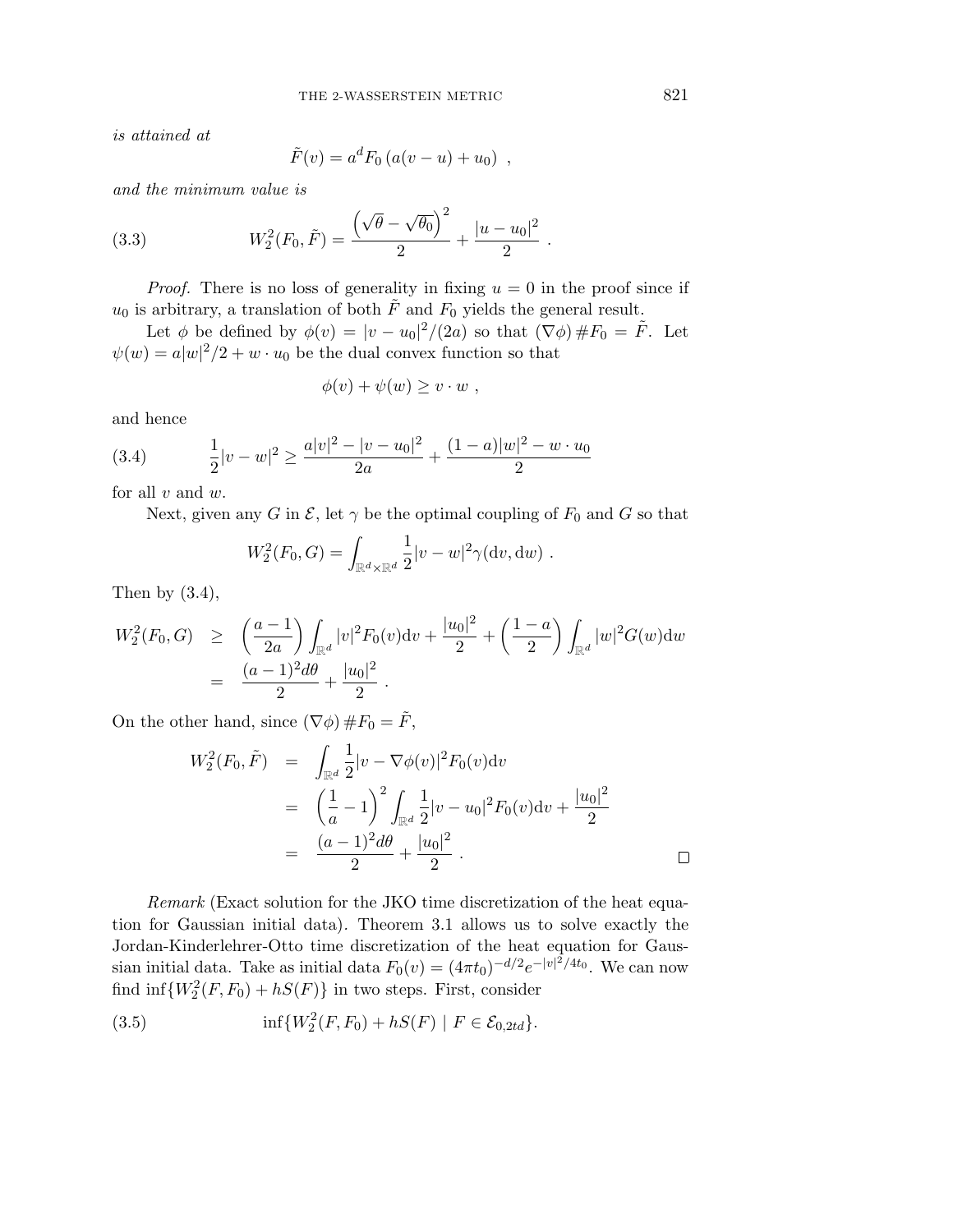Now on  $\mathcal{E}_{0,2td}$ , *S* has a global minimum at  $G_t = (4\pi t)^{-d/2} e^{-|v|^2/4t}$ , as is well known. By Theorem 3.1,  $W_2^2(F, F_0)$  also has a global minimum on  $\mathcal{E}_{0,2td}$  at  $G_t$ , since  $G_t$  is just a rescaling of  $F_0$ . Therefore, by  $(3.3)$ , the infimum in  $(3.5)$ is

$$
W_2^2(G_t, F_0) + hS(G_t) = d\left(\sqrt{t} - \sqrt{t_0}\right)^2 + -h\frac{d}{2}\left(\ln(4\pi t) + 1\right).
$$

In the second step, we simply compute the minimizing value of *t*, which amounts to finding the value of *t* that minimizes

$$
\left(\sqrt{t}-\sqrt{t_0}\right)^2 - \frac{h}{2}\ln t \ .
$$

Simple computations lead to the value  $t = f(t_0)$  where

(3.6) 
$$
f(s) = \frac{1}{2} \left( s + h + s \sqrt{1 + \frac{2h}{s}} \right) .
$$

Note that  $t_0 < f(t_0) < t_0 + h$ , but  $f(t_0) = t_0 + h + O(h^2)$ . If we then inductively define  $t_n = f(t_{n-1})$ , we see that the exact solution of the Jordan-Kinderlehrer-Otto time discretization of the heat equation is given at time step *n* by  $F_n = (4\pi t_n)^{-d/2} e^{-|v|^2/4t_n}$  where  $t_n = t_0 + nh + \mathcal{O}(h^2)$ . Note that in the discrete time approximation, the variance increases more slowly than in continuous time, since the  $\mathcal{O}(h^2)$  term is negative, though of course the difference in the rates vanishes as *h* tends to zero.

Returning to the main focus of this section, fix two densities  $F_0$  and  $F_1$ in E. Let  $\psi$  be the convex function on  $\mathbb{R}^d$  such that  $(\nabla \psi) \# F_0 = F_1$ . Then by Theorem 2.2, the geodesic that runs from  $F_0$  to  $F_1$  through the ambient space  $\mathcal P$  is given by

$$
F_t = ((1-t)v + t\nabla\psi) \, #F_0 \, .
$$

Thinking of  $\mathcal E$  as a subset of a sphere, and this geodesic as the chord connecting two points on the sphere, we refer to it as the *chordal geodesic*  $F_0$  to  $F_1$ .

LEMMA 3.2 (Variance along a chordal geodesic). Let  $F_0$  and  $F_1$  be any two densities in  $\mathcal{E}$ . Let  $t \mapsto F_t$  be the chordal geodesic joining them. Then for all  $t$  with  $0 \le t \le 1$ ,

(3.7) 
$$
\frac{1}{2} \int_{\mathbb{R}^d} |v - u|^2 F_t(v) dv = \frac{d\theta}{2} \left[ 1 - 4t(1 - t) \frac{W_2^2(F_0, F_1)}{2d\theta} \right]
$$

$$
= R_\theta^2 \left[ 1 - t(1 - t) \frac{W_2^2(F_0, F_1)}{R_\theta^2} \right]
$$

where  $R_{\theta} = \sqrt{d\theta/2}$ .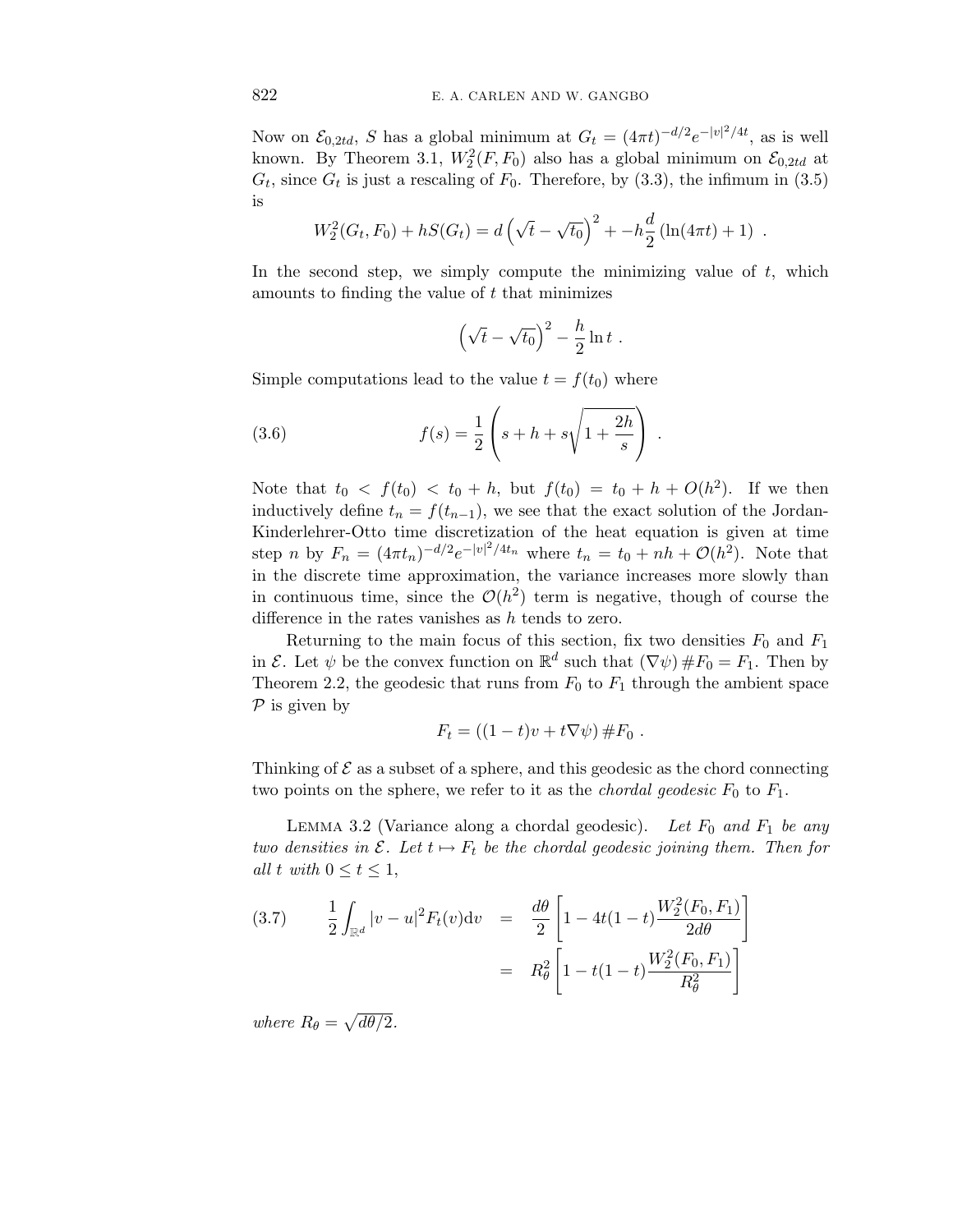*Proof.* Notice first that with  $F_1 = \nabla \psi \# F_0$ , we have from Theorem 2.2 that

$$
(3.8) \quad \int_{\mathbb{R}^d} \frac{1}{2} |v - u|^2 F_t(v) dv
$$
  
\n
$$
= \int_{\mathbb{R}^d} \frac{1}{2} |((1 - t)v + t\nabla \psi(v)) - u|^2 F_0(v) dv
$$
  
\n
$$
= \int_{\mathbb{R}^d} \frac{1}{2} |(1 - t)(v - u) + t(\nabla \psi(v) - u)|^2 F_0(v) dv
$$
  
\n
$$
= (1 - t)^2 \int_{\mathbb{R}^d} \frac{1}{2} |v - u|^2 F_0(v) dv + t^2 \int_{\mathbb{R}^d} \frac{1}{2} |w - u|^2 F_1(y) dv
$$
  
\n
$$
+ t(1 - t) \int_{\mathbb{R}^d} (v - u) \cdot (\nabla \psi(v) - u) F_0(v) dv
$$
  
\n
$$
= \frac{d\theta}{2} (1 - t)^2 + \frac{d\theta}{2} t^2 + t(1 - t) \int_{\mathbb{R}^d} (v - u) \cdot (\nabla \psi(v) - u) F_0(v) dv.
$$

Next,

$$
W_2^2(F_0, F_1) = \frac{1}{2} \int_{\mathbb{R}^d} |v - \nabla \psi(v)|^2 F_0(v) dv
$$
  
\n
$$
= \frac{1}{2} \int_{\mathbb{R}^d} |v - u|^2 F_0(v) dv + \frac{1}{2} \int_{\mathbb{R}^d} |\nabla \psi(v) - u|^2 F_0(v) dv
$$
  
\n
$$
- \int_{\mathbb{R}^d} (v - u) \cdot (\nabla \psi(v) - u) F_0(v) dv
$$
  
\n
$$
= d\theta - \int_{\mathbb{R}^d} (v - u) \cdot (\nabla \psi(v) - u) F_0(v) dv
$$

by the definition of  $\mathcal{E}$ , and hence

(3.9) 
$$
\int_{\mathbb{R}^d} (v - u) \cdot (\nabla \psi(v) - u) F_0(v) dv = d\theta - W_2^2(F_0, F_1).
$$

Combining (3.9) and (3.8), one has the result.

We note that since  $\int_{\mathbb{R}^d} (v - u) F_0(v) \mathrm{d}v = 0$ ,

$$
\int_{\mathbb{R}^d} (v - u) \cdot (\nabla \psi(v) - u) F_0(v) \mathrm{d}v = \int_{\mathbb{R}^d} (v - u) \cdot (\nabla \psi(v) - \nabla \psi(u)) F_0(v) \mathrm{d}v \ge 0
$$

by the convexity of  $\psi$ . It follows from this and (3.9) that

(3.10) 
$$
W_2^2(F_0, F_1) \le d\theta = 2R_\theta^2,
$$

where  $R_{\theta} = \sqrt{d\theta/2}$  is the radius of  $\mathcal E$  as in (3.2). Hence the variance in (3.7) is never smaller than  $R_{\theta}^2$ .

The next result is the second of the variational problems solved in this section, and is the key to the determination of the geodesics in  $\mathcal{E}$ .

THEOREM 3.3 (Midpoint theorem). Let  $F_0$  and  $F_1$  be any two densities in E. Then

(3.11) 
$$
\inf_{G \in \mathcal{E}} \left\{ W_2^2(F_0, G) + W_2^2(G, F_1) \right\}
$$

 $\Box$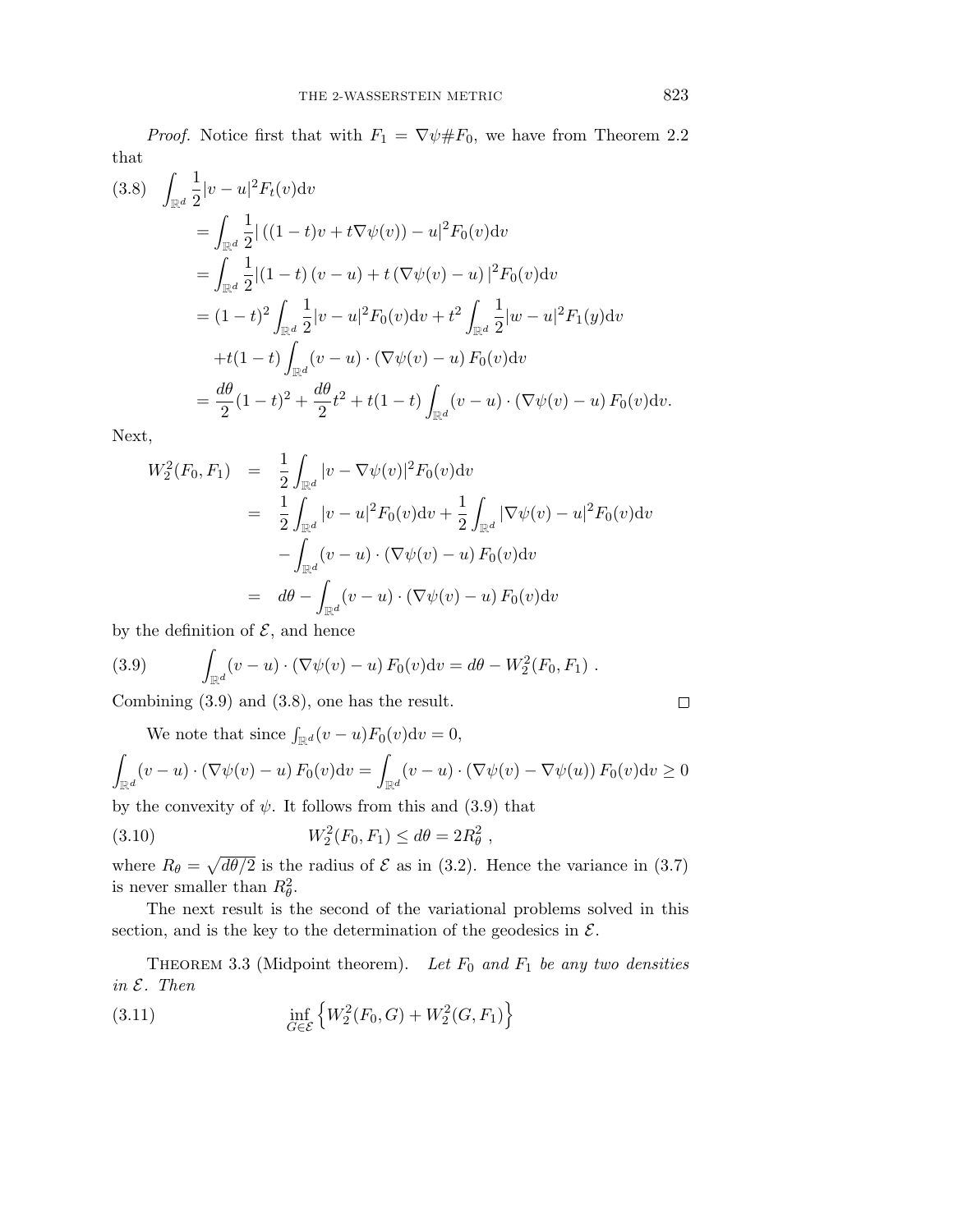is attained uniquely at  $a^dF_{1/2}(a(v-u)+u)$  where  $F_{1/2}$  is the midpoint of the chordal geodesic, and a is chosen to rescale the midpoint onto  $\mathcal{E}$ ; i.e.,

(3.12) 
$$
a = \sqrt{1 - \frac{W_2^2(F_0, F_1)}{2d\theta}} = \sqrt{1 - \frac{W_2^2(F_0, F_1)}{(2R_{\theta})^2}},
$$

where  $R_{\theta} = \sqrt{d\theta/2}$  is the radius of  $\mathcal E$  as in (3.2). Moreover, the minimal value attained in  $(3.11)$  is  $f(W_2^2(F_0, F_1))$  where

(3.13) 
$$
f(x) = 2d\theta \left(1 - \sqrt{1 - x/(2d\theta)}\right).
$$

The function  $f$  is convex and increasing on  $[0, 2d\theta]$ .

Before giving the proof itself, we first consider some formal arguments that serve to identify the minimizer and motivate the proof.

Let  $\Phi(G)$  denote the functional being minimized in (3.11). This functional is strictly convex with respect to the usual convex structure on  $\mathcal{E}$ ; that is, for all  $\lambda$  with  $0 < \lambda < 1$ , and all  $G_0$  and  $G_1$  in  $\mathcal{E}$ ,

$$
\Phi(\lambda G_0 + (1 - \lambda)G_1) \le \lambda \Phi(G_0) + (1 - \lambda)\Phi(G_1)
$$

with equality only if  $G_0 = G_1$ . The strict convexity suggests that there is a minimizer  $G_0$ , and that if we can find any critical point  $G$  of  $\Phi$ , then  $G$  is the minimizer  $G_0$ .

To make variations in *G*, seeking a critical point, let  $\eta$  be a smooth, rapidly decaying function on  $\mathbb{R}^d$ , and define the map  $T_t : \mathbb{R}^d \to \mathbb{R}^d$  by  $T_t(v) =$  $v + t\nabla \eta(v)$ . Let  $G_t = T_t \# G_0$ . We want the curve  $t \mapsto G_t$  to be tangent to  $\mathcal E$ at  $t = 0$ , and so we require in particular that

(3.14) 
$$
\int_{\mathbb{R}^d} v \cdot \nabla \eta(v) G_0(v) \mathrm{d} v = 0
$$

which guarantees that  $\int |v|^2 G(t) dv = \int |v|^2 G_0 dv + \mathcal{O}(t^2)$ .

Let  $\phi$  be the convex function such that  $\nabla \phi \# G_0 = F_0$ , and let  $\tilde{\phi}$  be the convex function such that  $\nabla \phi \# G_0 = F_1$ . The variation in  $\Phi(G_t)$  can be expressed in terms of  $\phi$ ,  $\dot{\phi}$  and  $\eta$  as follows: Formally, assuming enough regularity, we have

$$
(3.15) \quad \lim_{t \to 0^+} \frac{\Phi(G_t) - \Phi(G_0)}{t} = \int_{\mathbb{R}^d} \left( \nabla \phi(v) + \nabla \tilde{\phi}(v) - 2v \right) \cdot \nabla \eta(v) G_0(v) \mathrm{d}v \; .
$$

(A more precise statement and explanation are provided in Section 4 where we make actual use of such variations. For the present heuristic purposes it suffices to be formal.)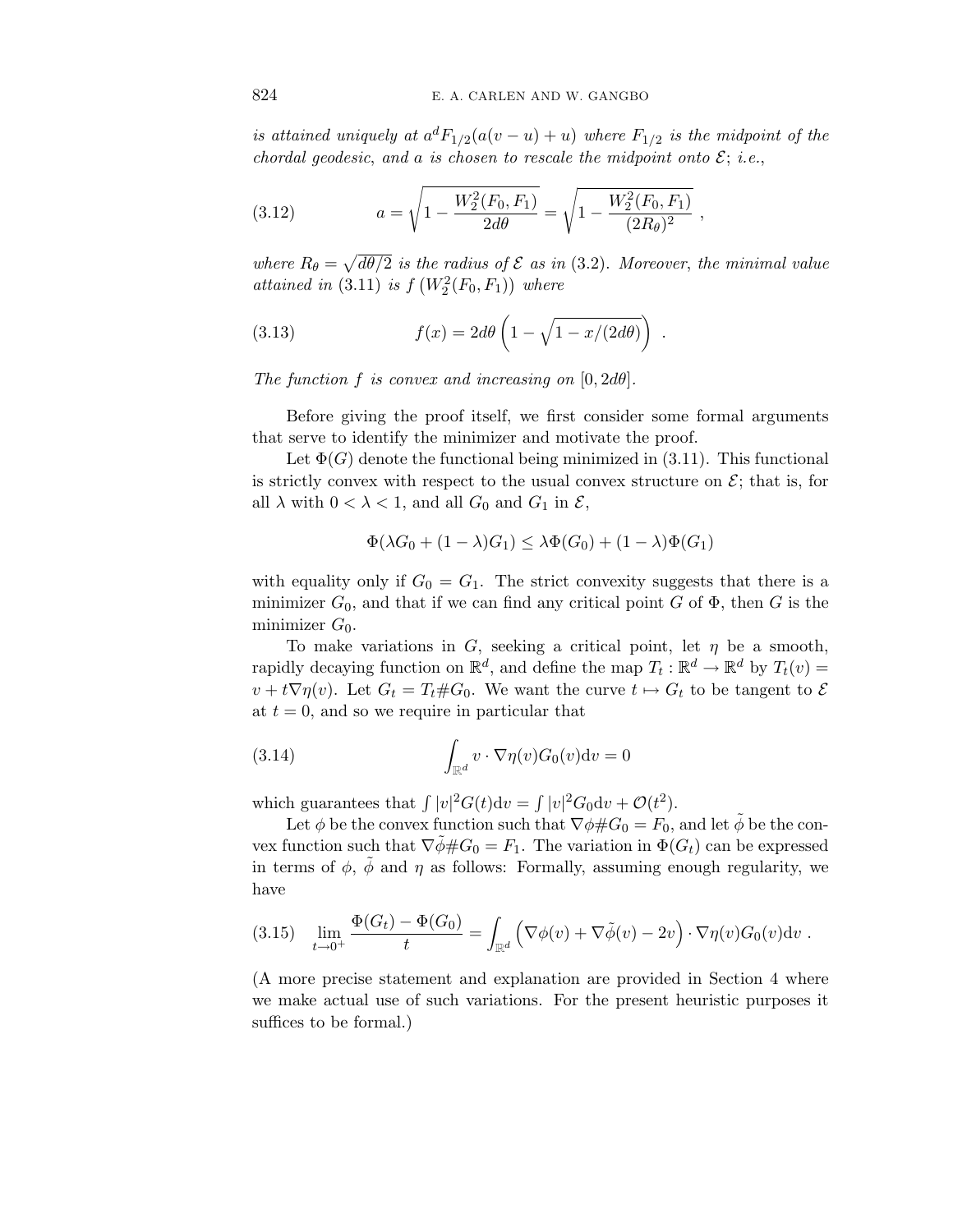Combining  $(3.14)$  and  $(3.15)$ , we see that the formal condition for  $G_0$  to be a critical point is

(3.16) 
$$
\nabla \phi(v) + \nabla \tilde{\phi}(v) = Cv
$$

for some constant *C*.

The formal argument tells us what to look for, namely a  $G_0$  such that  $(3.16)$  holds. It is easy to see, if  $G_0$  is the midpoint of the chordal geodesic from  $F_0$  to  $F_1$  projected onto  $\mathcal E$  by rescaling as in Theorem 3.1, that  $G_0$  satisfies (3.16). The actual proof of the theorem consists of two steps: First we verify the assertion just made about  $G_0$  so defined. Then we prove, using  $(3.16)$ , that *G*<sup>0</sup> is indeed the minimizer using a duality argument very much like the one used to prove Theorem 3.1.

*Proof of Theorem* 3.3. First, we may assume that  $u = 0$ . Next, let  $\psi$  be the convex function such that  $\nabla \psi \# F_0 = F_1$ . We may suppose initially that both *F*<sub>0</sub> and *F*<sub>1</sub> are strictly positive so that  $\psi$  will be convex on all of  $\mathbb{R}^d$ . Recall that  $\nabla (\psi_{1/2})^* \# F_{1/2} = F_0$ , and that by (2.10),  $\nabla ((\psi^*)_{1/2})^* \# F_{1/2} = F_1$ . Then immediately from (2.9) we have

(3.17) 
$$
\left(\psi_{1/2}\right)^*(v) + \left((\psi^*)_{1/2}\right)^*(v) = |v|^2.
$$

Now let *a* be given by (3.12), and define

$$
\phi(v) = \frac{1}{a} \left( \psi_{1/2} \right)^* (av) \quad \text{and} \quad \tilde{\phi} = \frac{1}{a} \left( (\psi^*)_{1/2} \right)^* (av) .
$$

Then,  $\nabla \phi \# G_0 = F_0$  and  $\nabla \tilde{\phi} \# G_0 = F_1$ , and from (3.17),

(3.18) 
$$
\phi(v) + \tilde{\phi}(v) = a|v|^2.
$$

To use this, observe that for any dual pair of convex functions  $\eta$  and  $\eta^*$ , Young's inequality say that  $\eta(v) + \eta^*(w) \geq v \cdot w$ . Hence for all *v* and *w*,

$$
\frac{1}{2}|v-w|^2 \ge \frac{1}{2}|v|^2 + \frac{1}{2}|w|^2 - \eta(v) - \eta^*(w) .
$$

Now if *G* is any element of  $\mathcal{E}$ , and  $\gamma_0$  is the optimal coupling between *G* and *F*0, we have

(3.19) 
$$
W_2^2(G, F_0) = \int_{\mathbb{R}^d \times \mathbb{R}^d} \frac{1}{2} |v - w|^2 \gamma_0(\mathrm{d}v, \mathrm{d}w)
$$

$$
\geq d\theta - \int_{\mathbb{R}^d} \eta(v) G(v) \mathrm{d}v - \int_{\mathbb{R}^d} \eta^*(w) F_0(w) \mathrm{d}w.
$$

In the same way, we deduce that for any other dual pair of convex functions *ζ* and  $\zeta^*$ ,

(3.20) 
$$
W_2^2(G, F_1) = \int_{\mathbb{R}^d \times \mathbb{R}^d} \frac{1}{2} |v - w|^2 \gamma_1(\mathrm{d}v, \mathrm{d}w) \geq d\theta - \int_{\mathbb{R}^d} \zeta(v) G(v) \mathrm{d}v - \int_{\mathbb{R}^d} \zeta^*(w) F_1(w) \mathrm{d}w.
$$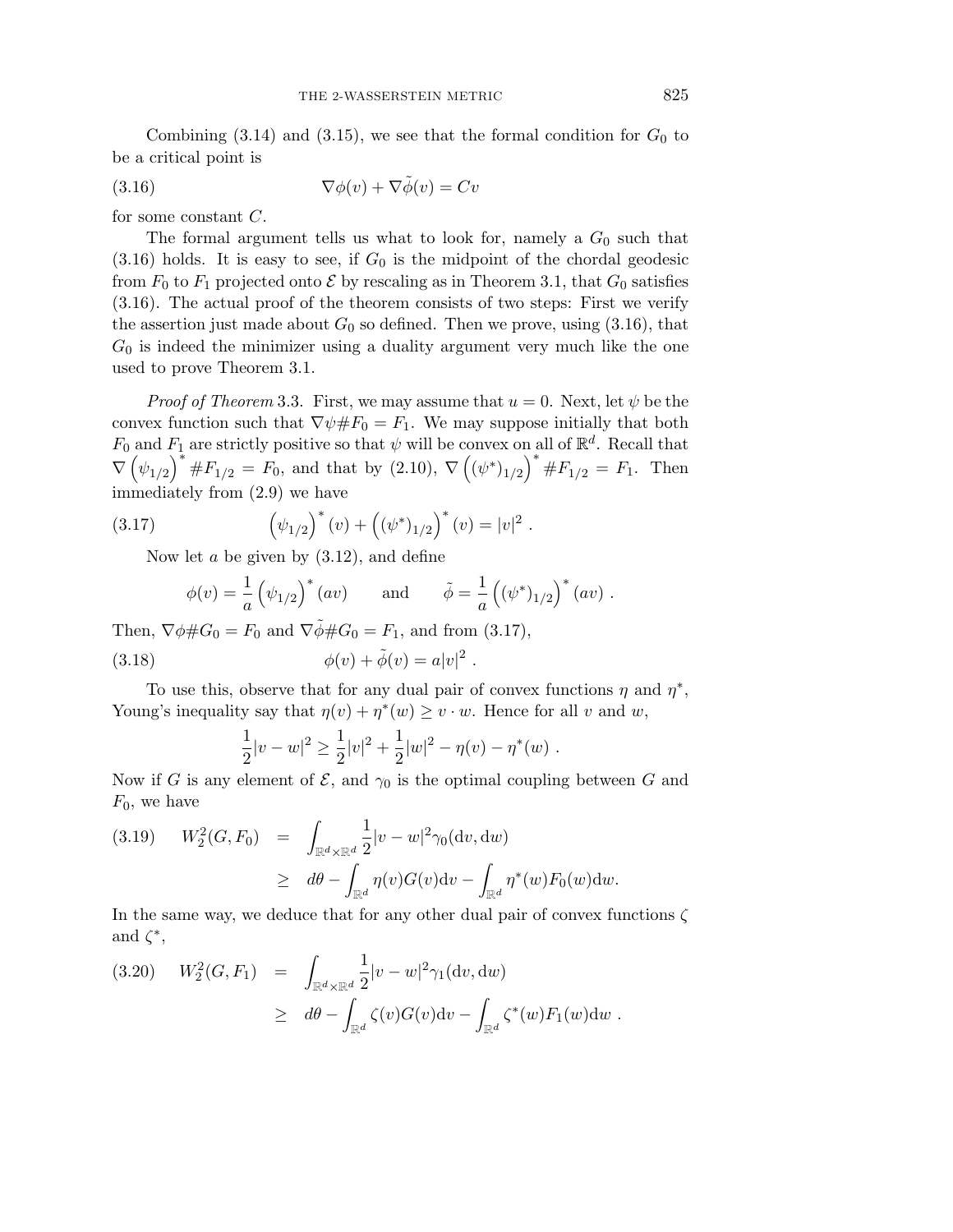We now choose  $\eta = \phi$  and  $\zeta = \tilde{\phi}$ . Then adding (3.19) and (3.20), and on account of (3.18),

$$
(3.21) \quad \Phi(G) = W_2^2(G, F_0) + W_2^2(G, F_1)
$$
  
\n
$$
\geq 2d\theta - \int_{\mathbb{R}^d} \left( \phi(v) + \tilde{\phi}(v) \right) G(v) dv
$$
  
\n
$$
- \int_{\mathbb{R}^d} \phi^*(w) F_0(w) dw - \int_{\mathbb{R}^d} \tilde{\phi}^*(w) F_1(v) dw
$$
  
\n
$$
= (2 - a) d\theta - \int_{\mathbb{R}^d} \phi^*(w) F_0(w) dw - \int_{\mathbb{R}^d} \tilde{\phi}^*(w) F_1(v) dw.
$$

Now suppose that  $G = G_0$ . Then for  $\gamma_0$ -almost every  $(v, w)$ , we have that  $v \cdot w = \phi(v) + \phi^*(w)$  so that

$$
\frac{1}{2}|v-w|^2 = \frac{1}{2}|v|^2 + \frac{1}{2}|w|^2 - \phi(v) - \phi^*(w)
$$

and hence there is equality in (3.19) when  $G = G_0$  and  $\eta = \phi$ . In the same way, there is equality in (3.20) when  $G = G_0$  and  $\zeta = \phi$ . Thus, the lower bound in (3.21) is saturated for  $G = G_0$ , and is in any case independent of  $G$ . This proves that  $G_0$  is the minimizer.

It is now easy to compute the minimizing value. Theorem 3.1 tells us that  $G_0(v) = a^d F_{1/2}(av)$  where *a* depends only on  $W_2^2(F_0, F_1)$ , and is given explicitly by (3.12). Then, with this choice of *a*,

$$
\frac{1}{a}\nabla \psi_{1/2} \# F_0 = G_0 \; .
$$

Expressing this directly in terms of  $\psi$  and computing in the familiar way, one finds

(3.22) 
$$
W_2^2(F_0, G_0) = \frac{d\theta}{a} \left[ (a-1) + \frac{W_2^2(F_0, F_1)}{2d\theta} \right] = d\theta (1-a) .
$$

Clearly,  $W_2^2(F_0, G_0) = W_2^2(G_0, F_1)$ , and so doubling the right-hand side of (3.22) and inserting our formula for *a*, we obtain (3.13). Finally simple calculations confirm that *f* is increasing and convex on [0*,* 1].  $\Box$ 

We are now prepared to consider discrete approximations to geodesics in  $\mathcal{E}$ . Let G be the set of continuous maps  $t \mapsto G_t$  from [0, 1] to E with  $G_0 = F_0$  and  $G_1 = F_1.$ 

For each natural number *k*, let  $\mathcal{G}_k(F_0, F_1)$  denote the set of sequences

$$
(3.23) \t{G_0, G_1, \ldots, G_{2^k}\}
$$

where each  $G_j$  is in  $\mathcal{E}, G_0 = F_0, G_{2^k} = F_1$ , and finally

(3.24) 
$$
W_2^2(G_{j+2}, G_{j+1}) = W_2^2(G_{j+1}, G_j)
$$

for all  $j = 0, 1, \ldots, 2^k - 2$ .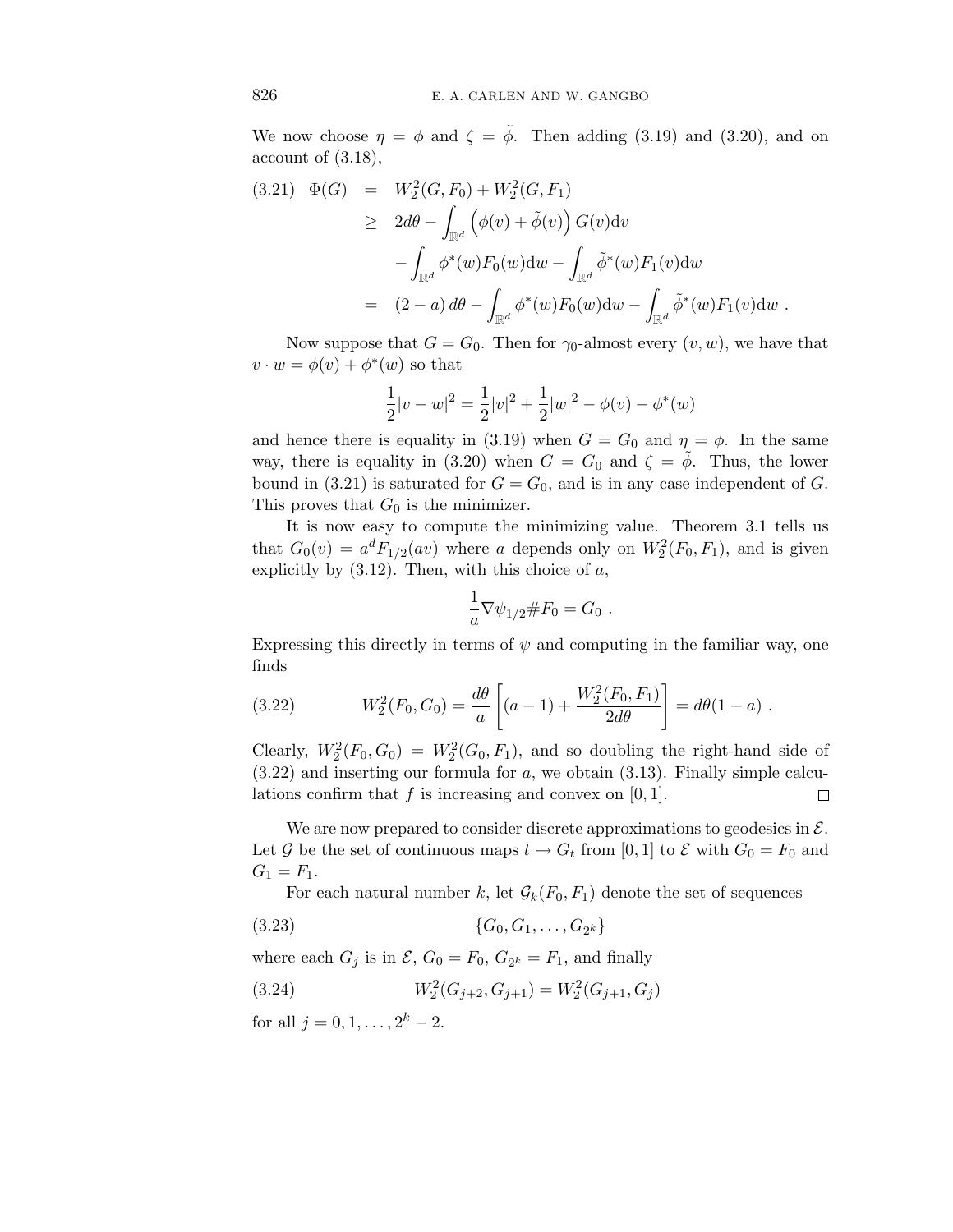For any path  $t \mapsto G_t$  in  $\mathcal G$  and any  $k$ , we obtain a sequence in  $\mathcal G_k(F_0,F_1)$ by an appropriate selection of times  $t_j$  and by setting  $G_j = G(t_j)$ .

We next obtain a particular element  $\{F_0^{(k)}, F_1^{(k)}, \ldots, F_{2^k}^{(k)}\}$  of  $\mathcal{G}_k(F_0, F_1)$ by successive midpoint projections onto  $\mathcal E$  as follows: For  $k = 1$ , let  $F_0^{(1)} = F_0$ and  $F_2^{(1)} = F_1$  as we must. Define  $F_1^{(1)}$  to be the midpoint of the chordal geodesic from  $F_0$  to  $F_1$ , projected onto  $\mathcal E$  as in Theorem 3.3. Then, supposing  ${F_0^{(k)}, F_1^{(k)}, \ldots, F_{2^k}^{(k)}}$  to be defined, put  $F_{2j}^{(k+1)} = F_j^{(k)}$  for  $j = 0, 1, \ldots, 2^k$ . Also, for  $j = 0, 1, \ldots, 2^k - 1$ , let  $F_{2j+1}^{(k+1)}$  be the midpoint of the chordal geodesic from  $F_j^{(k)}$  to  $F_{j+1}^{(k)}$ , projected onto  $\mathcal E$  as in Theorem 3.3.

LEMMA 3.4 (Discrete geodesics). For all  $k \geq 1$ ,

$$
\sum_{j=0}^{2^k-1} W_2(F_j^{(k)}, F_{j+1}^{(k)}) \le \sum_{j=0}^{2^k-1} W_2(G_j, G_{j+1})
$$

for any  $\{G_0, G_1, \ldots, G_{2^k}\}\$  in  $\mathcal{G}_k(F_0, F_1)$ , and there is equality when and only when

$$
\{G_0, G_1, \ldots, G_{2^k}\} = \{F_0^{(k)}, F_1^{(k)}, \ldots, F_{2^k}^{(k)}\}.
$$

*.*

Proof. By condition (3.24),

(3.25) 
$$
\sum_{j=0}^{2^{k}-1} W_2(G_j, G_{j+1}) = \left(\sum_{j=0}^{2^{k}-1} \frac{W_2^2(G_j, G_{j+1})}{2^{-k}}\right)^{1/2}
$$

We now claim that

$$
\sum_{j=0}^{2^k-1} W_2^2(F_j^{(k)}, F_{j+1}^{(k)}) \le \sum_{j=0}^{2^k-1} W_2^2(G_j, G_{j+1})
$$

and there is equality exactly when  $\{G_0, G_1, \ldots, G_{2^k}\} = \{F_0^{(k)}, F_1^{(k)}, \ldots, F_{2^k}^{(k)}\}.$ On account of (3.25), once this is established, the proof is complete.

For  $k = 1$ , this is implied by Theorem 3.3. For  $k > 1$ , consider any  $2^k + 1$ -tuple  $\{G_0, G_1, \ldots, G_{2^k}\}\$  of elements of  $\mathcal{E}$ . We are not requiring  ${G_0, G_1, \ldots, G_{2^k}} \in \mathcal{G}_k$ . The point is that we are going to reduce to the case  $k = 0$  by successively erasing every other element. Even if  $W_2(G_i, G_{i+1}) =$  $W_2(G_{j+1}, G_{j+2})$  for all *j*, it is not necessarily the case that  $W_2(G_j, G_{j+2}) =$  $W_2(G_{j+2}, G_{j+4})$  for all *j*, so that the procedure of "erasing midpoints" does not take us from  $\mathcal{G}_k$  to  $\mathcal{G}_{k-1}$ 

Nonetheless, without assuming that  $\{G_0, G_1, \ldots, G_{2^k}\} \in \mathcal{G}_k$ , we have from Theorem 3.3, with *f* given by (3.13), that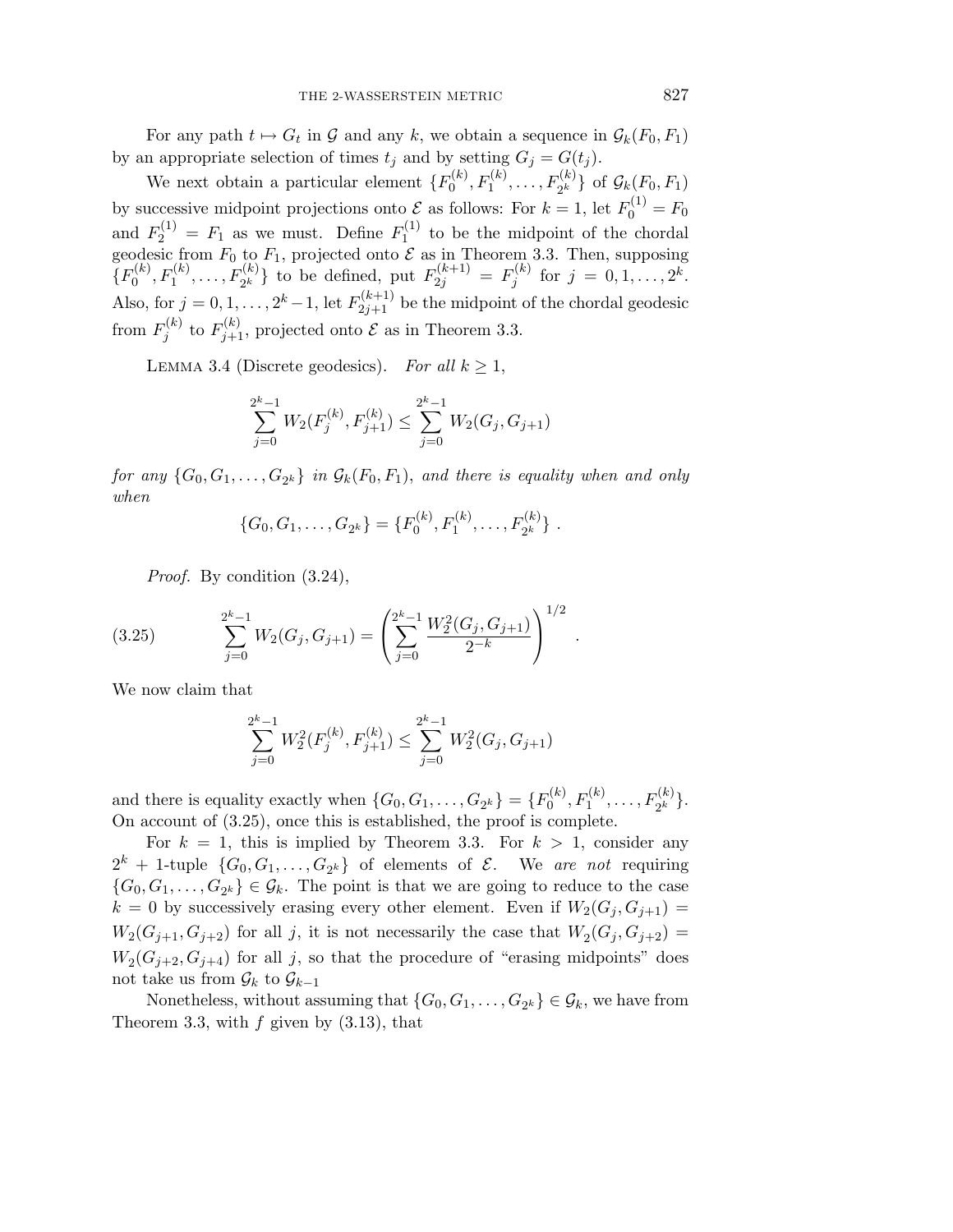$$
(3.26)
$$
\n
$$
\sum_{j=0}^{2^{k}-1} W_{2}^{2}(G_{j}, G_{j+1}) = \sum_{\ell=0}^{2^{k-1}-1} \left( W_{2}^{2}(G_{2\ell}, G_{2\ell+1}) + W_{2}^{2}(G_{2\ell+1}, G_{2\ell+2}) \right)
$$
\n
$$
\geq \sum_{\ell=0}^{2^{k-1}-1} f(W_{2}^{2}(G_{2\ell}, G_{2\ell+2}))
$$
\n
$$
= 2^{k-1} \left( \frac{1}{2^{k-1}} \sum_{\ell=0}^{2^{k-1}-1} f(W_{2}^{2}(G_{2\ell}, G_{2\ell+2})) \right)
$$
\n
$$
\geq 2^{k-1} f\left( \frac{1}{2^{k-1}} \sum_{\ell=0}^{2^{k-1}-1} W_{2}^{2}(G_{2\ell}, G_{2\ell+2}) \right)
$$

where the last inequality is the convexity of *f*.

Notice that both inequalities are saturated if and only if for each  $\ell$ ,  $G_{2\ell+1}$ is the projected midpoint of the chordal geodesic connecting  $G_{2\ell}$  and  $G_{2\ell+2}$ .

The proof is now easy to complete. Define a sequence  $\{A_j\}$  inductively by  $A_0 = W_2^2(F_0, F_1)$  and

(3.27) 
$$
A_{j+1} = 2^{j} f\left(2^{-j} A_{j}\right) .
$$

Because these inequalities are saturated for  $\{G_0, G_1, ..., G_{2^k}\} = \{F_0^{(k)}, F_1^{(k)},\}$  $\ldots, F_{2^k}^{(k)}\},\$ 

$$
A_k = \sum_{j=0}^{2^k} W_2^2(F_j^{(k)}, F_{j+1}^{(k)}) .
$$

But a simple induction argument based on (3.26) shows that

$$
\sum_{j=0}^{2^k} W_2^2(G_j, G_{j+1}) \ge A_k
$$

with equality only in the stated case.

We can now define the distance  $\mathcal{W}_2(F_0, F_1)$  on  $\mathcal E$  induced by the 2-Wasserstein metric:

 $\Box$ 

(3.28) 
$$
\mathcal{W}_2(F_0, F_1) = \lim_{k \to \infty} \sum_{j=1}^{2^k - 1} W_2(F_j^{(k)}, F_{j+1}^{(k)})
$$

where clearly the sequence on the right in (3.28) is increasing. In fact, Lemma 3.4 tells us that the geodesic from  $F_0$  to  $F_1$  on  $\mathcal E$  is obtained by the following simple rule: Take the chordal geodesic  $t \mapsto F_t$  from  $F_0$  to  $F_1$  in  $\mathcal{P}$ , and rescale each  $F_t$  onto  $\mathcal E$  as in Theorem 3.1. Then reparametrize this path in  $\mathcal E$  so that it runs at constant speed. This is the geodesic. Note that this same procedure produces geodesics on the sphere *S*d−<sup>1</sup> in Rd.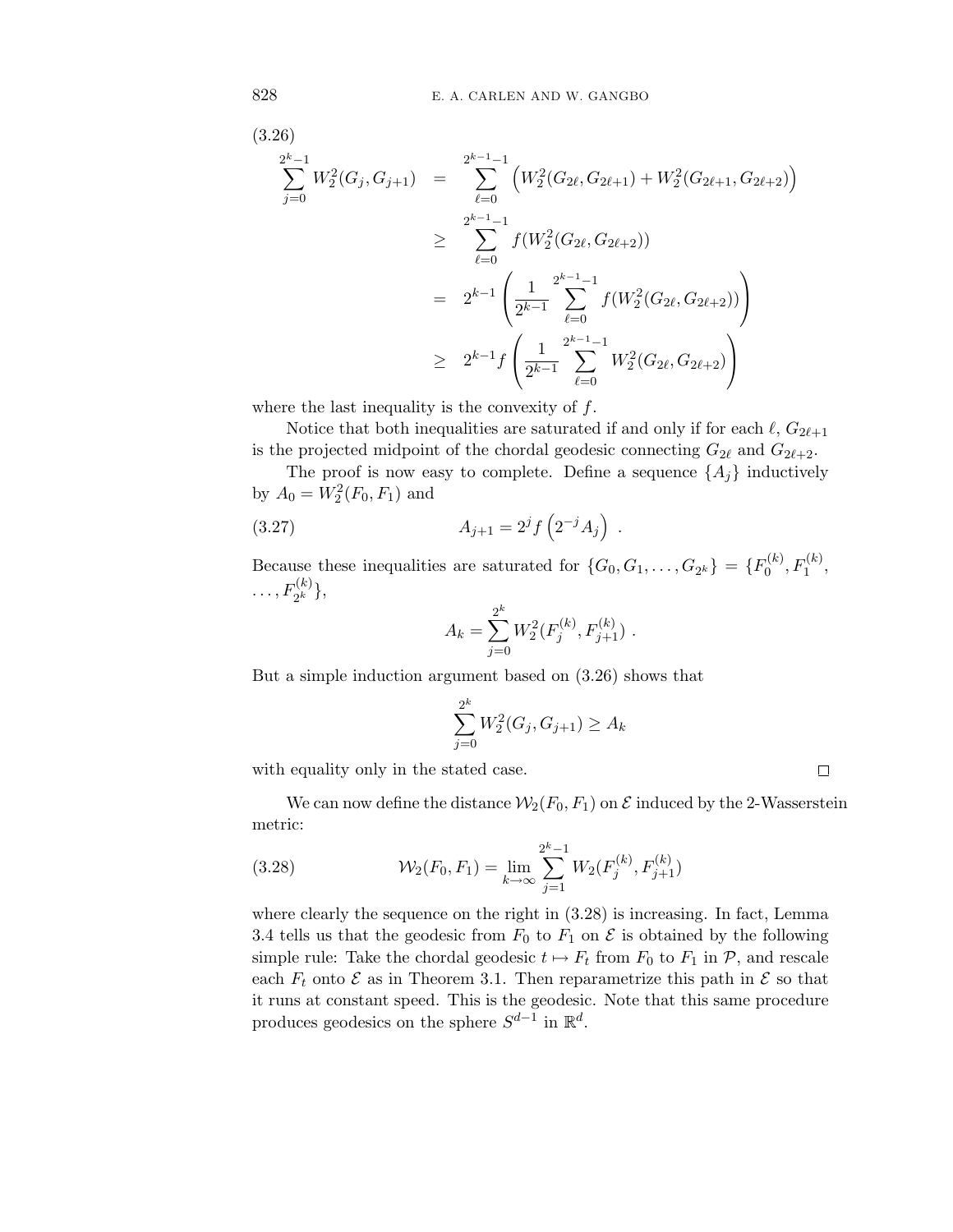It is now an easy matter to compute the distance  $\mathcal{W}_2(F_0, F_1)$ . One way is to compute  $\lim_{k\to\infty} A_k$  for the sequence given by  $A_0 = W_2^2(F_0, F_1)$  and (3.27). This is straightforward; it is easy to recognize the iteration as the same iteration one gets by dyadically rectifying an arc of the circle.

We find it more enlightening to obtain an explicit parametrization of the corresponding geodesic, and to use the Riemannian metric for the 2-Wasserstein distance.

To begin the computation, let  $\psi$  be the convex function such that  $\nabla \psi \# F_0$  $= F_1$ . We may assume without loss of generality that  $u = 0$ ; this will simplify the computation. Then define  $F_t$  as in (2.6) and (2.7), and let  $F_t$  be the projection of  $F_t$  onto  $\mathcal E$  as in Theorem 3.1. Since  $u=0$ ,

$$
\tilde{F}_t = \left(\frac{1}{a(t)}\nabla\psi_t\right) \#F_0
$$

where  $\psi_t$  is defined in terms of  $\psi$  as usual and where

$$
a(t) = \sqrt{1 - 4t(1 - t)\frac{W_2^2(F_0, F_1)}{2d\theta}}.
$$

Notice that the gradient vector field on  $\mathbb{R}^d$  that represents the tangent vector  $\partial \tilde{F}_t / \partial t$  has two terms: One is a rescaling of the gradient vector field on  $\mathbb{R}^d$  that represents  $\partial F_t/\partial t$ , and the other generates a dilation to keep the path on  $\mathcal{E}$ .

Next, we have from Theorem 2.3 that for any test function  $\chi$  on  $\mathbb{R}^d$ , after some computation,

$$
\frac{d}{dt} \int_{\mathbb{R}^d} \chi(v) \tilde{F}_t(v) dv = \frac{d}{dt} \int_{\mathbb{R}^d} \chi\left(\frac{v}{a(t)}\right) F_t(v) dv
$$
\n
$$
= \int_{\mathbb{R}^d} \nabla \chi(v) \cdot \left(\frac{1}{a(t)} \nabla \eta_t(a(t)v) - \frac{\dot{a}(t)}{a(t)} v\right) \tilde{F}_t(v) dv,
$$

where  $\eta_t$  is given by (2.21). Hence, from (2.25), we have

$$
g\left(\frac{\partial \tilde{F}_t}{\partial t}, \frac{\partial \tilde{F}_t}{\partial t}\right) = \frac{1}{2} \int_{\mathbb{R}^d} \left|\frac{1}{a(t)} \nabla \eta_t(a(t)v) - \frac{\dot{a}(t)}{a(t)} v\right|^2 \tilde{F}_t(v) dv
$$
  

$$
= \frac{1}{2a^2(t)} \int_{\mathbb{R}^d} \left|\nabla \eta_t(v) - \frac{\dot{a}(t)}{a(t)} v\right|^2 F_t(v) dv.
$$

 $\int_{\mathbb{R}^d} |v|^2 F_t(v) dv = 2W_2^2(F_0, F_1)$ , and clearly  $\int_{\mathbb{R}^d} |v|^2 F_t(v) dv =$  $a^2(t)d\theta$ . Finally, by Theorem 2.3 and familiar computations,

$$
\int_{\mathbb{R}^d} (\nabla \eta_t(v) \cdot v) F_t(v) dv
$$
\n
$$
= \frac{1}{2t} \int_{\mathbb{R}^d} (|\nabla (\psi_t)^*(v) - v|^2 + |v|^2 - |\nabla (\psi_t)^*(v)|^2) F_t(v) dv
$$
\n
$$
= \frac{1}{2t} (2W_2^2(F_0, F_t) + (a^2(t) - 1) d\theta) = (2t - 1)W_2^2(F_0, F_1).
$$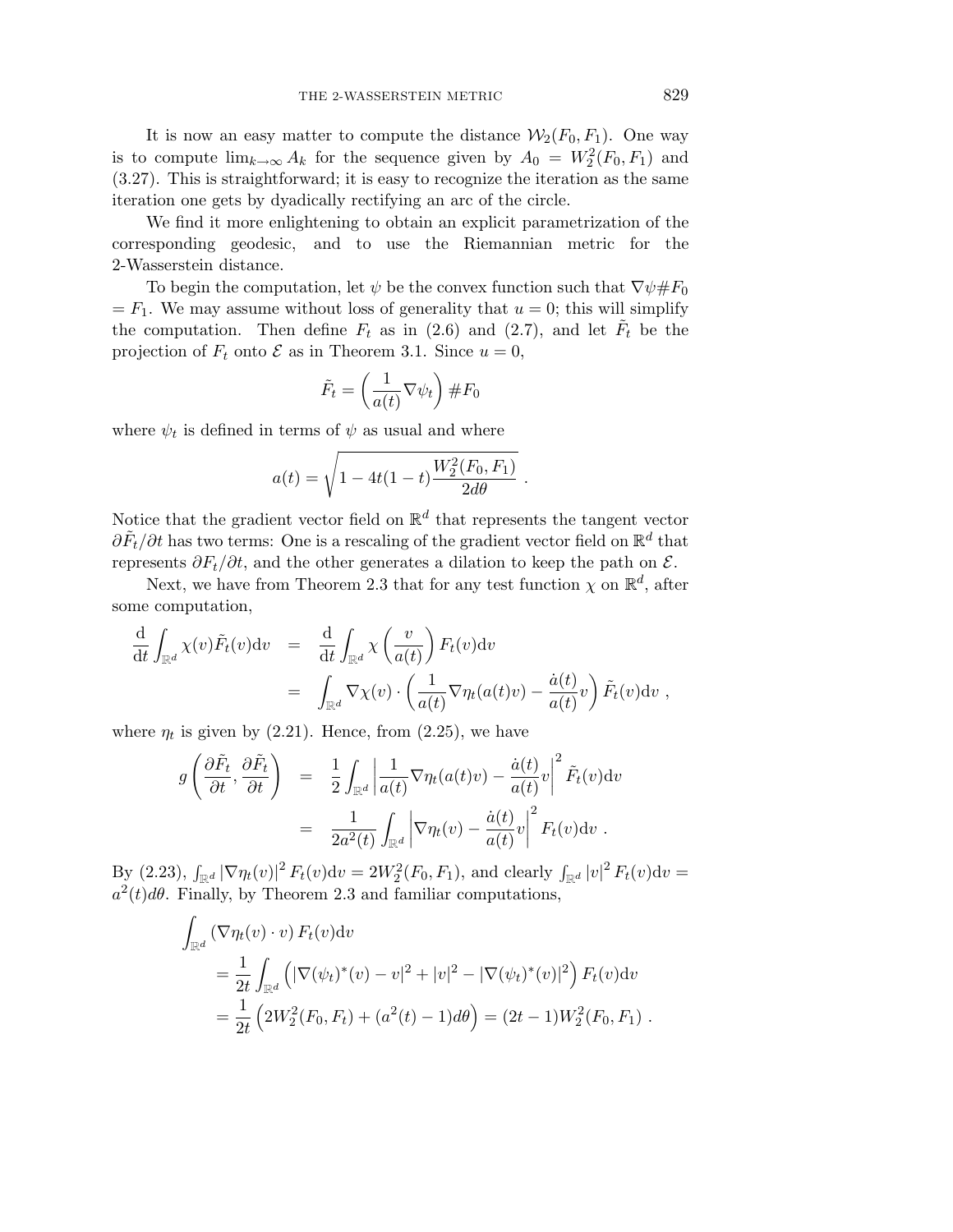Putting all of this together, one has, after some algebra,

$$
g\left(\frac{\partial \tilde{F}_t}{\partial t}, \frac{\partial \tilde{F}_t}{\partial t}\right) = \frac{1}{2a^2(t)} \left[2W_2^2(F_0, F_1) + \left(\frac{\dot{a}(t)}{a(t)}\right)^2 a^2(t)d\theta - 2\frac{\dot{a}(t)}{a(t)}(2t-1)W_2^2(F_0, F_1)\right]
$$

$$
= W_2^2(F_0, F_1)\frac{1}{a^4(t)} \left[1 - \frac{W_2^2(F_0, F_1)}{2d\theta}\right].
$$

Now we reparametrize to achieve constant unit speed. We take the map *t*  $\mapsto \tau(t)$  to be differentiable and increasing. Then with  $\tilde{F}_{\tau} = \tilde{F}_{\tau(t)}$ ,

(3.29) 
$$
1 = g\left(\frac{\partial \tilde{F}_{\tau}}{\partial \tau}, \frac{\partial \tilde{F}_{\tau}}{\partial \tau}\right) = g\left(\frac{\partial \tilde{F}_{t}}{\partial t}, \frac{\partial \tilde{F}_{t}}{\partial t}\right) \left|\frac{\mathrm{d}t}{\mathrm{d}\tau}\right|^{2}
$$

provided

$$
\frac{\mathrm{d}\tau(t)}{\mathrm{d}t} = W_2(F_0, F_1) \frac{1}{a^2(t)} \sqrt{1 - \frac{W_2^2(F_0, F_1)}{2d\theta}}.
$$

This is solved by

$$
\tau(t) = \sqrt{\frac{d\theta}{2}} \arctan\left( (2t - 1)\sqrt{\frac{W_2^2(F_0, F_1)}{2d\theta - W_2^2(F_0, F_1)}}\right)
$$

for which  $\tau(1/2) = 0$  and

(3.30) 
$$
W_2(F_0, F_1) = \tau(1) - \tau(0) = 2\sqrt{\frac{d\theta}{2}} \arctan\left(\sqrt{\frac{W_2^2(F_0, F_1)}{2d\theta - W_2^2(F_0, F_1)}}\right).
$$

This has a very simple interpretation: Consider two points on a circle of radius *R*, and let *D* be the length of the chord that they terminate. The arc joining them subtends an angle 2*φ* where

$$
\tan(\phi) = \sqrt{\frac{D^2}{4R^2 - D^2}} ,
$$

and hence the length of the arc joining them is

(3.31) 
$$
2R \arctan\left(\sqrt{\frac{D^2}{4R^2 - D^2}}\right).
$$

Since  $\sqrt{\frac{d\theta}{2}}$  is the radius  $R_\theta$  of  $\mathcal{E}$ , in that this is the 2-Wasserstein distance from any point in  $\mathcal E$  to the unit mass at *u*, and since  $W_2(F_0, F_1)$  is the chordal separation of  $F_0$  from  $F_1$  in the 2-Wasserstein distance, we have that  $(3.31)$ , with  $R = \sqrt{\frac{d\theta}{2}}$  and  $D = W_2(F_0, F_1)$ , gives us  $\mathcal{W}_2(F_0, F_1)$ . It is somewhat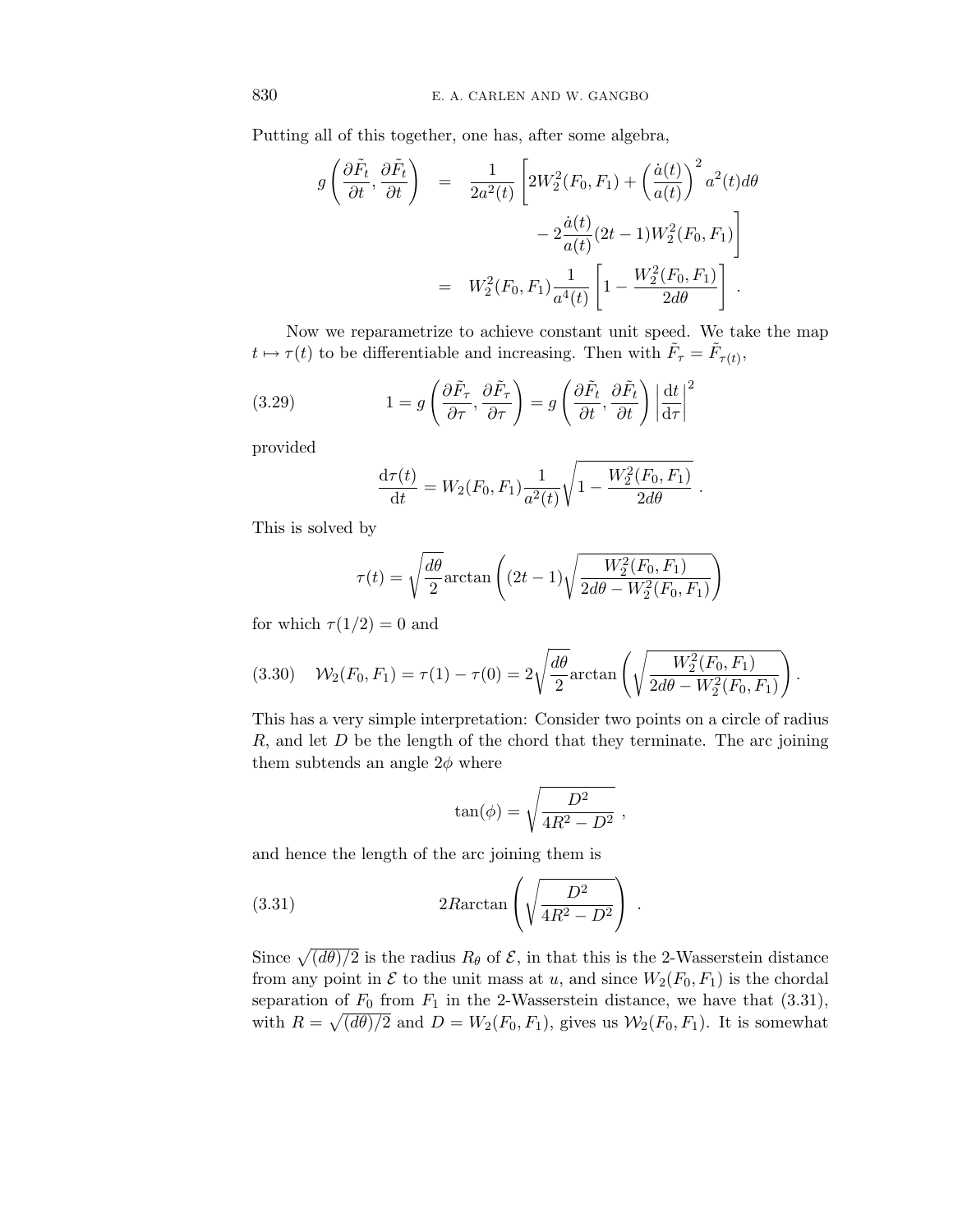simpler to express this in terms of sines instead of tangents. From (3.31) it is easy to deduce that

*,*

*.*

(3.32) 
$$
W_2(F_0, F_1) = 2R_\theta \sin\left(\frac{\mathcal{W}_2(F_0, F_1)}{2R_\theta}\right)
$$

(3.33) 
$$
\mathcal{W}_2(F_0, F_1) = 2R_\theta \arcsin\left(\frac{W_2(F_0, F_1)}{2R_\theta}\right)
$$

We summarize this in the following theorem:

THEOREM 3.5 (Geometry of  $\mathcal{E}$ ). Let  $\mathcal{W}_2(F_0, F_1)$  denote the distance between any two points  $F_0$  and  $F_1$  of  $\mathcal E$  in the metric induced on  $\mathcal E$  by the 2-*Wasserstein metric.* Then  $\mathcal{W}_2(F_0, F_1)$  is related to  $W_2(F_0, F_1)$  through (3.32) and (3.33). Moreover, the geodesic on  $\mathcal E$  between  $F_0$  and  $F_1$  is obtained from the chordal geodesic in  $P$  between  $F_0$  and  $F_1$  by the following procedure: Let  $t \mapsto F_t$ ,  $t \in [0,1]$ , denote the chordal geodesic. Then, for each such *t*, let  $F_t$ denote the unique point in  $\mathcal E$  that is closest to  $F_t$ , which is simply obtained from *F*<sup>t</sup> by dilating about the mean *u*. This path, reparametrized to run at constant speed, is the geodesic on  $\mathcal E$  between  $F_0$  and  $F_1$ .

This theorem strongly encourages one to think of  $\mathcal E$  in spherical terms, though we see from (3.10) that the chordal distance between any two points on  $\mathcal E$  is no more than  $\sqrt{2}$  times the radius of  $\mathcal E$ , as given by (3.2), as on the spherical cap with the azimuthal angle  $\phi$  ranging over  $0 \leq \phi \leq \pi/4$ .

We apply this to deduce a criterion for displacement convexity on the constrained manifold  $\mathcal{E}$ . We say that a functional  $\Phi$  is displacement convex on  $\mathcal E$  in case for all geodesics  $t \mapsto G_t$  in  $\mathcal E$ , the function  $t \mapsto \Phi(G_t)$  is convex. If the gradient vector field  $\nabla \eta$  on  $\mathbb{R}^d$  is the tangent vector at  $t=0$  to a geodesic  $t \mapsto G_t$  in  $\mathcal{E}$ , we define

(3.34) 
$$
\mathcal{H}ess \Phi(G_0)(\nabla \eta, \nabla \eta) = \frac{\mathrm{d}^2}{\mathrm{d}t^2} \Phi(G_t)\Big|_{t=0}.
$$

This should be compared with (2.26). The differences lie in the different classes of geodesics being considered in the two cases, as well as the fact that

(3.35) 
$$
\int_{\mathbb{R}^d} v \cdot \nabla \eta(v) G_0(v) \mathrm{d} v = 0 \quad \text{and} \quad \int_{\mathbb{R}^d} \nabla \eta(v) G_0(v) \mathrm{d} v = 0
$$

must hold for  $\nabla \eta$  to represent a tangent vector to  $\mathcal E$  at  $G_0$ .

Since we have determined the geodesics in  $\mathcal{E}$ , it is now a simple matter to determine a criterion for displacement convexity in  $\mathcal{E}$ .

THEOREM 3.6 (Displacement convexity in  $\mathcal{E}$ ). Let  $G \mapsto \Phi(G)$  be any functional of the form

$$
\Phi(G) = \int_{\mathbb{R}^d} g(G(v)) \mathrm{d} v
$$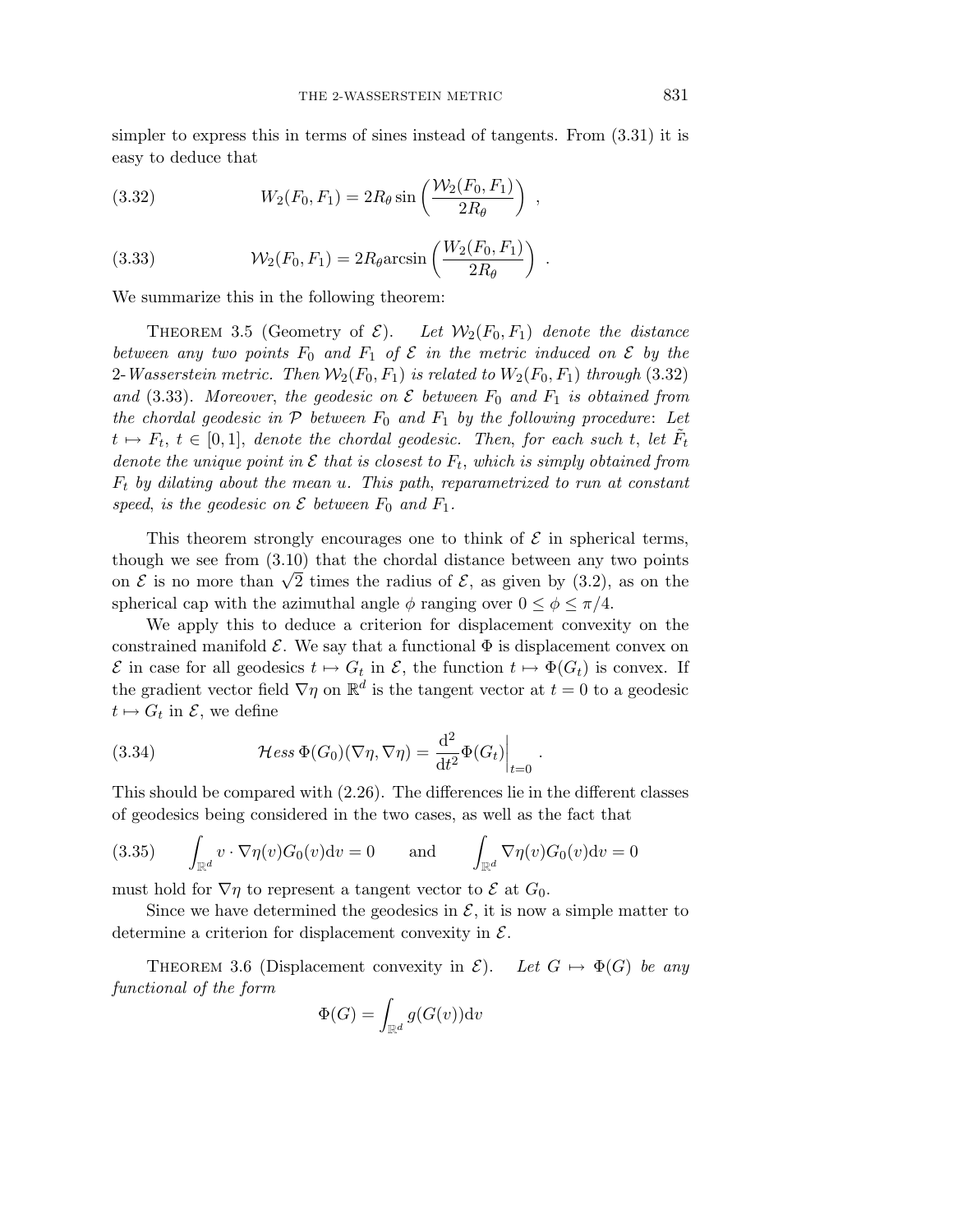where g is twice continuously differentiable on  $\mathbb{R}_+$ . Define the function *h* by  $h(t) = tg'(t) - g(t)$ . Suppose that  $F \in \mathcal{E}_{u,\theta}$  is such that  $h(F)$  is integrable, and that at *F*,

$$
G \mapsto \text{Hess}\,\Phi(G)(\nabla \eta, \nabla \eta)
$$

is continuous in the 2-Wasserstein metric for all test functions *η*. Then

(3.36) 
$$
\mathcal{H}ess \Phi(F)(\nabla \eta, \nabla \eta) = \text{Hess } \Phi(F)(\nabla \eta, \nabla \eta)
$$
  
  $+ \frac{d}{2R_{\theta}^2} \left( \int_{\mathbb{R}^d} h(F) dv \right) \int_{\mathbb{R}^d} |\nabla \eta|^2 F dv$ ,

where  $R_{\theta} = \sqrt{d\theta/2}$  is the radius of  $\mathcal{E}_{u,\theta}$ , and  $\nabla \eta$  is any gradient vectorfield satisfying (3.35) In particular, if  $\Phi(F) = S(F)$  is the entropy  $\int_{\mathbb{R}^d} \ln(F(v)) F(v) dv$ of  $F$ ,

(3.37) 
$$
\mathcal{H}ess S(F)(\nabla \eta, \nabla \eta) = \text{Hess} S(F)(\nabla \eta, \nabla \eta) + \frac{d}{2R_{\theta}^2} \int_{\mathbb{R}^d} |\nabla \eta|^2 F \, dv,
$$

and thus the entropy is uniformly convex on the constrained manifold  $\mathcal{E}_{u,\theta}$ .

*Proof.* Without loss of generality, suppose  $u = 0$ . For any  $F \in \mathcal{E}$ , let  $t \mapsto \tilde{G}_t$  be a geodesic in  $\mathcal E$  passing through *F* with unit speed at  $t = 0$ . Pick  $\delta$  > 0 sufficiently small that  $\tilde{G}_{\delta}$  and  $\tilde{G}_{-\delta}$  are both defined. By definition  $\mathcal{W}_2^2(\tilde{G}_{-\delta}, \tilde{G}_{\delta}) = 4\delta^2$ . Define  $h > 0$  by  $W_2^2(\tilde{G}_{-\delta}, \tilde{G}_{\delta}) = 4 h^2$ . By Theorem 3.5,

(3.38) 
$$
h = R_{\theta} \sin\left(\frac{\delta}{R_{\theta}}\right) = \delta + \mathcal{O}(\delta^3) .
$$

Now let *t*  $\mapsto G_t$  be the *chordal* geodesic, in  $\mathcal{P}$ , from  $\tilde{G}_{-\delta}$  to  $\tilde{G}_{\delta}$  parametrized so that  $\tilde{G}_{-\delta} = G_{-h}$  and  $\tilde{G}_{\delta} = G_h$ . By Theorem 3.3,  $\tilde{G}_0 = F$  is obtained from  $G_0$  by dilation:

$$
(3.39) \qquad \qquad \tilde{G}_0(v) = a^d G_0(av)
$$

where

(3.40) 
$$
a = \sqrt{1 - \frac{h^2}{R_{\theta}^2}}.
$$

Now

(3.41)  
\n
$$
\frac{1}{\delta^2} \left[ \frac{1}{2} \left( \Phi(\tilde{G}_{\delta}) + \Phi(\tilde{G}_{-\delta}) \right) - \Phi(\tilde{G}_0) \right] = \frac{\Phi(G_0) - \Phi(\tilde{G}_0)}{\delta^2} - \frac{1}{h^2} \left[ \frac{1}{2} \left( \Phi(G_h) + \Phi(G_{-h}) \right) - \Phi(G_0) \right] \frac{h^2}{\delta^2}.
$$

Next, since  $\Phi(G_0) - \Phi(\tilde{G}_0) = a^d \int_{\mathbb{R}^d} g(a^{-d}F(v))dv - \int_{\mathbb{R}^d} g(F(v))dv$ , it follows from (3.40) and the definition of *h* that

(3.42) 
$$
\lim_{\delta \to 0} \frac{\Phi(G_0) - \Phi(\tilde{G}_0)}{\delta^2} = \frac{d}{2R_{\theta}^2} \int_{\mathbb{R}^d} h(F(v)) \, dv \, .
$$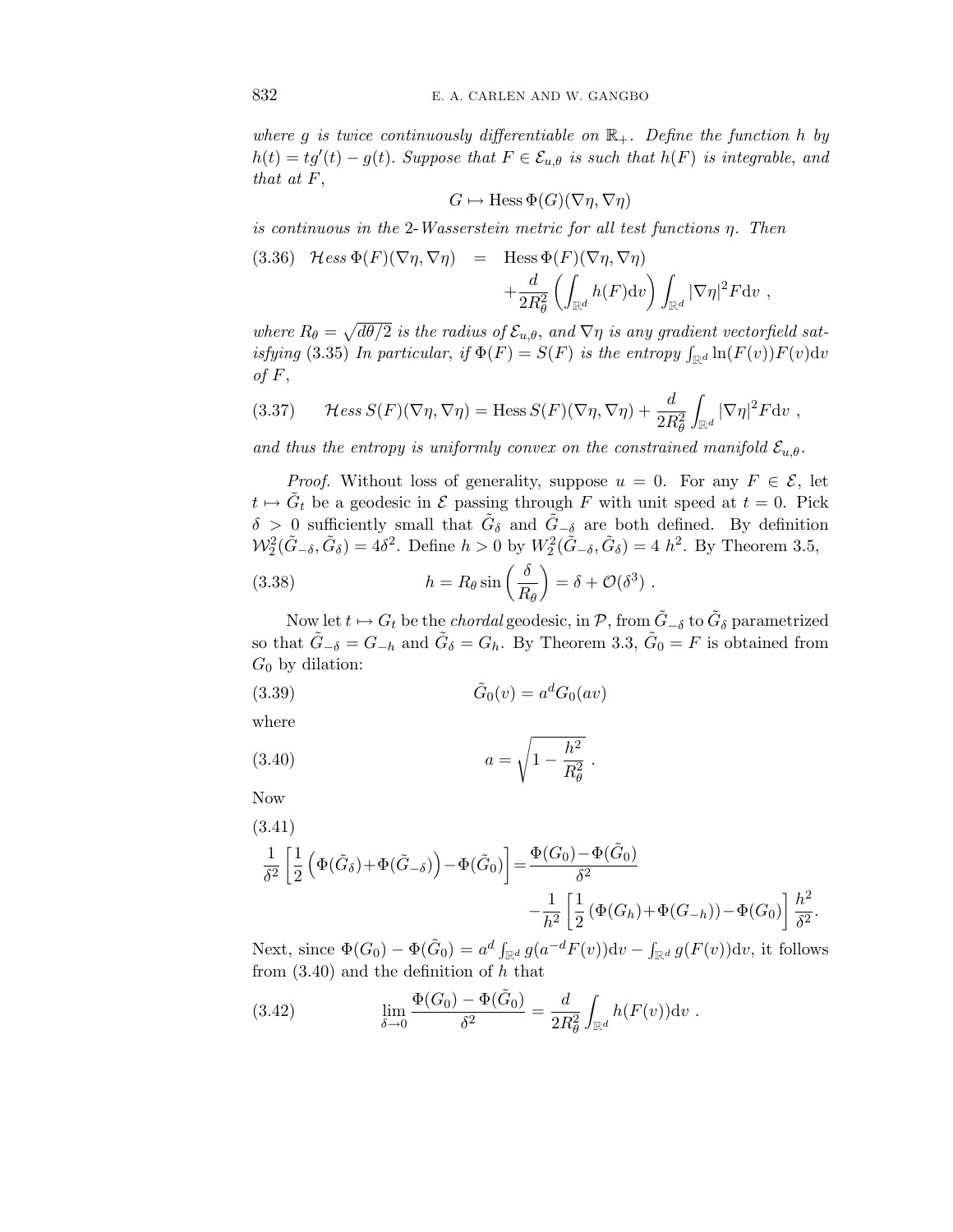By (3.38), the continuity of Hess  $\Phi$  at *F* and our previous definitions,

$$
\lim_{\delta \to 0} \frac{1}{h^2} \left[ \frac{1}{2} \left( \Phi(G_h) + \Phi(G_{-h}) \right) - \Phi(G_0) \right] \frac{h^2}{\delta^2} = \text{Hess } \Phi(F) .
$$

Combining this, (3.42) and (3.41), we obtain (3.36) from which the rest of the result easily follows.  $\Box$ 

As an application, we deduce a strengthened form of an inequality due to Talagrand [21]. Let  $G_0$  be a Gaussian density in  $\mathcal{E}_{\theta,u}$ . Let F be any other density in  $\mathcal{E}_{\theta,u}$ . Let  $F_s$  be the geodesic in  $\mathcal{E}_{\theta,u}$ , parametrized by arclength, starting at  $F$  and going to  $G_0$ . Then by  $(3.37)$ ,

$$
S(F) - S(G_0) = \int_0^{\mathcal{W}_2(G_0, F)} S'(F_s) ds
$$
  
= 
$$
\int_0^{\mathcal{W}_2(G_0, F)} \left( S'(G_0) + \int_0^s S''(F_r) dr \right) ds \ge \frac{1}{2} \frac{d}{2R_\theta^2} \mathcal{W}_2^2(G_0, F) .
$$

We have used the fact that  $S'(G_0)=0$  since  $S(F) \geq S(G_0)$  by the entropyminimizing property of Gaussians. Also, since both *F* and  $G_0$  lie in  $\mathcal{E}_{\theta,u}$ ,  $S(F) - S(G_0) = H(F|G_0)$ , the relative entropy of *F* with respect to  $G_0$ . Therefore, since  $R^2 = 2/(d\theta)$ ,

$$
H(F|G_0) \geq \frac{1}{2\theta} \mathcal{W}_2^2(G_0, F) ,
$$

which is Talagrand's inequality, except that here  $\mathcal{W}_2^2(G_0,F)$  replaces the smaller quantity  $W_2^2(G_0, F)$ .

## **4. The Euler-Lagrange equation**

For fixed  $h > 0$ , and a given density  $F_0 \in \mathcal{E}_{\theta,u}$ , we seek to minimize the functional

(4.1) 
$$
I(F) = \left[ \frac{W_2^2(F_0, F)}{\theta} + hS(F) \right],
$$

subject to the constraint that  $F \in \mathcal{E}_{\theta,u}$ .

This functional is strictly convex and our constraints are convex, and hence if any minimizer does exist, it would also be unique. The existence issue will be settled in the next section. Here we shall derive the Euler Lagrange equation that would be satisfied by any minimizer in our variational problem, and derive some consequences of satisfying this equation.

THEOREM 4.1. Suppose that  $F_1$  is a minimizer of the functional given in (4.1) subject to the constraint that  $F_1$  has the same mean and variance as  $F_0$ . Let  $\psi$  be the convex function on  $\mathbb{R}^d$  such that

$$
\nabla \psi \# F_1 = F_0 .
$$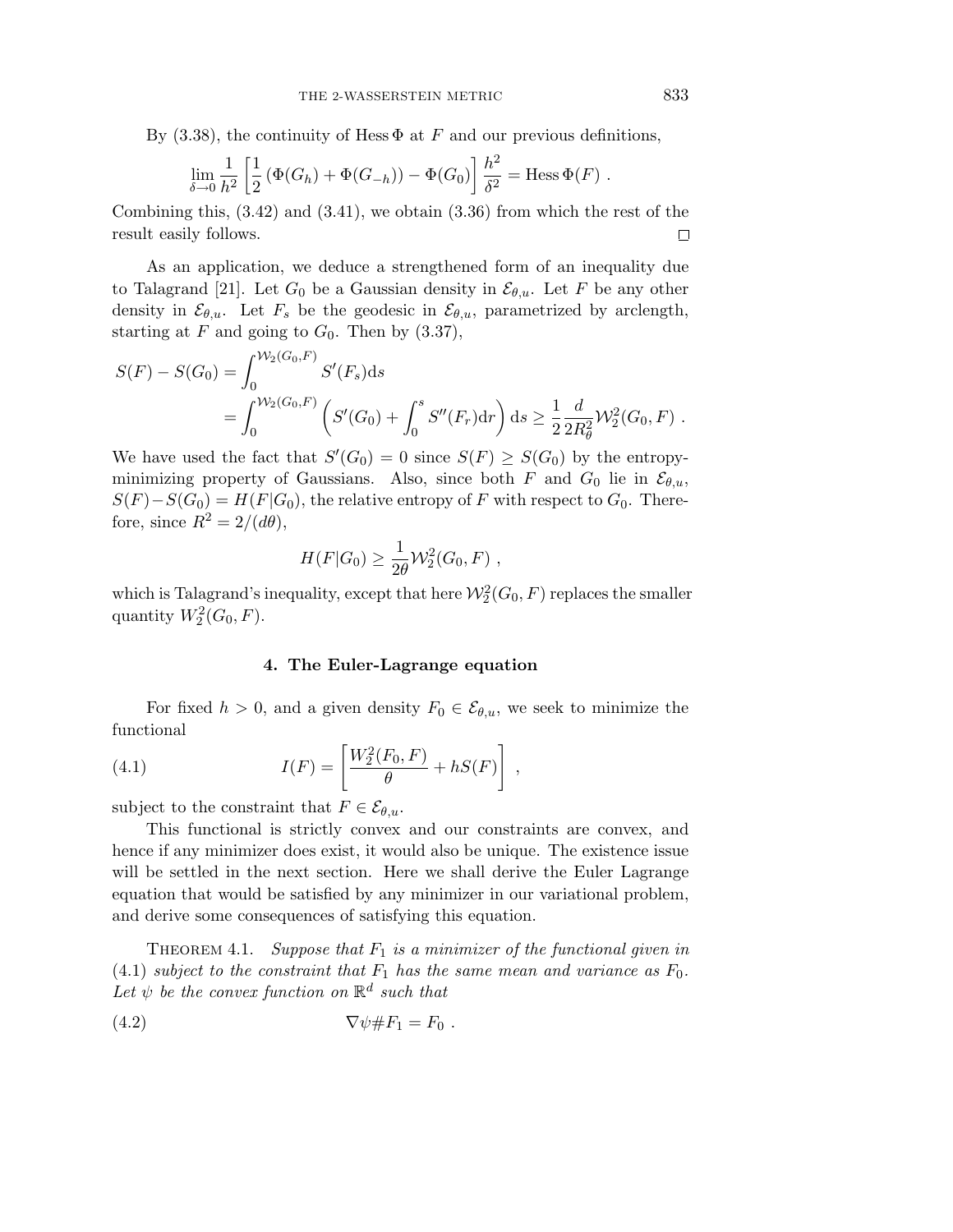Then

(4.3) 
$$
\int_{\mathbb{R}^d} |\nabla \ln F_1|^2 F_1(v) \mathrm{d} v < \infty
$$

and

(4.4) 
$$
\nabla \psi(v) = v + h\theta \nabla_v \left( \ln \frac{F_1}{M_{F_1}} \right) + (u - v) \left[ \frac{W_2^2(F_1, F_0)}{d\theta} \right]
$$

where for any  $F \in \mathcal{P}$ ,  $M_F$  denotes the isotropic Gaussian density with the same mean and variance as *F*.

*Proof.* Consider a function  $\xi : \mathbb{R}^d \to \mathbb{R}^d$  satisfying

(4.5) 
$$
\int_{\mathbb{R}^d} \xi(v) F_1(v) dv = 0 \quad \text{and} \quad \int_{\mathbb{R}^d} (\xi(v) \cdot v) F_1(v) dv = 0.
$$

Then define the flow  $T_t(v) = v + t\xi(v)$  and the curve of densities  $G(t) = T_t \# F_1$ . Finally, let  $G(t)$  be the projection of  $G(t)$  onto  $\mathcal E$  as in Theorem 3.1. Let  $u_1$ and  $d\theta_1$  be the mean and variance of  $F_1$ . Then by Theorem 3.1,  $\tilde{G}(t, v)$  =  $a(t)^{d}G(t, a(t)(v - u(t)) + u_1)$ , where, by (4.5)

(4.6) 
$$
a(t) = 1 + \mathcal{O}(t^2)
$$
 and  $u(t) = u_1 + \mathcal{O}(t^2)$ .

We can also write  $\tilde{G}(t) = \tilde{T}_t \# F_1$  where  $\tilde{T}_t(v) = (v + t\xi(v/a(t))/a(t)$ .

The argument here is adapted from the corresponding argument in [12]. First, consider the entropy. By direct calculation and (4.6),

$$
S(\tilde{G}(t)) - S(\tilde{G}(0)) = -t \int_{\mathbb{R}^d} F_1(v) \nabla \cdot \xi(v) \mathrm{d}v + \mathcal{O}(t^2)
$$

and so

$$
\lim_{t \to 0^+} \frac{S(\tilde{G}(t)) - S(F_1)}{t} = - \int_{\mathbb{R}^d} F_1(v) \nabla \cdot \xi(v) \mathrm{d}v.
$$

To compute the variation in the 2-Wasserstein distance, note that since  $\tilde{T}_t \# F_1 = \tilde{G}(t), \nabla \psi \circ \tilde{T}_t^{-1} \# \tilde{G}(t) = F_0.$  Thus

$$
W_2^2(\tilde{G}(t), F_0) \leq \frac{1}{2} \int_{\mathbb{R}^d} |\nabla \psi \circ \tilde{T}_t^{-1}(v) - v|^2 \tilde{G}(t, v) dv
$$
  
\n
$$
= \frac{1}{2} \int_{\mathbb{R}^d} |\nabla \psi - \tilde{T}_t(v)|^2 F_1(v) dv
$$
  
\n
$$
\leq W_2^2(F_1, F_0) - t \int_{\mathbb{R}^d} (\nabla \psi - v) \cdot \xi F_1(v) dv + o(t) .
$$

Now it follows easily that

$$
(4.7) \qquad \limsup_{t \to 0^+} \frac{W_2^2(G(t), F_0) - W_2^2(F_1, F_0)}{t} \le \int_{\mathbb{R}^d} \left( v - \nabla \psi(v) \right) F_1(v) \cdot \xi(v) \mathrm{d}v \; .
$$

We deduce that

$$
\int_{\mathbb{R}^d} \left( (\nabla \psi(v) - v) \frac{F_1(v)}{\theta} \right) \cdot \xi(v) \mathrm{d}v \le -h \int_{\mathbb{R}^d} F_1(v) \nabla \cdot \xi(v)
$$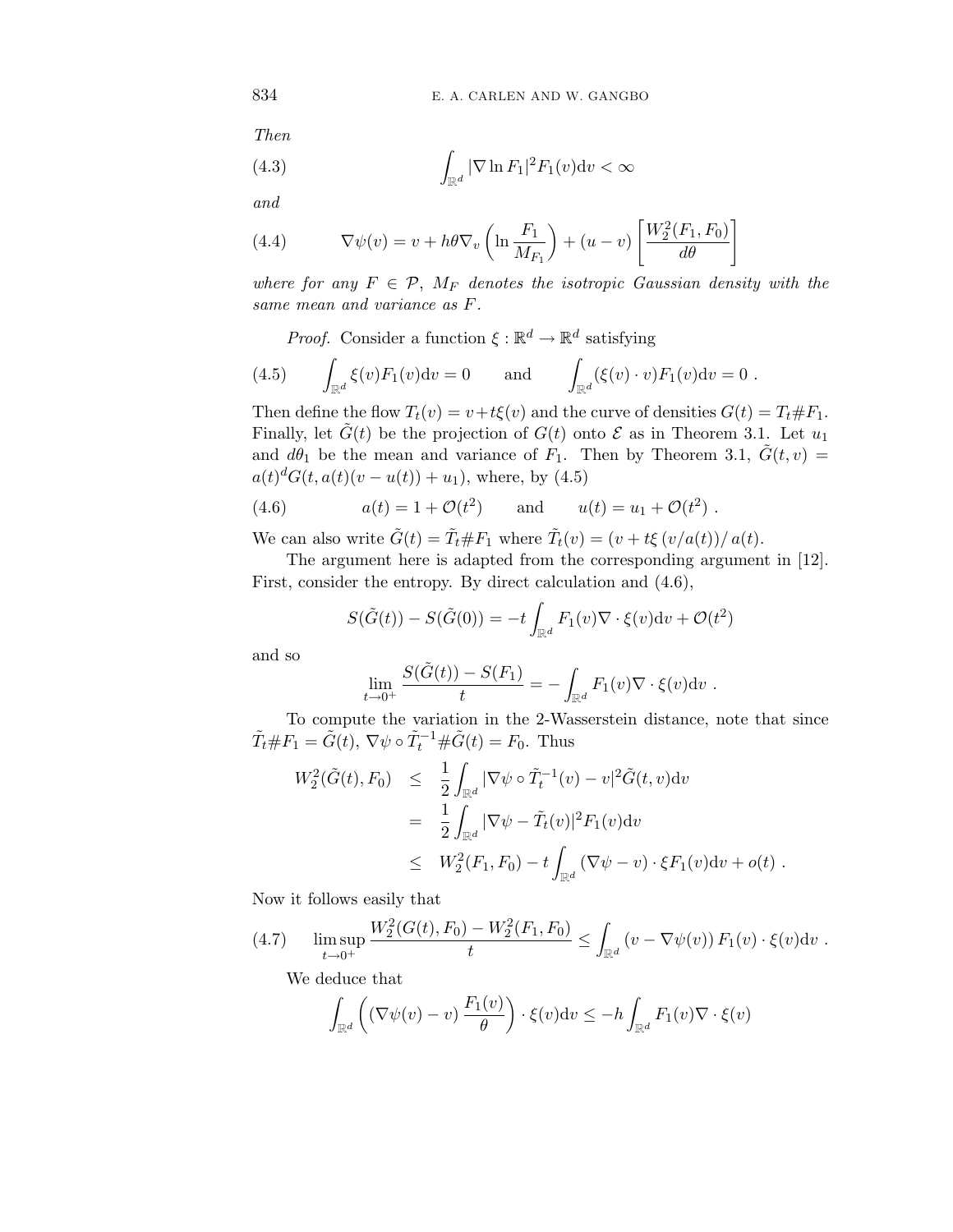for all smooth and compactly supported  $\xi$  satisfying (4.5). Since these conditions are still satisfied if  $\xi$  is replaced by  $-\xi$ , we have that

$$
\int_{\mathbb{R}^d} \left( (\nabla \psi(v) - v) \frac{F_1(v)}{\theta} \right) \cdot \xi(v) \mathrm{d}v = -h \int_{\mathbb{R}^d} F_1(v) \nabla \cdot \xi(v)
$$

for all smooth and compactly supported  $\xi$  satisfying (4.5). Hence

(4.8) 
$$
\left( (\nabla \psi(v) - v) \frac{F_1(v)}{\theta} - h \nabla F_1(v) \right) = (A + B(u - v))F_1(v)
$$

for some vector *A* and scalar *B*. It follows from this that (4.3) holds.

Integrating both sides of  $(4.8)$  in *v*, one learns that  $A = 0$ . If one takes the inner product of both sides with  $(u - v)$ , and then integrates, one learns  $d\theta B = W_2^2(F_1, F_0)/\theta - dh$  since

$$
\int_{\mathbb{R}^d} \left( \nabla \psi(v) - v \right) \cdot v F_1(v) \mathrm{d} v = W_2^2(F_1, F_0) \ .
$$

Combining this and (4.8), we obtain (4.4).

Now still assuming that the minimizer  $F_1$  exists, we ask *what properties* does  $F_1$  inherit from  $F_0$ ? We shall show, using the fact that  $F_1$  satisfies the Euler-Lagrange equation  $(4.4)$  and  $(4.2)$ , that  $F_1$  inherits some localization properties from  $F_0$ . Specifically, let  $\zeta$  be a nonnegative, increasing convex function on  $\mathbb{R}_+$  with the property that  $\lim_{t\to\infty} \zeta(t)/t = \infty$  and that  $\zeta(0)=0$ . Suppose that

(4.9) 
$$
\int_{\mathbb{R}^d} \zeta(|v|^2) F_0(v) \mathrm{d}v = C < \infty.
$$

This quantity provides a quantitative measure of the localization of  $|v|^2 F_0(v)$ in that

$$
\int_{|v|^2>t}|v|^2F_0(v)\mathrm{d}v\leq \frac{t}{\zeta(t)}C,
$$

and the right-hand side tends to zero as *t* increases. Here, we have used that  $t \to \zeta(t)/t$  is nondecreasing. If we knew that  $F_1$  satisfied the same inequality, we would have a quantitative localization estimate on  $F_1$ . We shall see below that this is almost the case: The function  $\zeta$  is modified slightly in passing from  $F_0$  to  $F_1$ .

First, we need to explain where the original  $\zeta$  comes from. We could take  $\zeta(t) = (1+t)^{1+\varepsilon}$  if we assumed that  $F_0$  possessed more than second moments. Since we wish to make a statement about generic elements  $F_0$  of  $\mathcal{E}_{u,\theta}$ , we use a minor variant of a lemma of de la Vallée-Poussin, which says that for any probability density  $F_0$  with  $\int_{\mathbb{R}^d} |v|^2 F_0(v) \mathrm{d}v < \infty$ , there is a a nonnegative, increasing convex function on  $\mathbb{R}_+$  with the property that  $\lim_{t\to\infty} \zeta(t)/t = \infty$ such that (4.9) holds, and finally, that  $\|\zeta''\|_{\infty} \leq 1$ . Everything up to the last condition is standard, though the usual construction of  $\zeta$  is such that  $\zeta''$  is

 $\Box$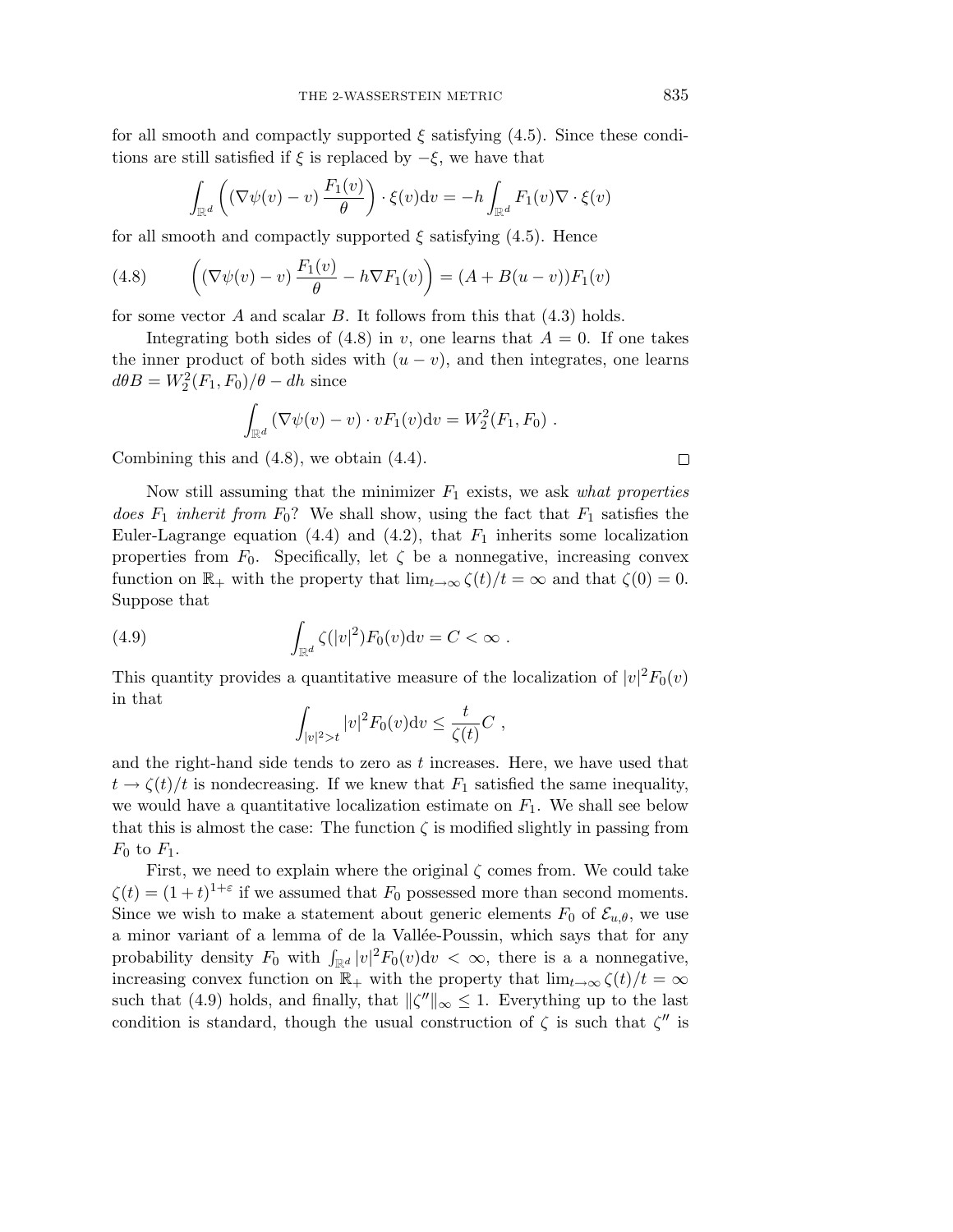a series of Dirac masses. We therefore sketch a short proof. Without loss of generality, we may suppose that  $u = 0$  and  $\theta = 1/d$ .

Let

$$
\lambda(t) = \int_{|v|^2 > t} F_0(v) dv
$$
 and  $\mu(t) = \int_{|v|^2 > t} |v|^2 F_0(v) dv$ 

so that  $1 = \int_{\mathbb{R}^d} |v|^2 F_0(v) \mathrm{d}v = \int_0^\infty \lambda(t) \mathrm{d}t$ , and that

(4.10) 
$$
\mu(t) = \int_t^{\infty} \lambda(u) \mathrm{d}u + \lambda(t) \ge \sum_{n>t} \lambda(n) .
$$

Here, we have used the layer cake representation theorem. Now define  $t_k$  by  $t_0 = 0$  and for  $k \geq 1$ ,  $t_k = \inf\{t \mid \mu(t) < 2^{-k}\}$ . Since  $F_0(v)dv$  is absolutely continuous,  $\mu(t_k)=2^{-k}$ . Then by (4.10),

(4.11) 
$$
1 = \sum_{k=1}^{\infty} \mu(t_k) = \sum_{k=1}^{\infty} \sum_{n > t_k} \lambda(n) = \sum_{n=1}^{\infty} g(n) \lambda(n)
$$

where  $g(0) = 0$  and for all  $n \geq 1$ ,  $g(n) = \max\{k \mid t_k < n\}$ . Clearly, lim<sub>n→∞</sub>  $g(n) = \infty$  and  $g(n + 1) \ge g(n)$ . Next, set  $h(0) = 0$  and for  $n \ge 1$ , define  $h(n)$  recursively by  $h(n) - h(n-1) = 1$  if  $g(n) - g(n-1) > 0$ , and  $h(n) - h(n-1) = 0$  otherwise. Then

$$
h(n) = \sum_{k=1}^{n} (h(k) - h(k-1)) \le \sum_{k=1}^{n} (g(k) - g(k-1)) = g(n)
$$

but also clearly  $\lim_{n\to\infty} h(n) = \infty$  since  $g(n)$  must increase infinitely often.

Now define  $h(t)$  for all  $t > 0$  by linear interpolation of  $h(n)$ , and then define  $\zeta(t) = \int_0^t h(s)ds$ . Note that  $\zeta(t)$  is a continuously differentiable convex increasing function with  $\|\zeta''\|_{\infty} \leq 1$ , and  $\lim_{t\to\infty} \zeta(t)/t = \infty$ . Also, since  $\zeta(t)$ is increasing and  $\lambda(t)$  is decreasing,

$$
\int_0^\infty \zeta'(t)\lambda(t)dt \leq \sum_{n=0}^\infty h(n+1)\lambda(n) \leq \sum_{n=0}^\infty (1+g(n))\lambda(n) \leq 3,
$$

where the last inequality follows from (4.11). Since  $\int_{\mathbb{R}^d} \zeta(|v|^2) F_0(v) \mathrm{d}v =$  $\int_0^\infty \zeta'(t)\lambda(t)dt$ , (4.9) holds.

We are now ready to prove the following:

THEOREM 4.2. Suppose  $F_0$  is any element of  $\mathcal{E}_{\theta,u}$ , and suppose  $\psi$  is a convex potential with  $\nabla \psi \# F_1 = F_0$  such that  $\psi$  and  $F_1$  satisfy (4.4). Then there are a nonnegative, increasing convex function  $\zeta(t)$  such that  $\lim_{t\to\infty} \zeta(t)/t = \infty$ and  $\|\zeta''\|_{\infty} \leq 1$ , and a finite constant *C*, both depending only on  $F_0$ , so that

$$
\int_{\mathbb{R}^d} \zeta(\alpha |w - u|^2) F_1(w) \mathrm{d}w < C
$$

for some  $\alpha$  depending only on  $h$ ,  $W_2(F_0, F_1)$ , and  $\theta$ .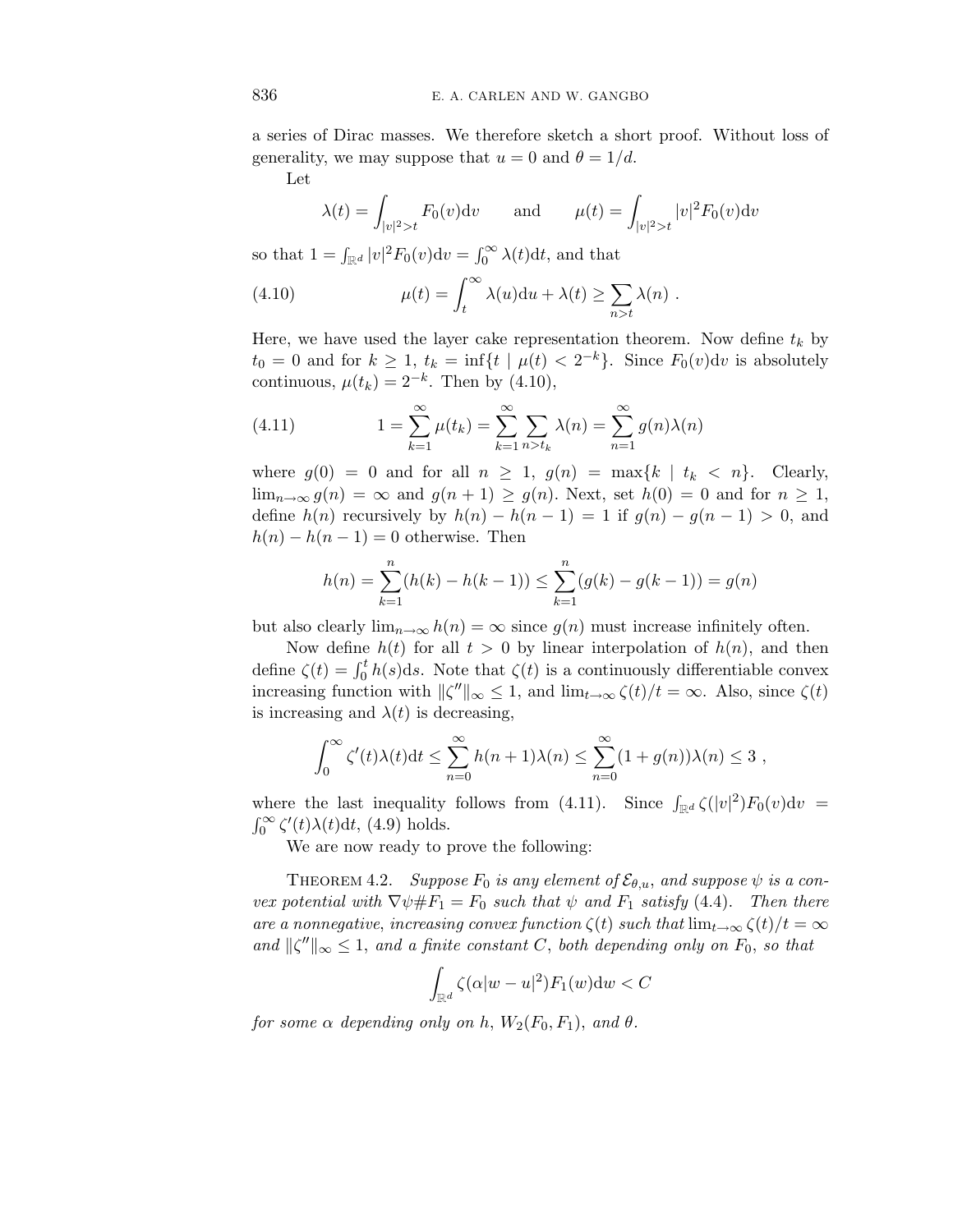*Proof.* Without loss of generality, we continue to assume that  $u = 0$  and  $\theta = 1$ , and thus

$$
\nabla \psi(w) = \alpha w + h \nabla \ln(F_1(w))
$$

for some constant  $\alpha > 0$  that is readily computed from (4.4). Now let  $\zeta(t)$ be the increasing convex function provided by the variant of the de la Vallée-Poussin lemma. Then,  $v \rightarrow \zeta(|v|)$  is convex and so,

$$
\int_{\mathbb{R}^d} \zeta(|v|^2) F_0(v) \mathrm{d}v = \int_{\mathbb{R}^d} \zeta(|\nabla \psi(w)|^2) F_1(w) \mathrm{d}w
$$
\n
$$
= \int_{\mathbb{R}^d} \zeta(|\alpha w + h \nabla \ln(F_1(w))|^2) F_1(w) \mathrm{d}w
$$
\n
$$
\geq \int_{\mathbb{R}^d} \zeta(\alpha|w|^2) F_1(w) \mathrm{d}w + 2h \alpha \int_{\mathbb{R}^d} \zeta'(\alpha|w|^2) w \cdot \nabla F_1(w) \mathrm{d}w
$$
\n
$$
= \int_{\mathbb{R}^d} \zeta(\alpha|w|^2) F_1(w) \mathrm{d}w - 2h \alpha^2 \int_{\mathbb{R}^d} \zeta''(\alpha|w|^2) |w|^2 \cdot F_1(w) \mathrm{d}w
$$
\n
$$
-2h \alpha d \int_{\mathbb{R}^d} \zeta'(\alpha|w|^2) \cdot F_1(w) \mathrm{d}w .
$$

Since  $\int_{\mathbb{R}^d} |w|^2 \cdot F_1(w) \, \mathrm{d}w = 1$ ,

(4.12) 
$$
\int_{\mathbb{R}^d} \zeta(\alpha |w|^2) F_1(w) \mathrm{d}w \le \int_{\mathbb{R}^d} \zeta(|v|^2) F_0(v) \mathrm{d}v + 2h\alpha^2 (1+d) ,
$$

where we are using the fact that  $\|\zeta''\|_{\infty} \leq 1$  and  $\zeta'(t) \leq t$  when  $\zeta$  is the function provided by the above variant of the de la Vallée-Poussin lemma.  $\Box$ 

#### **5. Existence of minimizers**

To simplify the notation, we fix  $u = 0$  and  $\theta = 1$  throughout this section. The main goal is to prove that a minimizer exists for (4.1). As explained in the introduction, it suffices to find a density  $F_1 \in \mathcal{E}$  and a convex potential  $\psi$ with  $\nabla \psi \# F_1 = F_0$  such that the Euler-Lagrange equation (4.4) is satisfied.

In this, we make essential use of the dual version of the variational characterization of the 2-Wasserstein metric. This says that for all  $F_0$  and  $F$  in  $\mathcal{E}$ ,

(5.1)

$$
d - W_2^2(F_0, F) = \inf \left\{ \int_{\mathbb{R}^d} \phi(v) F_0(v) \, dv + \int_{\mathbb{R}^d} \psi(w) F(w) \, dw \mid \phi(v) + \psi(w) \ge v \cdot w \text{ a.e.} \right\},
$$

where 'almost everywhere' refers to the measure  $F_0(v)F_1(w)dvdw$ . Furthermore, the minimizing pair, which exists, consists of a dual pair of convex functions. That is, we may assume that  $\phi$  and  $\psi$  are Legendre transforms of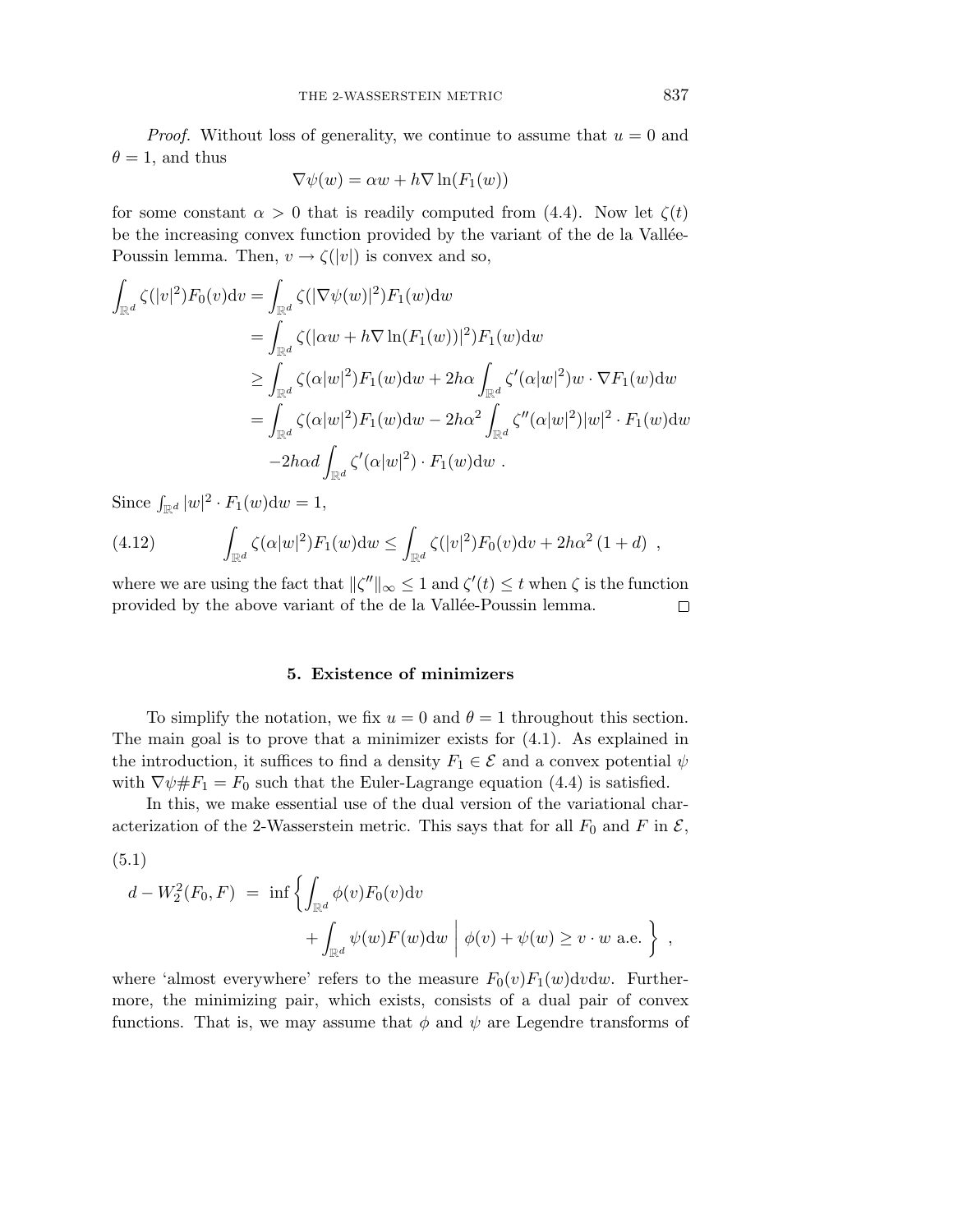one another. The gradients of the minimizing pair provide the optimal transport plans; i.e.,  $\nabla \phi \# F_0 = F$  and  $\nabla \psi \# F = F_0$ . A good reference for this is [3] or [8].

We shall assume strong assumptions on  $F_0 \in \mathcal{E}$ , which we shall later remove; namely we suppose that  $F_0$  is supported in  $B_R$ , the centered ball of radius  $R$ , and that on  $B_R$  it is bounded below by some strictly positive number *α*. Then for any other density  $F$  in  $\mathcal{P}$ , these hypotheses impose some regularity on the optimal map  $\nabla \psi \# F = F_0$ . In particular,

$$
(5.2) \t |\nabla \psi(v)| \le R
$$

for all *v*, which means that  $\psi$  is Lipschitz.

Now define  $\eta(t)$  by

$$
\eta(t) = \begin{cases} +\infty & \text{if } t < 0, \\ t \ln t & \text{if } t \ge 0. \end{cases}
$$

Then the Legendre transform  $\eta^*(s)$  of  $\eta(t)$  is  $\eta^*(s) = e^{s-1}$ . We shall use use the notation  $\eta^*$  throughout this section to emphasize the fact that we do not make much use of the specific form of  $\eta$  in our analysis; this point is discussed further at the end of the section. Then

$$
S(F) = \int_{\mathbb{R}^d} \eta(F) \mathrm{d} v \ ,
$$

and for any dual convex pair of functions  $\phi$  and  $\psi$ ,

(5.3) 
$$
I(F) \ge hS(F) + d - \left( \int_{\mathbb{R}^d} \phi(v) F_0(v) \mathrm{d}v + \int_{\mathbb{R}^d} \psi(w) F(w) \mathrm{d}w \right) ,
$$

where  $I(F)$  is given by (4.1). Moreover, by Young's inequality,  $\eta(t)+\eta^*(s) \geq st$ , and thus we have that for any  $a \in R^d$  and any  $b \in \mathbb{R}$ ,

(5.4) 
$$
\eta(F) + \eta^* \left( \frac{a \cdot w + b|w|^2/2 + \psi(w)}{h} \right) \geq \frac{a \cdot w + b|w|^2/2 + \psi(w)}{h} F.
$$

Integrating yields

(5.5)

$$
hS(F) - \int_{\mathbb{R}^d} \psi(w) F(w) \mathrm{d}w \ge \frac{d}{2}b - h \int_{\mathbb{R}^d} \eta^* \left( \frac{a \cdot w + b|w|^2/2 + \psi(w)}{h} \right) \mathrm{d}w.
$$

Therefore, introduce the functional (5.6)

$$
J(a,b,\phi,\psi) = d - \int_{\mathbb{R}^d} \phi(v) F_0(v) \mathrm{d}v + \frac{d}{2} b - h \int_{\mathbb{R}^d} \eta^* \left( \frac{a \cdot w + b|w|^2/2 + \psi(w)}{h} \right) \mathrm{d}w.
$$

Note that  $\phi$  is bounded below and  $\eta^*$  is positive, and hence  $J(a, b, \phi, \psi)$  is welldefined. It then follows from  $(5.3)$ ,  $(5.5)$  and  $(5.6)$  that for any dual convex pair of functions  $\phi$  and  $\psi$ ,  $a \in R^d$  and any  $b \in \mathbb{R}$ ,

$$
(5.7) \tI(F) \geq J(a, b, \phi, \psi) .
$$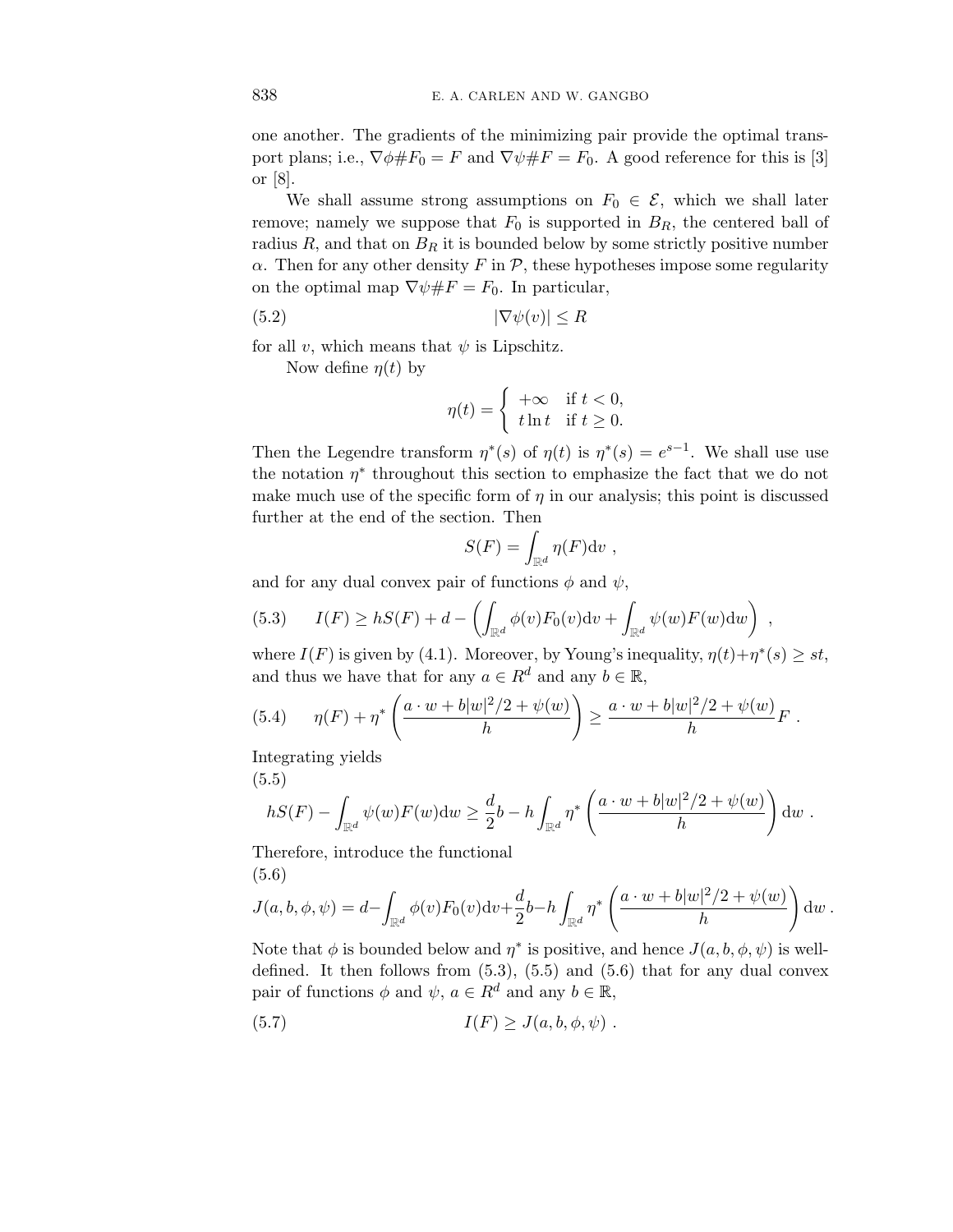We let *U* denote the set of all quadruplets  $(a, b, \phi, \psi)$  where  $a \in \mathbb{R}^d$ ,  $b \in \mathbb{R}$ , and  $\phi$  and  $\psi$  are a pair of dual convex functions with

(5.8) 
$$
\phi(v) = \infty \quad \text{for} \quad |v| > R .
$$

The reason for this last condition is that increasing  $\phi$  off of the support of  $F_0$  can only decrease  $\psi$  and hence increase  $J$ ; so we may freely restrict our attention to such dual pairs; see [8] or [3]. This guarantees that (5.2) holds whenever  $(a, b, \phi, \psi) \in \mathcal{U}$ . Indeed, since  $\psi$  is determined by  $\phi$  through the Legendre transform, *J* can be regarded as a functional of  $a$ ,  $b$  and  $\phi$  alone. However, the notation with  $\phi$  included as a variable is convenient for the exposition.

As we will see below,

(5.9) 
$$
\min\{I(F) | F \in \mathcal{E}\} = \max\{J(a, b, \phi, \psi) | (a, b, \phi, \psi) \in \mathcal{U}\}.
$$

The parameters *a* and *b* will be seen to function as Lagrange multipliers guaranteeing that at the maximum on the right,  $F_1 = \nabla \phi \# F_0$  does belong to  $\mathcal{E}$ .

THEOREM 5.1. There exists  $(a_0, b_0, \phi_0, \psi_0) \in \mathcal{U}$  such that

(5.10) 
$$
J(a_0, b_0, \phi_0, \psi_0) \geq J(a, b, \phi, \psi)
$$

for all  $(a, b, \phi, \psi) \in U$ . Furthermore, if

(5.11) 
$$
F_1(w) = (\eta^*)' \left( \frac{a_0 \cdot w + b_0 |w|^2 / 2 + \psi_0(w)}{h} \right)
$$

then  $F_1 \in \mathcal{E}$ ,

$$
\nabla \psi_0 \# F_1 = F_0
$$

and

(5.13) 
$$
\nabla \psi_0(w) = w + h \nabla \ln(F_1) + h dw - W_2^2(F_0, F_1) .
$$

Note that this gives us a solution of the Euler-Lagrange equation for the minimum of  $I(F)$  that we derived in the last section. And indeed, since  $\eta(t)$  +  $\eta^*(s) = st$  with

$$
t = F_1
$$
 and  $s = \frac{a_0 \cdot w + b_0 |w|^2 / 2 + \psi_0(w)}{h}$ 

with  $F = F_1$ ,  $\psi = \psi_0$ , there is equality in (5.4). By (5.12), there is equality in (5.3) when  $F = F_1$ ,  $\psi = \psi_0$  and  $\phi = \phi_0$ . It follows that  $I(F_1) =$  $J(a_0, b_0, \phi_0, \psi_0)$ . Together with (5.7), this proves that  $F_1$  minimizes *I* on  $\mathcal{E}$ . Thus Theorem 5.1 provides us with the minimizer of the original problem. The advantage of the *J* functional lies in the compactness properties of the dual convex pairs.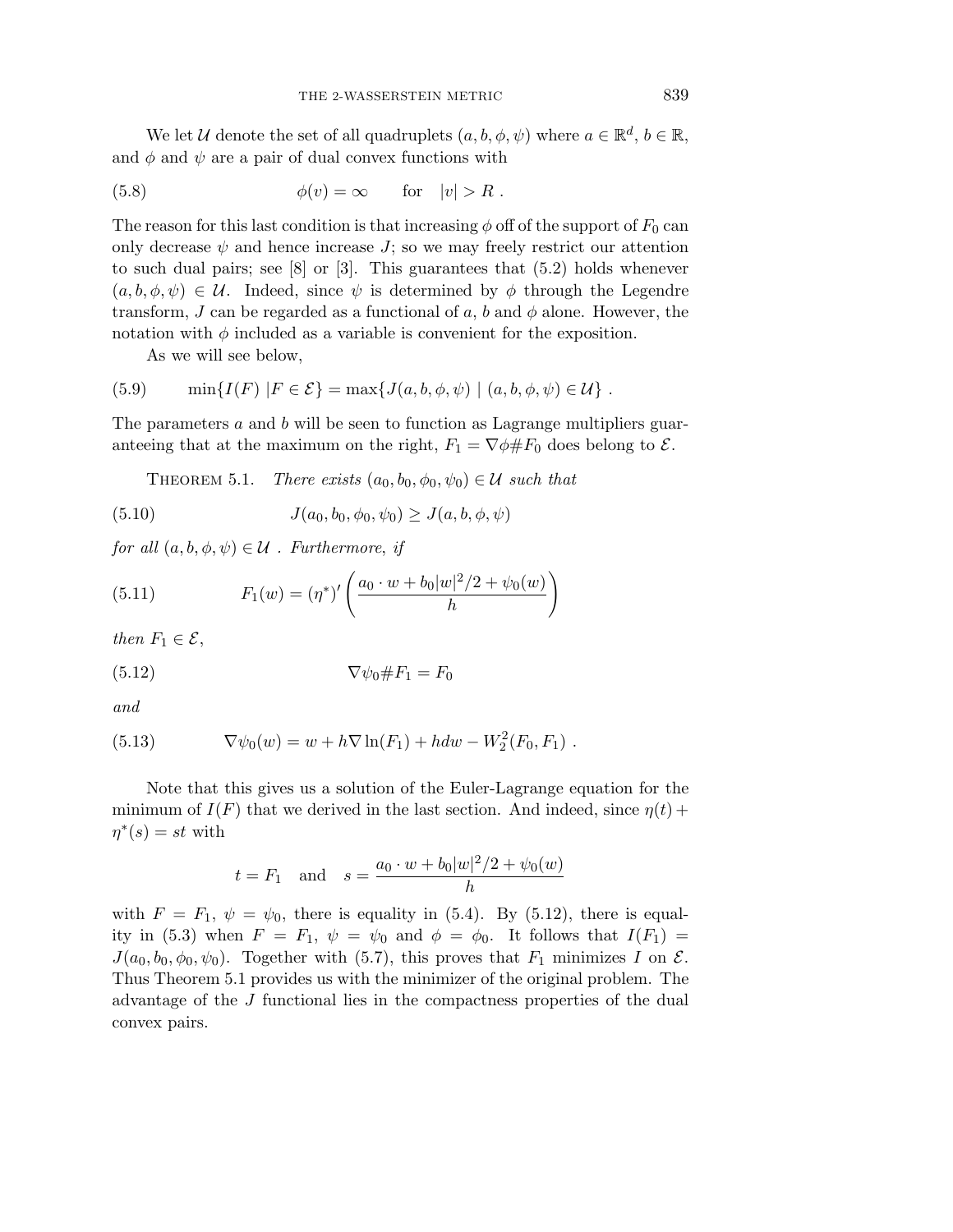*Proof.* First, suppose that the maximizer  $(a_0, b_0, \phi_0, \psi_0)$  does exist. Observe that for any real number  $\lambda$ ,  $(a_0, b_0, \phi_0 + \lambda, \psi_0 - \lambda) \in \mathcal{U}$ . Then by (5.10)

$$
\frac{\mathrm{d}}{\mathrm{d}\lambda}J(a_0, b_0, \phi_0 + \lambda, \psi_0 - \lambda)\bigg|_{\lambda=0} = 0
$$

and this clearly leads to

(5.14) 
$$
1 = \int_{\mathbb{R}^d} (\eta^*)' \left( \frac{a_0 \cdot w + b_0 |w|^2 / 2 + \psi_0(w)}{h} \right) dw.
$$

Hence we see that (5.11) does define a probability density.

Next, we shall see below that for some  $\varepsilon > 0$ ,

(5.15) 
$$
\int_{\mathbb{R}^d} e^{\varepsilon |w|^2} F_1(w) \mathrm{d} w < \infty \; .
$$

This implies that

$$
(a,b) \mapsto \int_{\mathbb{R}^d} (\eta^*)' \left( \frac{a \cdot w + b|w|^2/2 + \psi_0(w)}{h} \right) dw
$$

is a differentiable function of *a* and *b* in some neighborhood of  $(a_0, b_0)$ . Assuming this for the moment,  $\frac{d}{db}J(a_0, b, \phi_0, \psi_0)\Big|_{b=b_0} = 0$ , and from this we have that

$$
\frac{d}{2} = \int_{\mathbb{R}^d} \frac{|w|^2}{2} (\eta^*)' \left( \frac{a_0 \cdot w + b_0 |w|^2 / 2 + \psi_0(w)}{h} \right) dw
$$

which means that  $F_1$  does indeed satisfy the variance constraint. In the same way, differentiating in *a* shows that *F*<sup>1</sup> does satisfy the mean constraint. Thus,  $F_1 \in \mathcal{E}.$ 

So far, the only variation made in  $\phi_0$ , and hence in  $\psi_0$ , is a shift by an additive constant. We now let  $\zeta$  be any smooth function supported in the interior of  $B_R$ , and define  $\phi_t = \phi_0 + t\zeta$ , and let  $\psi_t$  be the Legendre transform of  $\phi_t$ . While these are not a dual pair of convex functions since  $\phi_t$  may fail to be convex, it is nonetheless clear that for all sufficiently small  $t$ ,  $J(a_0, b_0, \phi_0, \psi_0) \geq$  $J(a_0, b_0, \phi_t, \psi_t)$  and thus

$$
\frac{\mathrm{d}}{\mathrm{d}t} J(a_0, b_0, \phi_t, \psi_t) \Big|_{t=0} = 0.
$$

As in [10]  $\lim_{t\to 0}(\psi_t(w) - \psi_0(w))/t = -\zeta(\nabla \psi_0(w))$  and it follows that

$$
\int_{\mathbb{R}^d} \zeta(v) F_0(v) \mathrm{d}v = \int_{\mathbb{R}^d} \zeta(\nabla \psi_0(w)) F_1(w)) \mathrm{d}w,
$$

which means that  $\nabla \psi_0 \# F_1 = F_0$ .

The remaining part of the Euler-Lagrange equation follows from (5.11) by simple differentiation:

(5.16) 
$$
h \nabla F_1(w) = (a_0 + b_0 w + \nabla \psi_0(w)) F_1(w) .
$$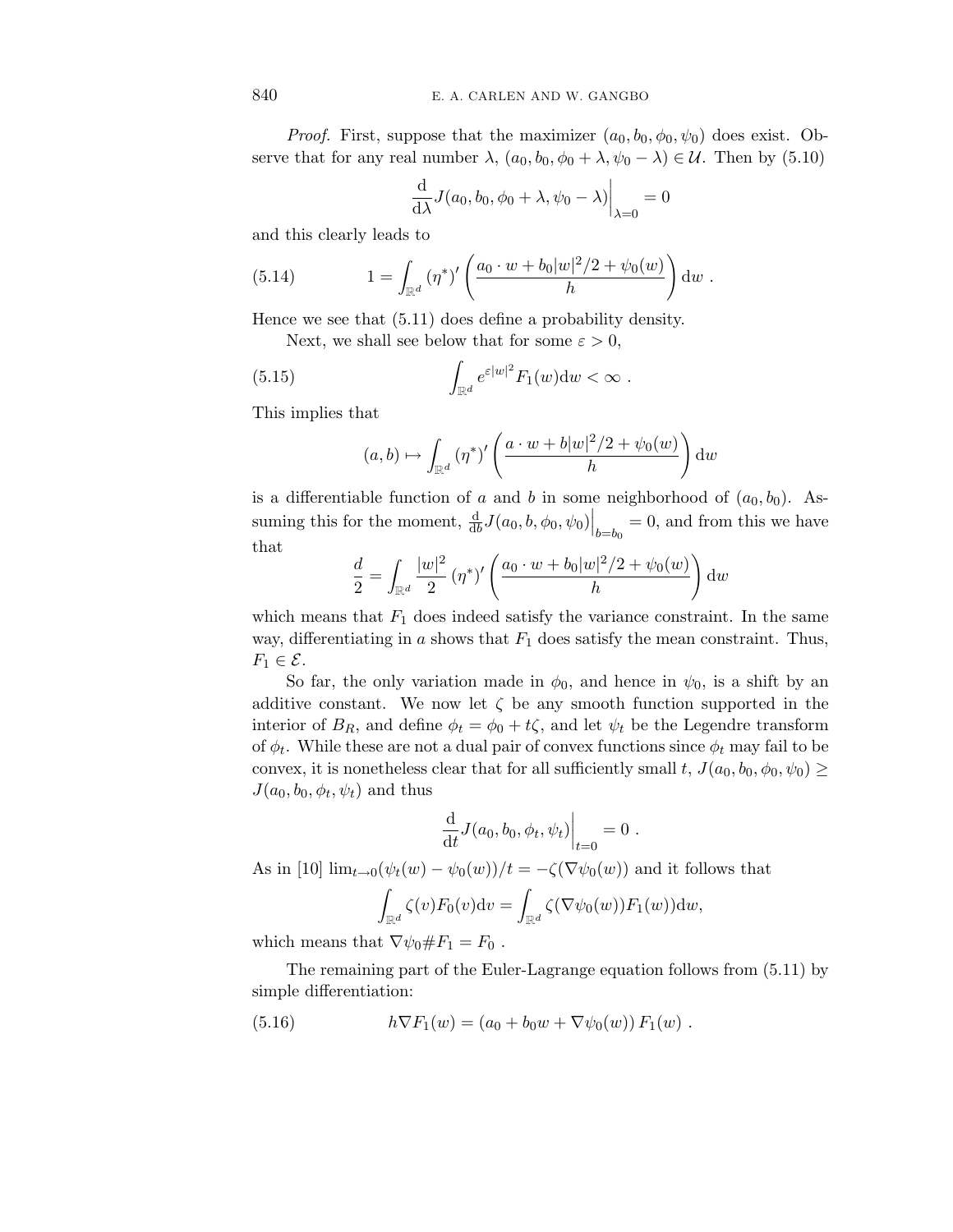Hence  $hw \cdot \nabla F_1(w) = (a_0 \cdot w + b_0|w|^2 + w \cdot \nabla \psi_0(w)) F_1(w)$ , and integrating both sides we obtain that

$$
b_0 = -(1+h) + \frac{W_2^2(F_0, F_1)}{d}.
$$

Even more simply, one sees by integrating  $(5.16)$  that  $a_0 = 0$ . Thus, provided the maximizer exists, and that  $(a, b) \mapsto J(a, b, \phi_0, \psi_0)$  is differentiable in a neighborhood of  $(a_0, b_0)$ , we have that  $F_1 \in \mathcal{E}$ ,  $\nabla \psi_0 \# F_1 = F_0$ , and that the Euler-Lagrange equation (5.13) is satisfied.

To show the existence of an optimizer, we begin by considering any  $(a, b, \phi, \psi)$ . We now seek an *a priori* lower bound on  $\phi(v)$ . Fix any  $v \in B_R$  at which  $\phi$  is differentiable. Then let  $w_0 = \nabla \phi(v)$ . Since  $\psi$  and  $\phi$  are dual to one another, *v* belongs to the subgradient of  $\psi$  at  $w_0$ , and then by the convexity of  $\psi$ , for any  $w \in \mathbb{R}^d$ ,  $\psi(w) \geq \psi(w_0) + v \cdot (w - w_0)$ .

Then since  $\psi$  is convex, and because of the mononicity of  $(\eta^*)'$  and its specific form, we have that

$$
(\eta^*)'\left(\frac{a\cdot w+b|w|^2/2+\psi(w)}{h}\right)
$$
  
\n
$$
\geq \exp((\psi(w_0)-v\cdot w_0)/h) (\eta^*)'\left(\frac{(a+v)\cdot w+b|w|^2/2}{h}\right).
$$

Integrating, and using (5.14), we see that *b* is negative, and obtain

(5.17) 
$$
1 \ge \exp((\psi(w_0) - v \cdot w_0)/h) e^{-1} \exp\left(\frac{|a+v|^2}{2h|b|}\right) \left(\frac{2\pi h}{|b|}\right)^{d/2}.
$$

But  $\phi(v) = -(\psi(w_0) - w_0 \cdot v)$  and so

(5.18) 
$$
\phi(v) \ge \frac{|a+v|^2}{2|b|} - h\left(1 + \frac{d}{2}\ln\left(\frac{|b|}{2\pi h}\right)\right) .
$$

Integrating against  $F_0(v)$ , we obtain that

(5.19) 
$$
\int_{\mathbb{R}^d} \phi(v) F_0(v) \mathrm{d}v \ge \frac{|a|^2}{2|b|} + \frac{1}{2|b|} - h\left(1 + \frac{d}{2} \ln\left(\frac{|b|}{2\pi h}\right)\right) .
$$

Now consider  $\tilde{\psi}$  where  $\tilde{\psi}(w) = (1 - h)(|w|^2/2) + h[1 - (d/2) \ln(2\pi)],$  so that

$$
\int_{\mathbb{R}^d} (\eta^*)' ((-|w|^2/2 + \tilde{\psi}(w))/h) \mathrm{d}w = \left(\frac{1}{2\pi}\right)^{d/2} \int_{\mathbb{R}^d} e^{-|w|^2/2} = 1.
$$

The dual convex function of  $\psi$  is  $\phi$  where

$$
\tilde{\phi}(w) = (|w|^2/2(1-h)) - h [1 - (d/2) \ln(2\pi)].
$$

This does not satisfy (5.8), and hence  $(0, -1, \tilde{\phi}, \tilde{\psi})$  is not in U. However, define  $\tilde{\phi}_R$  by  $\tilde{\phi}_R(v) = \tilde{\phi}(v)$  for  $|v| \le R$ , and  $\tilde{\phi}_R$  by  $\tilde{\phi}_R(v) = \infty$  otherwise, and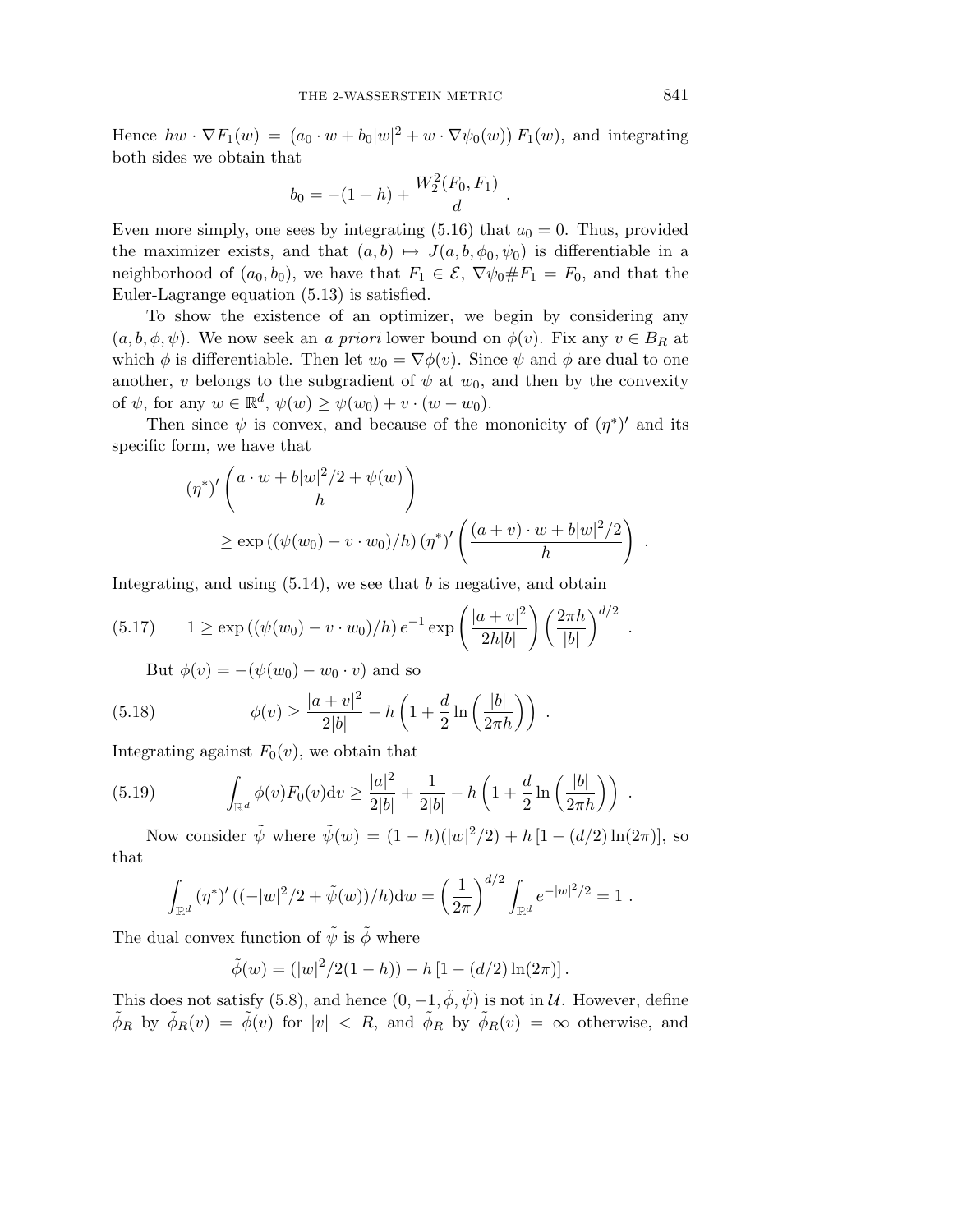define  $\tilde{\psi}_R$  to be the dual convex function. Then  $(0, -1, \tilde{\phi}_R, \tilde{\psi}_R)$  is in  $\mathcal{U}$  and  $J(0, -1, \tilde{\phi}_R, \tilde{\psi}_R) \geq J(0, -1, \tilde{\phi}, \tilde{\psi})$  since, as we have noted, increasing  $\psi$  off the support of  $F_0$  can only decrease the dual  $\psi$ , and hence increase *J*. We denote by  $J_d(h)$  the finite real number  $J(0, -1, \tilde{\phi}, \tilde{\psi})$ , depending only on *d* and *h*. Since it is clear that

$$
\sup\{J(a,b,\phi,\psi)\mid (a,b,\phi,\psi)\in\mathcal{U}\}\geq J_d(h) ,
$$

and we seek a maximizer of *J*, we need only consider  $(a, b, \phi, \psi) \in \mathcal{U}$  such that

$$
(5.20) \t\t J(a,b,\phi,\psi) \ge J_d(h) .
$$

Furthermore, we may suppose that we have already optimized over  $\phi + \lambda$  and  $\psi - \lambda$  so that (5.14) holds. Then from the fact that  $(\eta^*)' = \eta^*$ ,

$$
J(a, b, \phi, \psi) = d - \int_{\mathbb{R}^d} \phi(v) F_0(v) \mathrm{d}v + b \frac{d}{2} - h.
$$

In light of this, and (5.20),

(5.21) 
$$
\int_{\mathbb{R}^d} \phi(v) F_0(v) \mathrm{d}v \leq -J_d(h) + d(1+\frac{b}{2}) - h.
$$

Combining (5.19) and (5.21) we obtain after simplification that

(5.22) 
$$
-J_d(h) + d(1+\frac{b}{2}) \ge \frac{1}{2|b|} + \frac{a^2}{2|b|} + \frac{d}{2}h\ln(2\pi h) - h\frac{d}{2}\ln|b|.
$$

Recalling that  $b$  is negative, it is clear that  $|b|$  cannot be too close to zero, for then the right-hand side becomes greater than 2. Also, |*b*| cannot be too large, since as |*b*| increases, the left-hand side tends linearly to  $-\infty$ , while the right-hand side only does so logarithmically. Even more evidently, |*a*| cannot be too large.

It follows that there is a constant  $c > 0$ , depending on  $h$ , so that

$$
(5.23) \t\t c \le |b| \le 1/c \t and \t |a| < c.
$$

Next, use  $(5.11)$  to define  $F_1$ ; that is,

(5.24) 
$$
F_1(w) = (\eta^*)' \left( \frac{a \cdot w + b|w|^2/2 + \psi(w)}{h} \right) .
$$

We may suppose without loss of generality that *a* and *b* have been chosen optimally so that  $F_1 \in \mathcal{E}$ . Since  $\int_{\mathbb{R}^d} |v|^2 F_1(v) \mathrm{d}v = 1$ ,

$$
1/2 \le \int_{|w| \le \sqrt{2}} F_1(w) \mathrm{d}w \le 1.
$$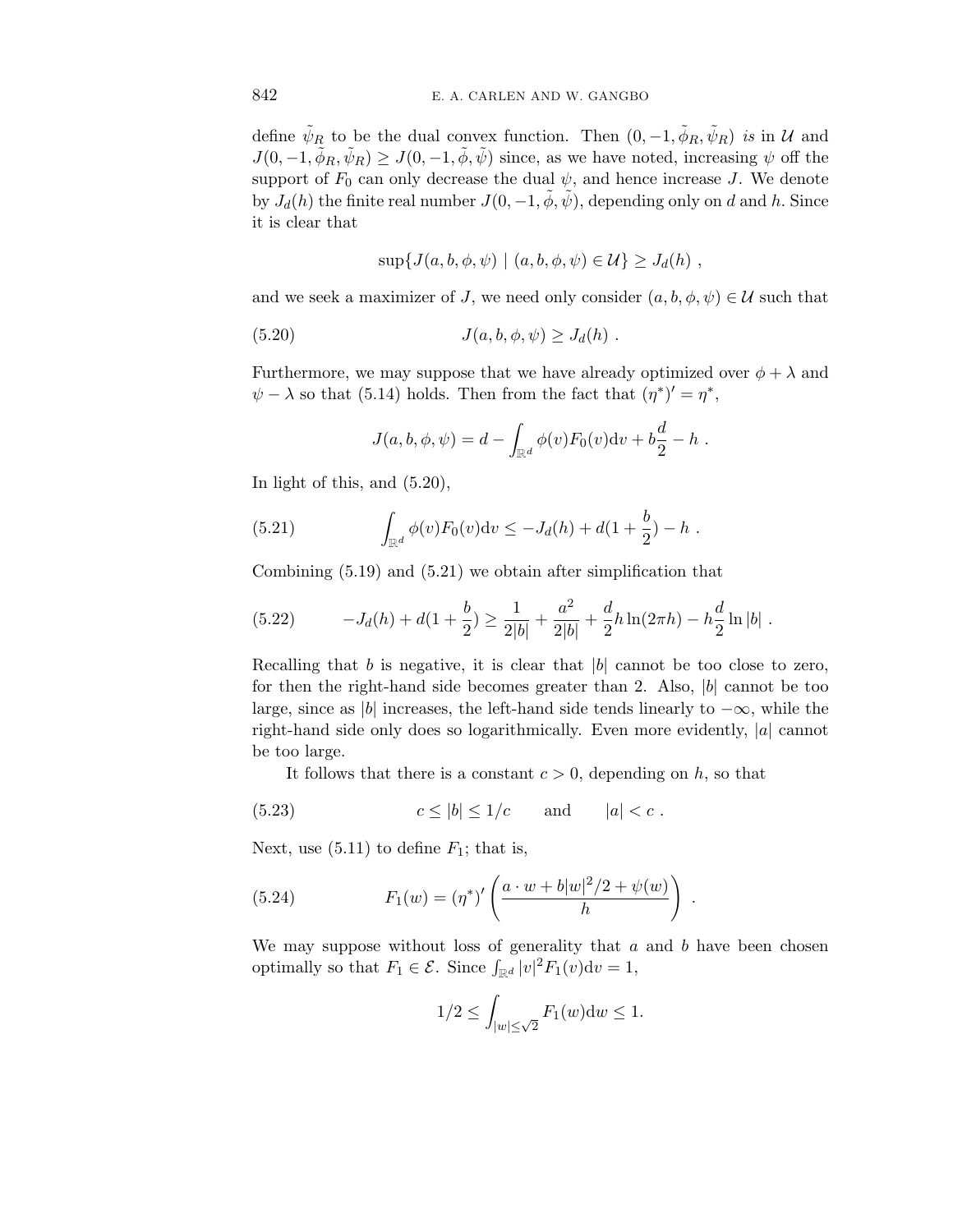This together with (5.2) and (5.24) means that for another finite constant *C*,

$$
(5.25) \qquad |\psi(w)| \le C + R|w|
$$

for all *w*. In particular, with  $F_1$  defined as in  $(5.24)$ ,  $(5.15)$  holds, as claimed. This gives all of the *a priori* estimates needed. Consider a sequence

 $\{(a_n, b_n, \phi_n, \psi_n) \in \mathcal{U}$ , each of which satisfies (5.20). First we may optimize in *a<sub>n</sub>* and *b<sub>n</sub>* and carry out the variation over  $\phi_n + \lambda$  and  $\psi_n - \lambda$ . With these chosen optimally, (5.14) holds.

Then by the previous paragraphs,  $a_n$  and  $b_n$  satisfy (5.23) for all *n*. Passing to a subsequence, we may assume that  ${a_n}$  and  ${b_n}$  converge to the limits *a*<sup>0</sup> and *b*<sup>0</sup> respectively.

Now for each *n*, define  $F_1^{(n)}$  in terms of  $a_n$ ,  $b_n$  and  $\psi_n$  using (5.24) Our optimizing sequence is such that for each  $n, F_1^{(n)} \in \mathcal{E}$ , since, as we have seen, this is what is guaranteed by optimality in  $a$  and  $b$ . Moreover, since  $a_n$  and  $b_n$  satisfy (5.23) for all *n*, it follows that (5.15) holds for all *n* for some fixed *ε >* 0.

Passing to a further subsequence, we have that  $\psi_0 = \lim_{n \to \infty} \psi_n$  exists uniformly on compact sets due to (5.25) and the Lipschitz bound. Since for each *n*,  $F_1^{(n)}$  satisfies (5.15),  $\lim_{n\to\infty} F_1^{(n)}$  converges strongly in  $L^1$ .

It is plain that on  $B_R$ , passing to a further subsequence if need be, we have  $\lim_{n\to\infty}\phi_n=\phi$  almost everywhere and

$$
\lim_{n \to \infty} \int_{B_R} \phi_n(w) F_0(w) \mathrm{d}w = \int_{B_R} \phi_0(w) F_0(w) \mathrm{d}w.
$$

Thus  $J(a_0, b_0, \phi_0, \psi_0) = \lim_{n \to \infty} J(a_n, b_n, \phi_n, \psi_n)$ . Since  $\{(a_n, b_n, \phi_n, \psi_n)\}\$  was a maximizing sequence,  $(a_0, b_0, \phi_0, \psi_0) \in \mathcal{U}$  is the desired maximizer, and all of the properties of  $F_1$  and  $\psi_0$  claimed in the theorem have already been shown to be consequences of the corresponding Euler-Lagrange equations.  $\Box$ 

Thus, under our given conditions on  $F_0$ , we have proved the existence of a minimizer  $F_1$  of  $I(F)$ . Now consider an arbitrary element  $F_0 \in \mathcal{E}$ . Then there exists a convex function  $\zeta$  on  $\mathbb{R}_+$  as in Section 4 such that  $\zeta(t)/t$  increases to infinity and

$$
\int_{\mathbb{R}^d} \zeta(|v|^2) F_0(v) \mathrm{d} v = C < \infty \; .
$$

We approximate  $F_0$  in  $L^1(\mathbb{R}^d)$  by a sequence of densities  $F_0^{(n)}$  such that

$$
\int_{\mathbb{R}^d} \zeta(|v|^2) F_0^{(n)}(v) \mathrm{d}v < 2C
$$

for all *n*, and such that for each *n*,  $F_0^{(n)}$  is supported in  $B_{R_n}$  for some radius  $R_n$ . Let  $F_1^{(n)}$  be the corresponding minimizer of  $I(F)$ . Then by Theorem 4.2,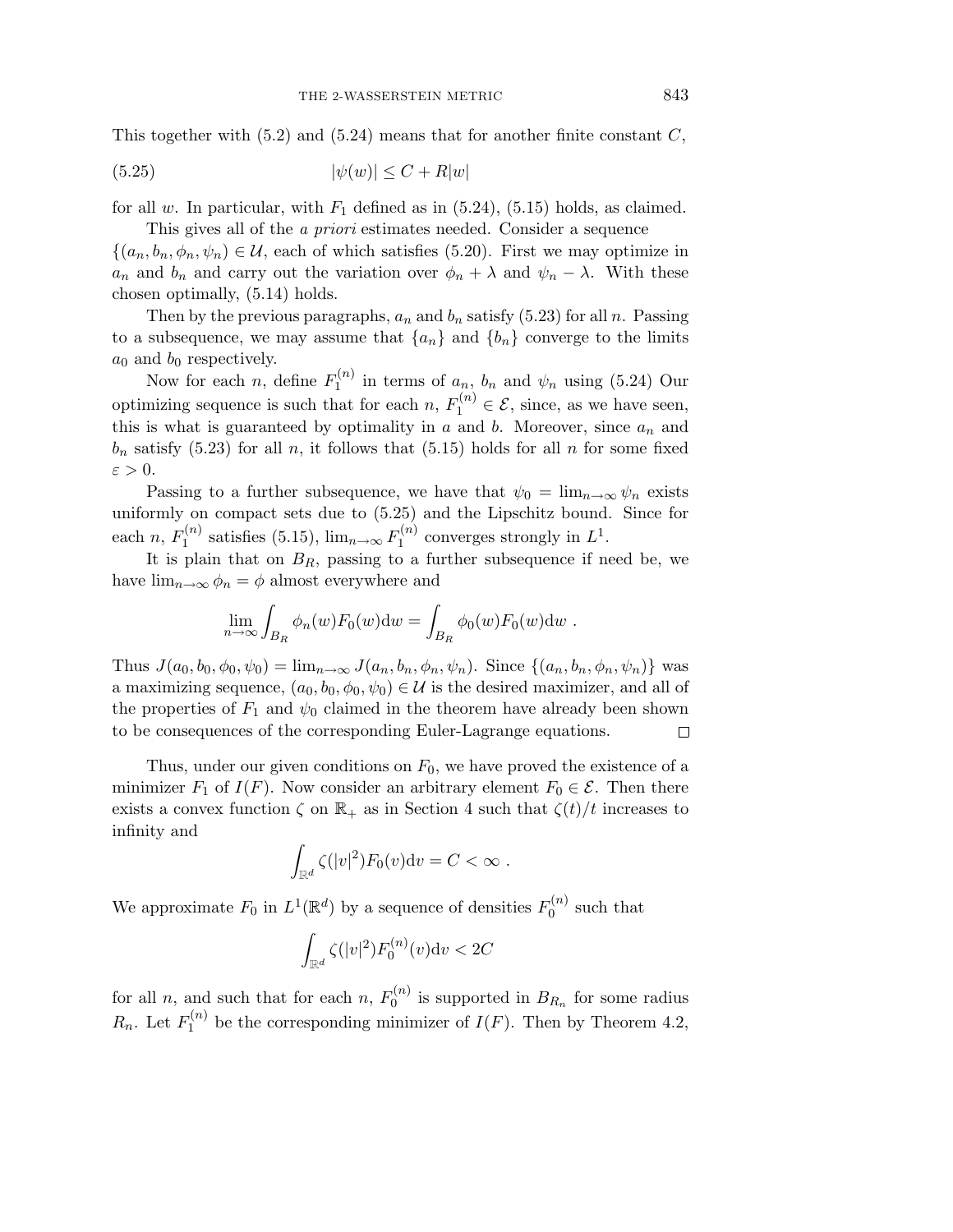there are numbers  $\alpha > 0$  and  $K < \infty$  so that

(5.26) 
$$
\int_{\mathbb{R}^d} \zeta(\alpha|v|^2) F_1^{(n)}(v) \mathrm{d}v < K
$$

for all *n*.

By passing to a subsequence, we may suppose that  $F_1^{(n)}$  converges weakly to a probability density  $F_1$ . It is clear that the first moments converge, and by (5.26) it is clear that the second moments converge as well, and hence  $F_1 \in \mathcal{E}$ . Moreover, since convergence in the 2-Wasserstein metric is equivalent to weak convergence and convergence of the second moments,  $\lim_{n\to\infty} W_2^2(F_1^{(n)}, F_1)$  $= 0$ , and  $\lim_{n \to \infty} W_2^2(F_0^{(n)}, F_0) = 0$ . Therefore,

$$
\lim_{n \to \infty} W_2^2(F_1, F_0) = W_2^2(F_1^{(n)}, F_0^{(n)}) \ .
$$

Finally, by weak lower semicontinuity,  $S(F_1) \leq \liminf_{n \to \infty} S(F_1^{(n)})$ . It follows that  $F_1$  is the minimizer we seek.

Then by dominated convergence,  $F_1 = \lim_{n \to \infty} F_1^{(n)} \in \mathcal{E}$  and  $F_1$  is the desired minimizer. It is unique by strict convexity. Thus we have proven the following result:

THEOREM 5.2. For all  $F_0 \in \mathcal{E}$ , there exists a unique  $F_1 \in \mathcal{E}$  such that

$$
I(F_1) \leq I(F)
$$

for all  $F \in \mathcal{E}$ , where  $I(F)$  is as defined in (4.1).

We note that on the basis of this result, there is a unique solution to the discrete time evolution problem in which, given initial data  $F_0 \in \mathcal{E}$  and a time step  $h > 0$ ,  $F_n$  is defined iteratively in terms of  $F_{n-1}$  by setting  $F_n$  to be the minimizer of

$$
\left[\frac{W_2^2(F_{n-1}, F)}{\theta} + hS(F)\right]
$$

over  $\mathcal{E}$ . We see easily, using the results of Section 4, that if we define  $F^{(h)}(t, v)$ by an appropriate interpolation as in [12], then  $\lim_{h\to 0} F^{(h)}(t,v) = F(t,v)$ where  $F(t, v)$  solves the Fokker-Planck equation

$$
\frac{\partial}{\partial t}F(t,v) = \nabla \cdot \left(e^{-|v-u|^2/2\theta}\nabla(e^{|v-u|^2/2\theta}F(t,v)\right)
$$

with initial data  $F_0$ . This equation is of course already well understood, but we shall show that this way of approaching it extends to the nonlinear spatially inhomogeneous kinetic Fokker-Planck equation, which is much less well understood, in a related paper.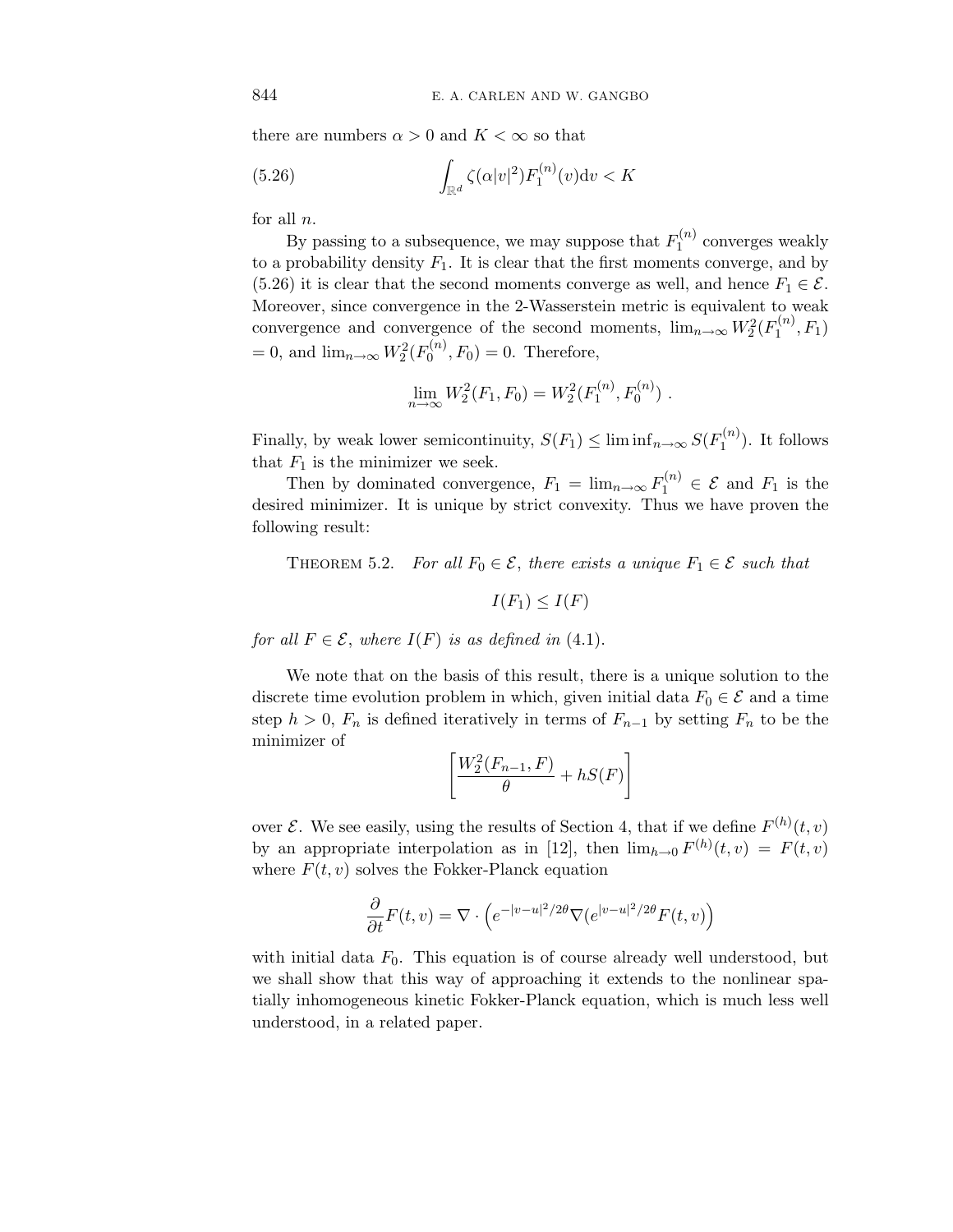Open problems. We close this section by commenting on two open problems. First, consider the variational problem employed by Jordan, Kinderlehrer and Otto [12] to construct solutions of the heat equation:

(5.27) 
$$
\inf\{hS(F) + W_2^2(F, F_0)\}\
$$

in which no constraint is imposed on the variance of *F*. We conjecture that

(5.28) 
$$
\int_{\mathbb{R}^d} |v|^2 F_1(v) dv > \int_{\mathbb{R}^d} |v|^2 F_0(v) dv
$$

where  $F_1$  is the minimizer for  $(5.27)$ . We can prove this under several additional assumptions — when *h* is not too small, when  $F_0$  is radial, etc., and we note that if  $F_t$  solves the heat equation,

(5.29) 
$$
\frac{\mathrm{d}}{\mathrm{d}t} \int_{\mathbb{R}^d} |v|^2 F_t(v) \mathrm{d}v = 2d
$$

for any initial data  $F_0$  with finite variance. In Section 3, we have given the exact solution of this variational problem, and we see similar behavior in that case. However, we have not been able to prove (5.28) in general. It would be most unfortunate if the discrete time problem did not possess a good analog of the basic montonicity property (5.29), and we do not believe that this is the case. If (5.28) were true, it would make it easy to prove Theorem 5.2 by adding on a Lagrange multiplier  $\lambda \int_{\mathbb{R}^d} |v|^2 F(v) dv$  to the functional in (5.27). The existence (and uniqueness) of minimizers would follow by the argument in [12] for all  $\lambda > 0$ . Let  $F^{(\lambda)}$  denote the minimizer corresponding to a given value of  $\lambda \geq 0$ . If (5.28) were true, it would be easy to show the existence of a value  $\lambda_0 > 0$  for which  $\int_{\mathbb{R}^d} |v|^2 F^{(\lambda_0)}(v) dv = \int_{\mathbb{R}^d} |v|^2 F_0(v) dv$ . It would then follow that  $F^{(\lambda_0)}$  is the minimizer provided by Theorem 5.3.

Another open problem concerns the growth of higher moments. We note that if  $F_t$  solves the heat equation for any initial data  $F_0$  with zero mean and finite fourth moments,

$$
\frac{\mathrm{d}}{\mathrm{d}t} \int_{\mathbb{R}^d} |v|^4 F_t(v) \mathrm{d}v = 12 d\theta.
$$

This leads one to hope that if  $F_1$  is the minimizer for  $(5.27)$ , and  $F_0$  has zero mean and, say, finite sixth moments, there is a constant *C* depending only on, say, the sixth moments so that

(5.30) 
$$
\int_{\mathbb{R}^d} |v|^4 F_1(v) \mathrm{d}v \le (1 + Ch) \int_{\mathbb{R}^d} |v|^4 F_0(v) \mathrm{d}v.
$$

This would be helpful in studying the nonlinear kinetic Fokker-Planck equation by these methods. We conjecture that this is true. We note that to prove  $(5.30)$ , one needs an upper bound on the moments of the minimizer  $F_1$ , while to prove (5.28), one needs a lower bound.

Georgia Institute of Technology, Atlanta, GA *E-mail addresses*: carlen@math.gatech.edu gangbo@math.gatech.edu